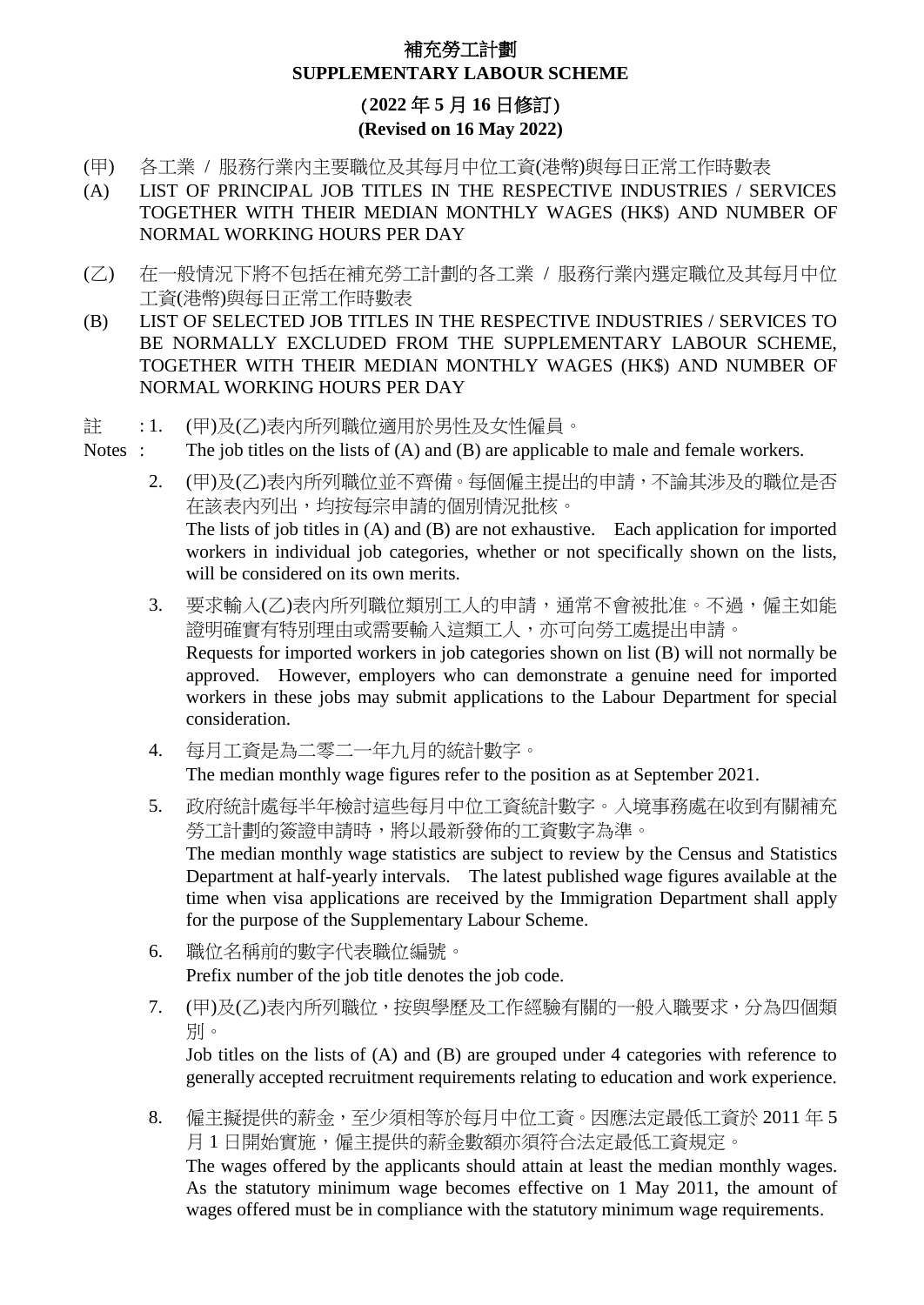# 就補充勞工計劃招聘本地工人指引 **(**只供參考用**)**

#### **General guidelines on recruitment of local workers in relation to the Supplementary Labour Scheme (For general reference only)**

#### 僱主須知 **Notes for employers**

- 1. 僱主在申請輸入勞工前於勞工處登記的職位空缺,應優先考慮由本地工人填補,此為政 府一貫政策。僱主應盡可能放寬招聘本地工人的條件。 With regard to vacancies notified to the Labour Department (LD) in connection with employers' applications for imported workers under the Supplementary Labour Scheme (hereafter referred to as the Scheme), it is government policy that local workers be given priority to filling these vacancies. For this purpose, employers are advised to relax their job requirements for local workers as far as practicable.
- 2. 如僱主訂立有限制性的招聘條件,其輸入勞工的申請將不獲接納。 Employers who are found to have set restrictive job requirements will risk their applications for imported workers under the Scheme being rejected.
- 3. 如僱主拒絕聘用由勞工處轉介的合資格本地工人,而並無充分理由,其輸入勞工的申請 將不獲考慮。

If employers refuse to take on eligible local workers referred to them by the LD without good reasons, their applications for imported workers under the Scheme will not be considered.

4. 勞工處根據提供就業服務的運作經驗,訂立以下各項準則,為僱主就年齡、性別、學歷 及工作經驗的入職要求提供參考。

The following criteria are set according to LD's operational experience. They serve as a reference for recruitment requirements relating to age, sex, general education and related experience that are considered acceptable by the LD in the recruitment of local workers.

# 年齡及性別的考慮

#### **Age and sex considerations**

勞工處決不接受任何設有年齡或性別限制的職位空缺。僱主在審核本地工人的求職申 請時,應首要考慮申請人的工作能力而非其年齡或性別。如僱主能提出充分證據,顯示年齡或 性別的限制實為執行有關職責的必要條件,則勞工處會因應個別的申請作出考慮。

No age or sex requirement/preference set by employers for any job will be accepted by the LD. Employers should make sure that when considering local workers for a position, ability instead of age or sex is the primary consideration. However, if an employer can prove beyond doubt that an age or sex requirement is essential to satisfactory performance of the job duties, the proposed age or sex requirement may be granted special consideration on its own merits.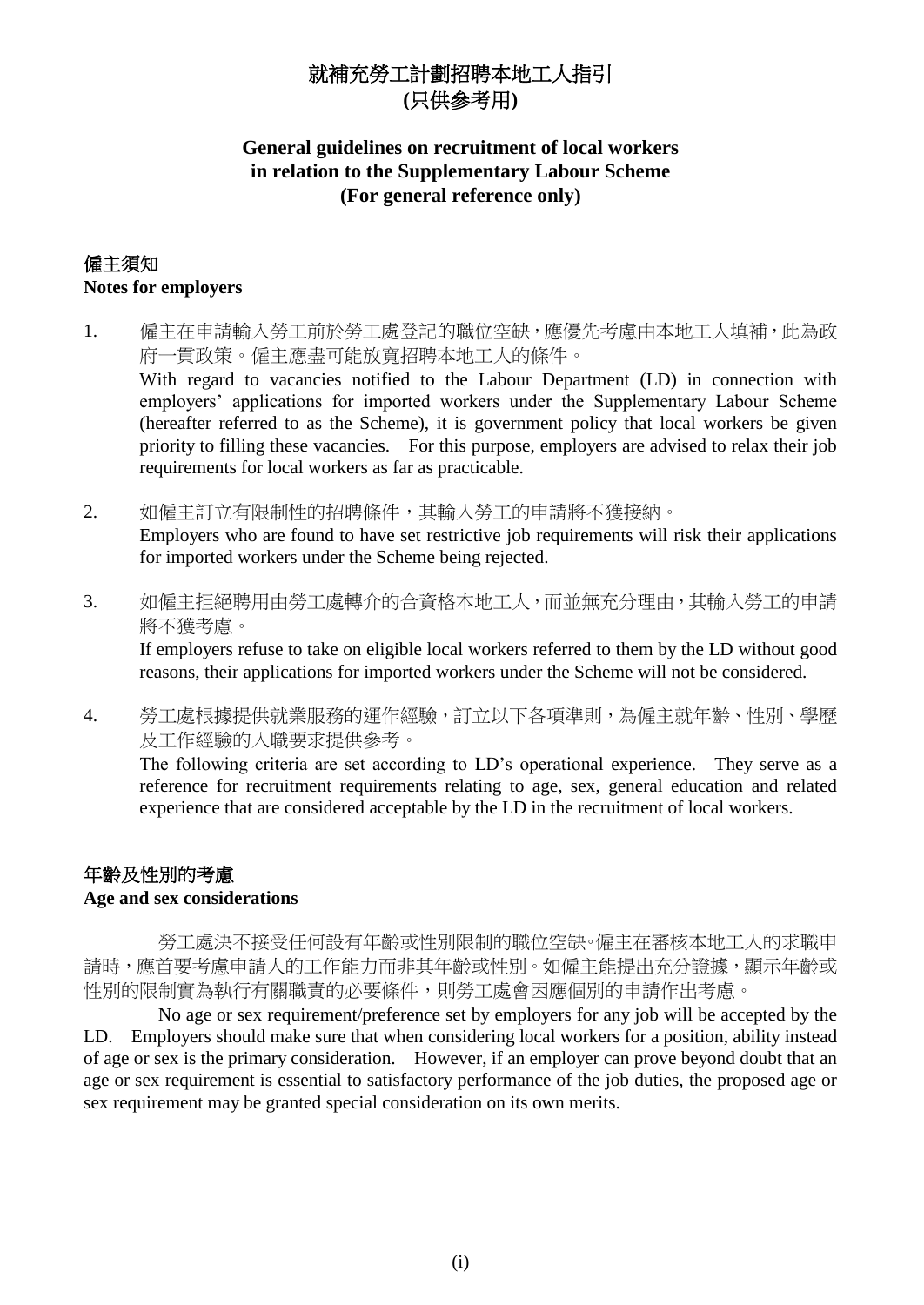## 學歷及工作經驗的要求

**Acceptable general education and work experience requirements**

| 職位類別<br><b>Job Category</b>                                                       | 一般學歷要求<br><b>General Education</b>                                                     | 有關經驗年資<br><b>Year(s)</b> of Related<br><b>Experience</b> |
|-----------------------------------------------------------------------------------|----------------------------------------------------------------------------------------|----------------------------------------------------------|
| 第一類別<br>Category 1                                                                | 中五或以下(甲)<br>Secondary 5 <sup>(a)</sup> or below                                        | 五年或以下<br>5 or less                                       |
|                                                                                   |                                                                                        |                                                          |
| 第二類別                                                                              | 中五或以下                                                                                  | 三年或以下                                                    |
| Category 2                                                                        | Secondary 5 or below                                                                   | 3 or less                                                |
| 第三類別<br>Category 3<br>* 建造業<br>Construction<br> * 非建造業<br>Other than construction | 不設要求(2)<br>*<br>Requirement not expected (b)<br>中三或以下<br>*<br>Secondary 3 or below     | 三年或以下<br>3 or less<br>三年或以下<br>3 or less                 |
| 第四類別<br>Category 4<br>* 文職<br>Clerical<br>* 非文職<br>Non-clerical                   | 中三或以下(丙)<br>$\ast$<br>Secondary 3 or below <sup>(c)</sup>                              | 一年或以下<br>1 or less                                       |
| 建造業<br>Construction<br>非建造業<br>$\blacksquare$<br>Other than construction          | - 不設要求 <sup>(乙)</sup><br>Requirement not expected (b)<br>- 小六或以下<br>Primary 6 or below | 一年或以下<br>1 or less<br>一年或以下<br>1 or less                 |

## 備註

**Notes :**

- (甲) 在合理情況下,僱主可要求申請人持預科或大專學歷。
- (a) Post-secondary qualification may be required where appropriate.
- (乙) 因應工作需求,勞工處可個別考慮適當的入職學歷限制。
- (b) If justified, appropriate education requirement may be considered on a case-by-case basis having regard to the nature of the job.
- (丙) 視乎工作性質,僱主可要求申請人持中五學歷。
- (c) Secondary 5 qualification may be required depending on the nature of the job.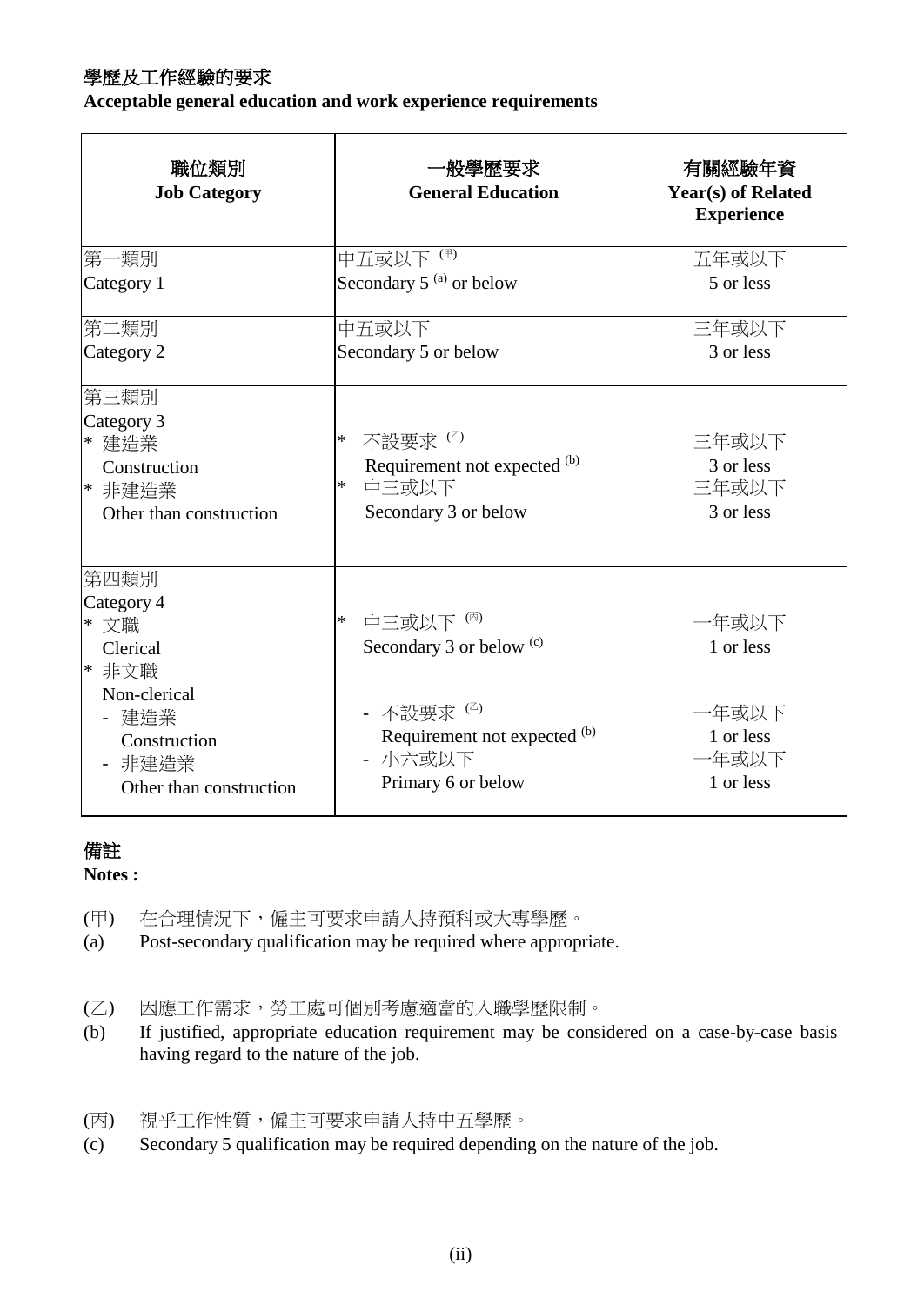# 各工業 **/** 服務行業表 **LIST OF INDUSTRIES / SERVICES**

# 頁數

|                                                                             | Page No.       |              |
|-----------------------------------------------------------------------------|----------------|--------------|
| 工業 / 服務行業<br><b>Industry / service</b>                                      | 甲表<br>List A   | 乙表<br>List B |
| 航空公司、旅行社及票務代理<br>Airline companies, travel agents and airline ticket agents | 1              | 25           |
| 汽車修理業 Automobile repairing                                                  | $\overline{2}$ |              |
| 銀行及財經業 Banking and finance                                                  | $\overline{2}$ | $25 - 26$    |
| 飲食業 Catering                                                                | $2 - 4$        | $26 - 27$    |
| 製衣業 Clothing                                                                | $4 - 5$        | 27           |
| 建築地盤業 Construction work sites                                               | $6 - 7$        | 27           |
| 電機業 Electrical                                                              | $8-9$          |              |
| 電子業 Electronics                                                             | $9-10$         | 27           |
| 製鞋業 Footwear                                                                | 11             |              |
| 手袋業 Handbag                                                                 | $11 - 12$      | 28           |
| 酒店業 Hotel                                                                   | $12 - 14$      | 28-29        |
| 保險業 Insurance                                                               |                | 29           |
| 珠寶業 Jewellery                                                               | 15             |              |
| 金屬品製造業 Machine shop                                                         | $15 - 17$      | 30           |
| 塑膠業 Plastics                                                                | $17 - 18$      | 30           |
| 印刷業 Printing                                                                | 18-19          |              |
| 船舶修建業 Shipbuilding and repairing                                            | 19-20          |              |
| 紡織業 Textile                                                                 | $20 - 22$      | 30           |
| 貨運業 Transport and physical distribution                                     | 23             | $30 - 31$    |
| 批發、零售及進出口貿易<br>Wholesale, retail and import / export trades                 | $23 - 24$      | 31           |
| 其他 Others                                                                   | 24             | $31 - 32$    |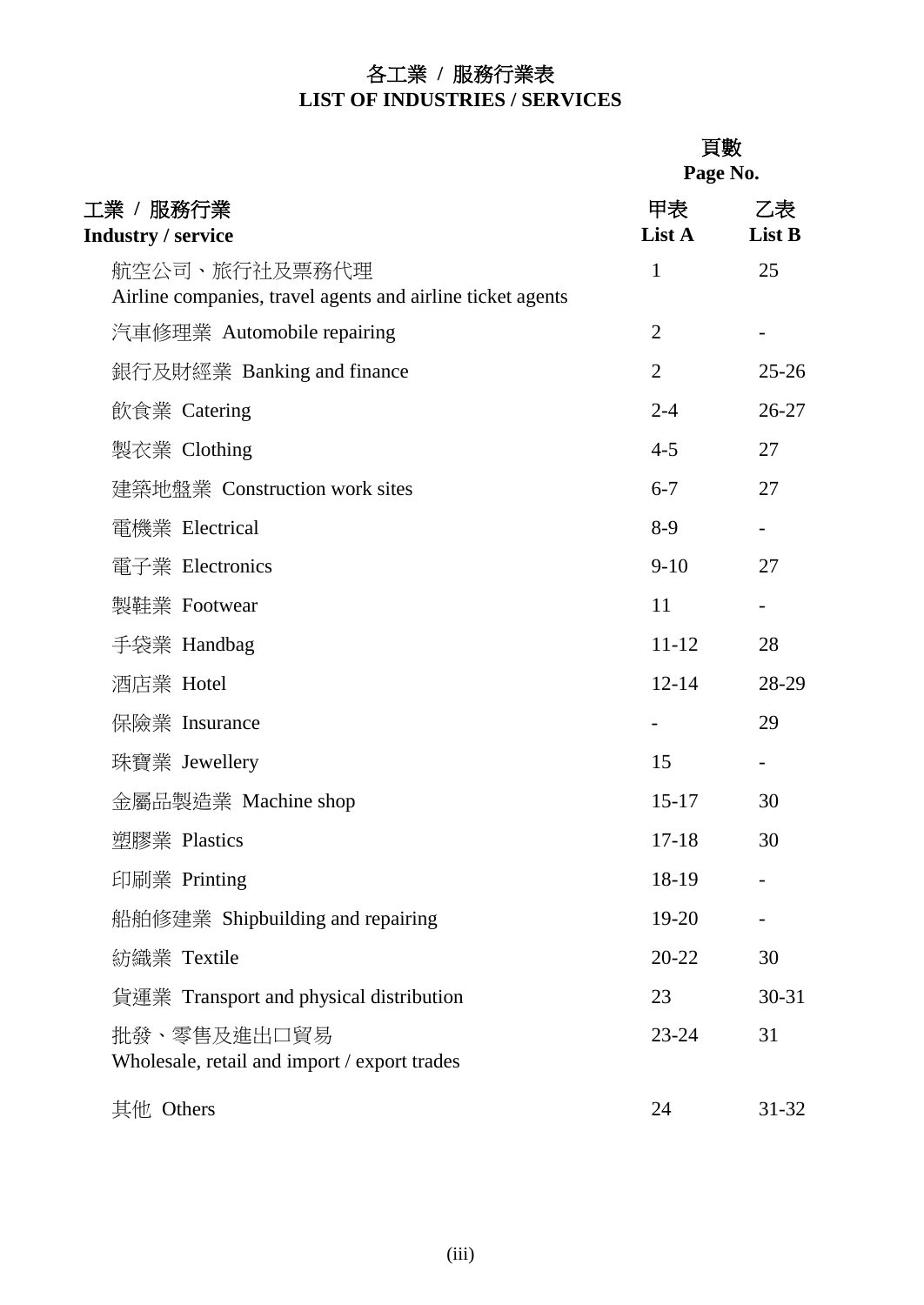### 各工業/服務行業內主要職位及其每月中位工資 **(**港幣**)** 與每日正常工作時數表 **(**甲**)**

#### **LIST OF PRINCIPAL JOB TITLES IN THE RESPECTIVE INDUSTRIES / (A) SERVICES TOGETHER WITH THEIR MEDIAN MONTHLY WAGES (HK\$) AND NUMBER OF NORMAL WORKING HOURS PER DAY**

每日正常工作時數

|         |                                                                                              | 每月中位工資<br>(港幣)<br>Median Monthly<br>Wage (HK\$) | (不包括用膳時間)<br>Number of Normal<br>Working Hours Per<br>Day (Excluding<br>Meal Break) |
|---------|----------------------------------------------------------------------------------------------|-------------------------------------------------|-------------------------------------------------------------------------------------|
|         | 航空公司、旅行社及票務代理<br><b>AIRLINE COMPANIES, TRAVEL AGENTS AND</b><br><b>AIRLINE TICKET AGENTS</b> |                                                 |                                                                                     |
|         | 職位類別一<br><b>JOB CATEGORY 1</b>                                                               |                                                 |                                                                                     |
| 6.1.208 | 票務部主管<br>TICKETING SUPERVISOR                                                                | \$25,590                                        | 8                                                                                   |
|         | 職位類別二<br><b>JOB CATEGORY 2</b>                                                               |                                                 |                                                                                     |
| 6.2.210 | 秘書<br><b>SECRETARY</b>                                                                       | \$24,410                                        | 8                                                                                   |
|         | 職位類別四<br><b>JOB CATEGORY 4</b>                                                               |                                                 |                                                                                     |
| 6.2.203 | 貨物裝卸主任 (旅客服務)<br>CARGO OFFICER (PASSENGER SERVICE)                                           | \$19,420                                        | 8                                                                                   |
| 6.2.204 | 行李過磅處人員<br><b>CHECK-IN STAFF</b>                                                             | \$15,270                                        | $\boldsymbol{7}$                                                                    |
| 6.2.206 | 地勤服務員<br><b>GROUND SERVICES STAFF</b>                                                        | \$14,950                                        | 8                                                                                   |
| 6.2.207 | 詢問處人員/客戶服務部職員<br>INFORMATION COUNTER STAFF / CUSTOMER<br><b>SERVICES STAFF</b>               | \$15,060                                        | 8                                                                                   |
| 6.2.208 | 航機事務主任<br><b>OPERATIONS OFFICER</b>                                                          | \$18,520                                        | 8                                                                                   |
| 6.2.213 | 交通事務主任<br><b>TRAFFIC OFFICER</b>                                                             | \$19,160                                        | 8                                                                                   |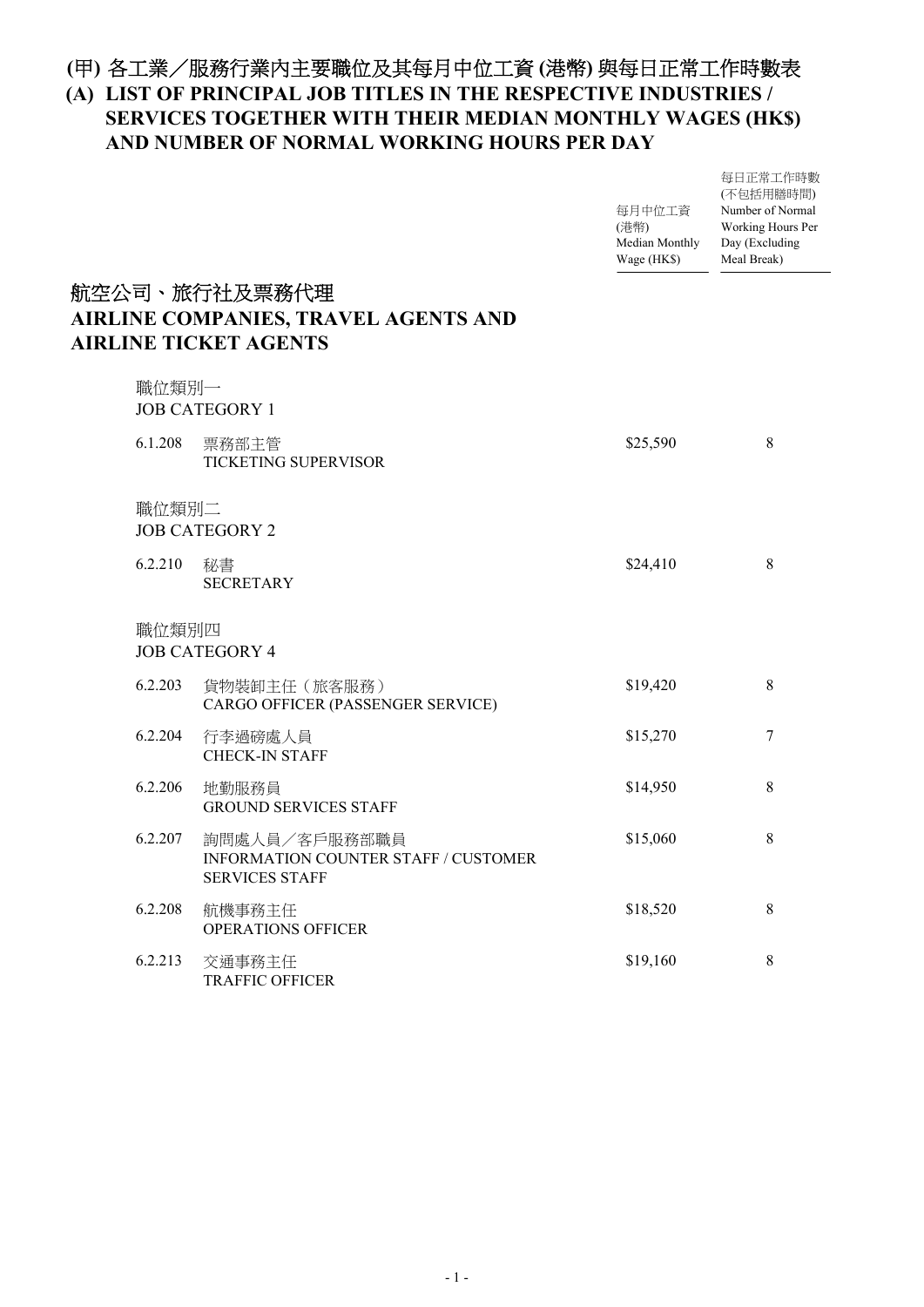|                | 每日正常工作時數          |
|----------------|-------------------|
|                | (不包括用膳時間)         |
| 每月中位工資         | Number of Normal  |
| (港幣)           | Working Hours Per |
| Median Monthly | Day (Excluding    |
| Wage (HK\$)    | Meal Break)       |

## 汽車修理業 **AUTOMOBILE REPAIRING**

職位類別三 JOB CATEGORY 3

| 8.1.5 | 車身修理工<br><b>VEHICLE BODY REPAIRER</b> | \$18,560 | 8 |
|-------|---------------------------------------|----------|---|
| 8.1.6 | 汽車電工<br><b>VEHICLE ELECTRICIAN</b>    | \$18,090 | 8 |
| 8.1.7 | 汽車機械工<br><b>VEHICLE MECHANIC</b>      | \$18,640 | 8 |
| 8.1.8 | 汽車噴漆工<br><b>VEHICLE PAINTER</b>       | \$18,790 | 8 |
| 8.1.9 | 車内裝飾工<br><b>VEHICLE UPHOLSTERER</b>   | \$15,450 | 8 |

# 銀行及財經業 **BANKING AND FINANCE**

| 職位類別四      | JOB CATEGORY 4 |          |   |
|------------|----------------|----------|---|
| 10.2.10 守衛 | <b>GUARD</b>   | \$13,000 | 8 |

# 飲食業 **CATERING**

#### 中式酒樓 **I. CHINESE RESTAURANTS**

職位類別一

JOB CATEGORY 1

| 6.1.101 | 會計主管 (應付賬/應收賬)<br>ACCOUNTS SUPERVISOR (PAYABLE / RECEIVABLE)          | \$16,970 | 8  |
|---------|-----------------------------------------------------------------------|----------|----|
| 6.1.102 | 酒吧主管<br><b>BAR SUPERVISOR</b>                                         | \$18,030 | 10 |
| 6.1.104 | 樓面部領班<br><b>CAPTAIN</b>                                               | \$16,070 | 9  |
| 6.1.106 | 保養部主管/技術監督<br>MAINTENANCE SUPERVISOR / TECHNICAL<br><b>SUPERVISOR</b> | \$15,990 | 9  |
| 6.1.109 | 傳菜部部長<br>PANTRY CAPTAIN                                               | \$15,560 | 9  |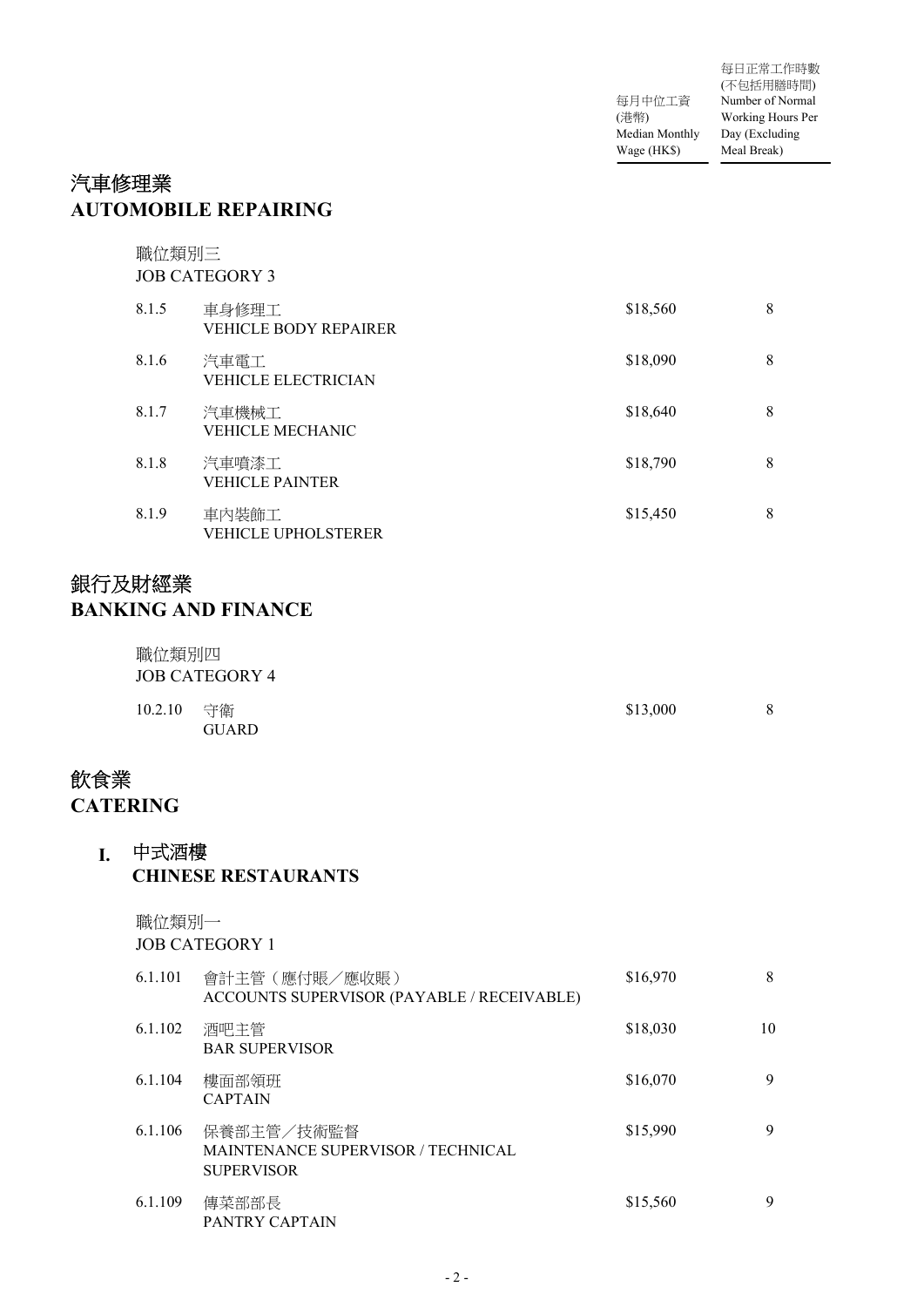|         |                                                     | 每月中位工資<br>(港幣)<br>Median Monthly<br>Wage (HK\$) | 每日正常工作時數<br>(不包括用膳時間)<br>Number of Normal<br>Working Hours Per<br>Day (Excluding<br>Meal Break) |
|---------|-----------------------------------------------------|-------------------------------------------------|-------------------------------------------------------------------------------------------------|
| 6.1.114 | 倉務監督<br><b>STORE SUPERVISOR</b>                     | \$15,160                                        | $\,$ $\,$                                                                                       |
| 職位類別三   | <b>JOB CATEGORY 3</b>                               |                                                 |                                                                                                 |
| 6.1.103 | 燒烤廚師<br><b>BARBECUE COOK</b>                        | \$19,570                                        | 9                                                                                               |
| 6.1.107 | 二廚<br>NO. 2 COOK                                    | \$20,080                                        | 9                                                                                               |
| 6.1.108 | 三廚<br>NO. 3 COOK                                    | \$17,550                                        | 9                                                                                               |
| 6.1.110 | 幫上什<br>PANTRY COOK / SAUCIER                        | \$14,970                                        | 9                                                                                               |
| 6.1.112 | 二砧<br><b>SECOND BUTCHER</b>                         | \$19,750                                        | 9                                                                                               |
| 6.1.113 | 上什<br><b>SENIOR COOK</b>                            | \$17,880                                        | 9                                                                                               |
| 6.1.115 | 蔬菜廚師<br><b>VEGETABLE COOK</b>                       | \$15,080                                        | 9                                                                                               |
| 職位類別四   | <b>JOB CATEGORY 4</b>                               |                                                 |                                                                                                 |
| 6.2.111 | 調酒員/冷飲櫃領班<br>BARTENDER / SODA FOUNTAIN CAPTAIN      | \$14,490                                        | 9                                                                                               |
| 6.2.102 | 點心廚師<br>DIM SUM COOK                                | \$17,500                                        | 9                                                                                               |
| 6.2.103 | 煎炸工<br><b>DIM SUM FRYER</b>                         | \$17,310                                        | 9                                                                                               |
| 6.2.106 | 出納主任<br>PAYMASTER / PAYMISTRESS                     | \$13,640                                        | 9                                                                                               |
| 6.2.112 | 打荷/普通廚師<br>STAFF COOK / GENERAL COOK / SERVICE COOK | \$17,680                                        | 9                                                                                               |
| 6.2.113 | 蒸籠工<br><b>STEAMER</b>                               | \$15,120                                        | 9                                                                                               |
| 6.2.116 | 發乾貨員<br><b>TRIMMER</b>                              | \$14,290                                        | 9                                                                                               |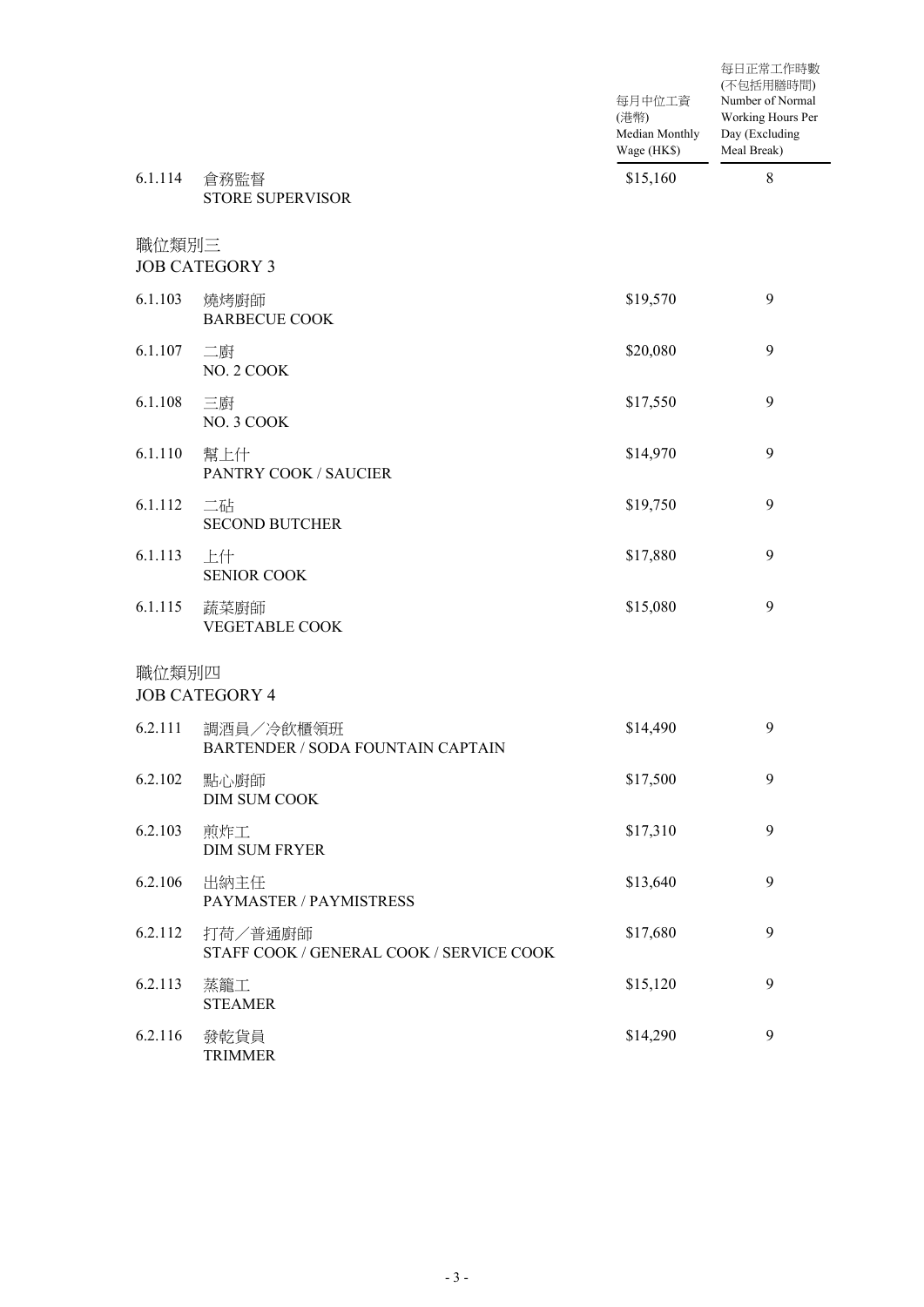每月中位工資 (港幣) Median Monthly Wage (HK\$) 每日正常工作時數 (不包括用膳時間) Number of Normal Working Hours Per Day (Excluding Meal Break)

#### II.非中式飲食業 **CATERING OTHER THAN CHINESE**

職位類別三

JOB CATEGORY 3

| 6.1.118 | 工程部技工<br>ENGINEERING CRAFTSMAN                 | \$14,210 | 9 |
|---------|------------------------------------------------|----------|---|
| 職位類別四   | <b>JOB CATEGORY 4</b>                          |          |   |
| 6.2.121 | 麵包師傅/糕餅師傅<br><b>BAKER / PASTRY COOK</b>        | \$15,800 | 9 |
| 6.2.122 | 調酒員/冷飲櫃領班<br>BARTENDER / SODA FOUNTAIN CAPTAIN | \$14,340 | 9 |
| 6.2.123 | 廚師<br><b>COOK</b>                              | \$17,210 | 9 |

# 製衣業 **CLOTHING**

職位類別一 JOB CATEGORY 1 電腦輔助設計技術員(針織衣物) 9.1.1 \$15,740 8 CAD TECHNICIAN 工業工程技術員 9.1.27 \$18,950 8 INDUSTRIAL ENGINEERING TECHNICIAN 針織技術員 9.1.11 \$17,460 8 KNITTING TECHNICIAN 放樣/嘜架組管理員 9.1.15 \$18,800 8 PATTERN GRADING / MARKER MAKING SUPERVISOR 生產組管理員(組長) 9.1.20 \$14,720 8 PRODUCTION SECTION SUPERVISOR 9.1.28 品質技術員 \$16,060 8 QUALITY CONTROL TECHNICIAN 職位類別二 JOB CATEGORY 2 營銷採購員 9.1.13 \$17,730 8 MERCHANDISER 生產統籌員 9.1.18 \$13,270 8

- 4 -

PRODUCTION CO-ORDINATOR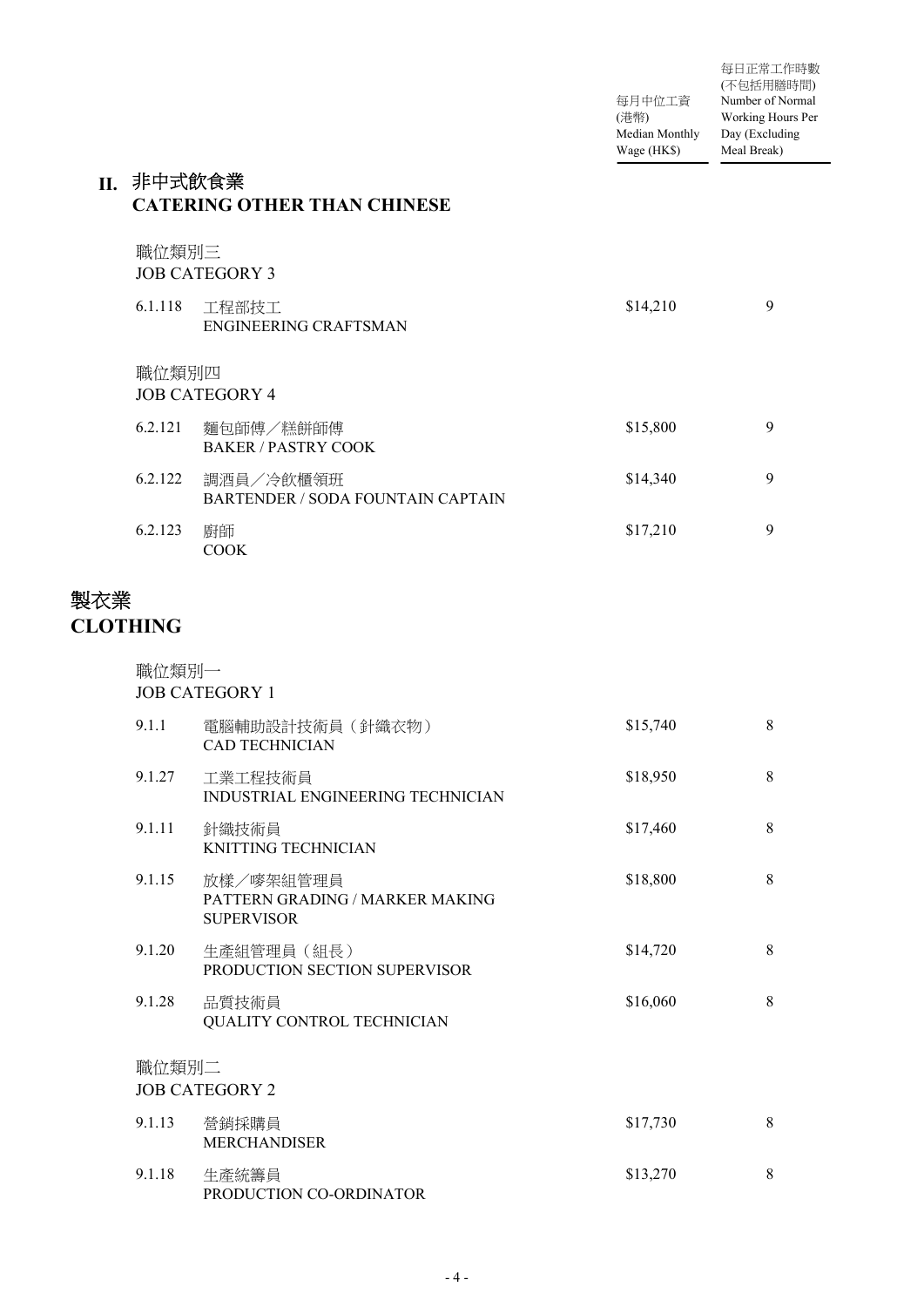|        |                                                      | 每月中位工資<br>(港幣)<br>Median Monthly<br>Wage (HK\$) | 每日正常工作時數<br>(不包括用膳時間)<br>Number of Normal<br>Working Hours Per<br>Day (Excluding<br>Meal Break) |
|--------|------------------------------------------------------|-------------------------------------------------|-------------------------------------------------------------------------------------------------|
| 職位類別三  | <b>JOB CATEGORY 3</b>                                |                                                 |                                                                                                 |
| 9.1.3  | 製衣機械工<br>CLOTHING MACHINE MECHANIC                   | \$12,470                                        | $\,8\,$                                                                                         |
| 9.1.4  | 車衣指導員<br>CLOTHING OPERATOR INSTRUCTOR                | \$12,880                                        | 8                                                                                               |
| 9.1.5  | 電腦放樣/嘜架員<br>COMPUTER PATTERN GRADER / MARKER MAKER   | \$13,770                                        | $\,8\,$                                                                                         |
| 9.1.25 | 時裝/樣辦統籌員<br><b>FASHION / SAMPLE CO-ORDINATOR</b>     | \$17,370                                        | $\,8\,$                                                                                         |
| 9.1.7  | 皮草裁縫/上裡技工<br>FUR TAILOR / FINISHER                   | \$15,010                                        | $\,8\,$                                                                                         |
| 9.1.8  | 皮草技工 (毛毛匠)<br><b>FURRIER</b>                         | \$14,830                                        | 8                                                                                               |
| 9.1.10 | 針織衣物技工/樣辦織造技工<br>KNITWEAR CRAFTSMAN / SAMPLE KNITTER | \$13,370                                        | 8                                                                                               |
| 9.1.12 | 全件制技工<br>MAKE-THROUGH CRAFTSMAN                      | \$9,510                                         | $\,8\,$                                                                                         |
| 9.1.14 | 放樣/嘜架員<br>PATTERN GRADER / MARKER MAKER              | \$14,820                                        | $\,8\,$                                                                                         |
| 9.1.16 | 紙樣設計員<br>PATTERN MAKER                               | \$16,640                                        | 8                                                                                               |
| 9.1.23 | 品質檢查員<br><b>QUALITY INSPECTOR</b>                    | \$11,320                                        | 8                                                                                               |
| 9.1.24 | 成衣修補技工<br>REPAIRING CRAFTSMAN                        | \$9,390                                         | $\,8\,$                                                                                         |
| 9.1.26 | 樣辦製造技工<br><b>SAMPLE MAKER</b>                        | \$11,990                                        | 8                                                                                               |
| 職位類別四  | <b>JOB CATEGORY 4</b>                                |                                                 |                                                                                                 |
| 9.2.8  | 平車車工<br><b>GENERAL SEWING MACHINE OPERATOR</b>       | \$9,240                                         | $\,8\,$                                                                                         |
| 9.2.10 | 挑縫工/織補工<br>HAND STITCHER / KNITWEAR MENDER           | \$8,630                                         | 8                                                                                               |
| 9.2.9  | 針織機織工<br>KNITTING MACHINE OPERATOR                   | \$10,750                                        | 8                                                                                               |
| 9.2.12 | 縫盤工<br>LINKING MACHINE OPERATOR                      | \$8,890                                         | $\,8\,$                                                                                         |
| 9.2.15 | 特種衣車車工<br>SPECIAL SEWING MACHINE OPERATOR            | \$10,100                                        | $\,8\,$                                                                                         |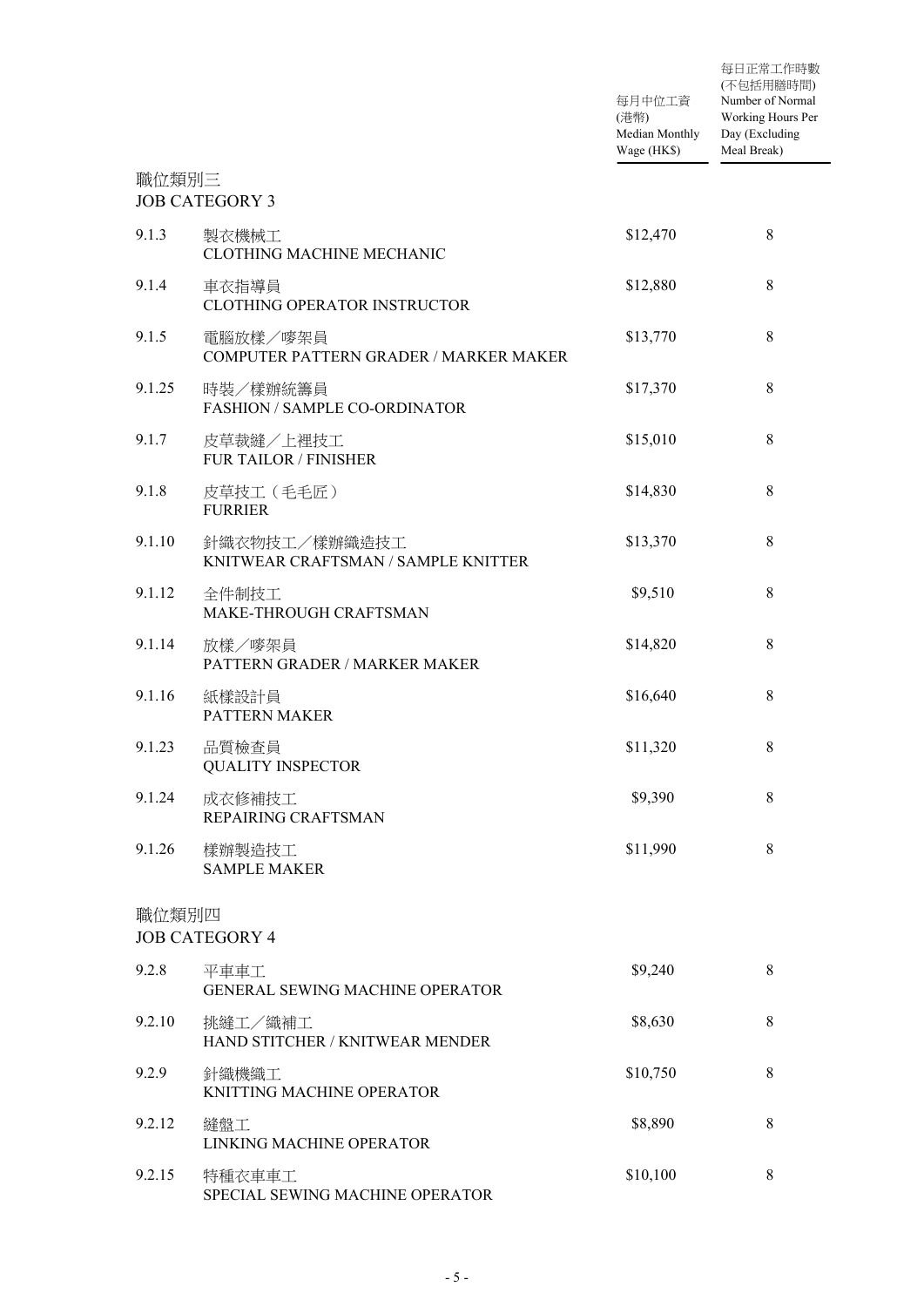每月中位工資 (港幣) Median Monthly Wage (HK\$) 每日正常工作時數 (不包括用膳時間) Number of Normal Working Hours Per Day (Excluding Meal Break)

# 建築地盤業 **CONSTRUCTION WORK SITES**

職位類別一

|        | <b>JOB CATEGORY 1</b>                                                               |          |   |
|--------|-------------------------------------------------------------------------------------|----------|---|
| 2.1.1  | 建築技術員/繪圖員<br>ARCHITECTURAL TECHNICIAN / DRAUGHTSMAN                                 | \$26,260 | 8 |
| 2.1.25 | 助理安全主任/安全督導員<br>ASSISTANT SAFETY OFFICER / SAFETY SUPERVISOR                        | \$23,120 | 8 |
| 2.1.4  | 屋宇設備工程技術員<br><b>BUILDING SERVICES ENGINEERING TECHNICIAN</b>                        | \$26,700 | 8 |
| 2.1.7  | 土木/結構/土力工程技術員<br>CIVIL / STRUCTURAL / GEOTECHNICAL<br><b>ENGINEERING TECHNICIAN</b> | \$29,630 | 8 |
| 2.1.8  | 監工<br>CLERK OF WORKS / INSPECTOR OF WORKS / WORKS<br><b>SUPERVISORS</b>             | \$35,280 | 8 |
| 2.1.11 | 電機工程技術員<br>ELECTRICAL ENGINEERING TECHNICIAN                                        | \$26,790 | 8 |
| 2.1.15 | 建築材料試驗員<br>LABORATORY TECHNICIAN (CONSTRUCTION<br><b>MATERIALS / SOILS)</b>         | \$23,280 | 8 |
| 2.1.19 | 機械工程技術員<br>MECHANICAL ENGINEERING TECHNICIAN                                        | \$25,910 | 8 |
| 2.1.13 | 地盤管工<br><b>SITE FOREMAN</b>                                                         | \$26,570 | 9 |
| 2.1.28 | 屋宇測量員<br>SURVEYING TECHNICIAN (BUILDING)                                            | \$26,470 | 8 |
| 2.1.29 | 土地測量員<br>SURVEYING TECHNICIAN (LAND)                                                | \$24,710 | 9 |
| 2.1.30 | 工料測量員<br>SURVEYING TECHNICIAN (QUANTITY)                                            | \$25,810 | 9 |
| 職位類別三  | <b>JOB CATEGORY 3</b>                                                               |          |   |
| 2.1.2  | 竹棚工<br><b>BAMBOO SCAFFOLDER</b>                                                     | \$38,540 | 9 |
| 2.1.3  | 砌磚工<br><b>BRICKLAYER</b>                                                            | \$31,720 | 9 |
| 2.1.5  | 木模板工<br>CARPENTER (FORMWORK)                                                        | \$42,620 | 9 |
| 2.1.9  | 建造機械技工                                                                              | \$25,430 | 9 |

CONSTRUCTION PLANT MECHANIC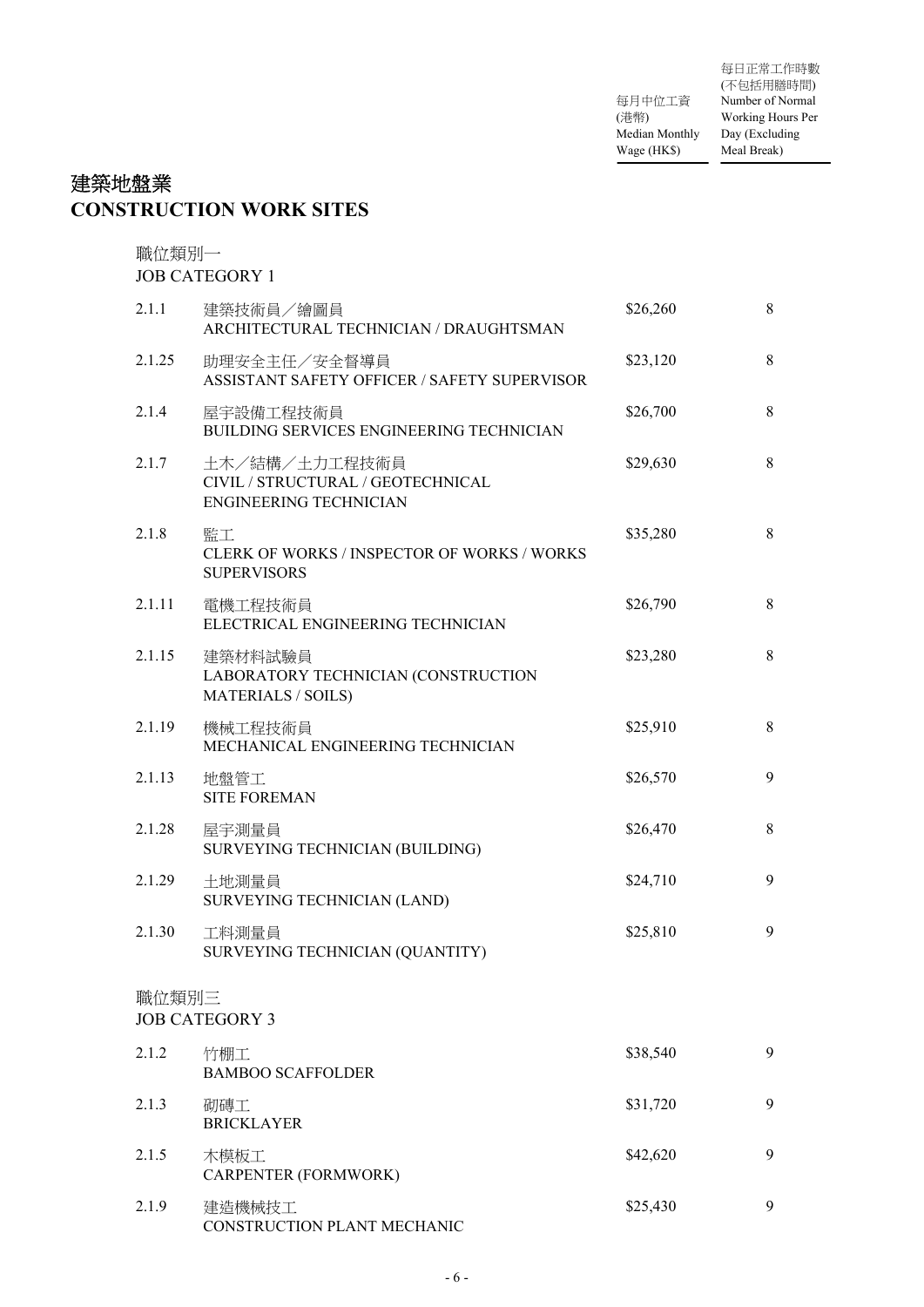|        |                                                                                             | 每月中位工資<br>(港幣)<br>Median Monthly<br>Wage (HK\$) | 每日正常工作時數<br>(不包括用膳時間)<br>Number of Normal<br>Working Hours Per<br>Day (Excluding<br>Meal Break) |
|--------|---------------------------------------------------------------------------------------------|-------------------------------------------------|-------------------------------------------------------------------------------------------------|
| 2.1.10 | 潛水員<br><b>DIVER</b>                                                                         | \$47,470                                        | 9                                                                                               |
| 2.1.12 | 電氣技工 (承建商所僱用)<br>ELECTRICIAN (MAIN CONTRACTOR'S)                                            | \$25,430                                        | 9                                                                                               |
| 2.1.6  | 細木工<br><b>JOINER</b>                                                                        | \$29,390                                        | 9                                                                                               |
| 2.1.16 | 平水工<br><b>LEVELLER</b>                                                                      | \$27,870                                        | 9                                                                                               |
| 2.1.21 | 金屬工<br><b>METAL WORKER</b>                                                                  | \$28,290                                        | 9                                                                                               |
| 2.1.22 | 髹漆及裝飾工<br>PAINTER & DECORATOR                                                               | \$27,130                                        | 9                                                                                               |
| 2.1.23 | 批盪工<br><b>PLASTERER</b>                                                                     | \$34,460                                        | 9                                                                                               |
| 2.1.24 | 水喉工<br><b>PLUMBER</b>                                                                       | \$30,730                                        | 9                                                                                               |
| 2.1.31 | 鋪瓦工<br><b>TILER</b>                                                                         | \$27,200                                        | 9                                                                                               |
| 職位類別四  | <b>JOB CATEGORY 4</b>                                                                       |                                                 |                                                                                                 |
| 2.2.1  | 瀝青工<br><b>ASPHALTER</b>                                                                     | \$24,130                                        | 9                                                                                               |
| 2.2.3  | 混凝土工<br><b>CONCRETOR</b>                                                                    | \$40,730                                        | 9                                                                                               |
| 2.2.11 | 鋪地板工<br><b>FLOOR LAYER</b>                                                                  | \$21,600                                        | 9                                                                                               |
| 2.2.8  | 玻璃工<br><b>GLAZIER</b>                                                                       | \$25,870                                        | 9                                                                                               |
| 2.2.6  | 岩土勘探工/鑽井工/鑽孔工<br>GROUND INVESTIGATION OPERATOR / DRILLER /<br><b>BORER</b>                  | \$25,280                                        | 9                                                                                               |
| 2.2.12 | 機械設備操作工(地盤升降機及其他機械)<br>PLANT AND EQUIPMENT OPERATOR (BUILDER'S<br>LIFT AND OTHER MACHINERY) | \$21,800                                        | 9                                                                                               |
| 2.2.13 | 機械設備操作工 (推土機械)<br>PLANT AND EQUIPMENT OPERATOR<br>(EARTHMOVING MACHINERY)                   | \$23,110                                        | 9                                                                                               |
| 2.2.14 | 機械設備操作工 (升降機及吊機)<br>PLANT AND EQUIPMENT OPERATOR (HOIST AND<br>CRANE)                       | \$23,900                                        | 9                                                                                               |
| 2.2.10 | 索具工(叻㗎)/金屬模板裝嵌工<br>RIGGER / METAL FORMWORK ERECTOR                                          | \$32,120                                        | 9                                                                                               |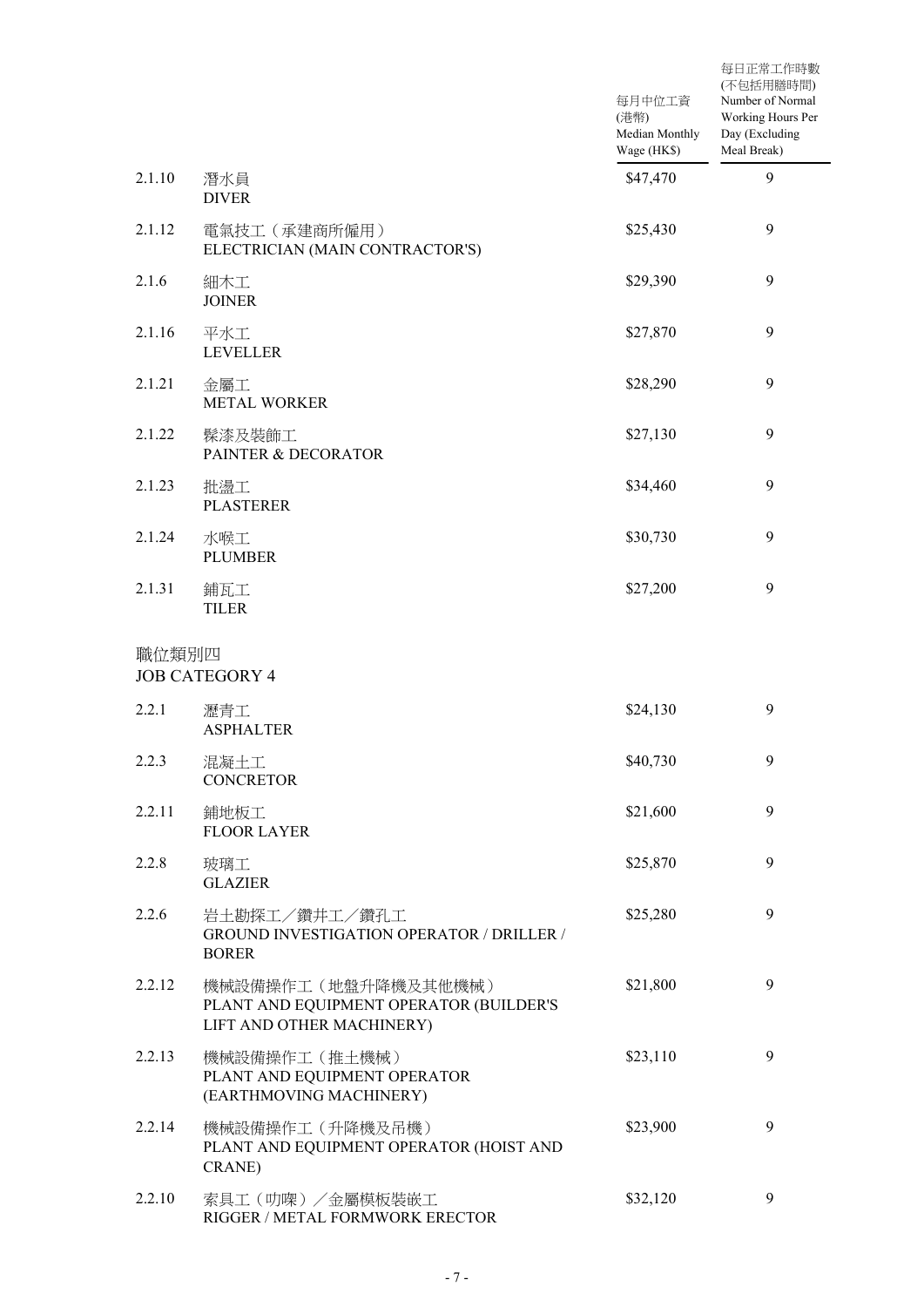|                | 每日正常工作時數          |
|----------------|-------------------|
|                | (不包括用膳時間)         |
| 每月中位工資         | Number of Normal  |
| (港幣)           | Working Hours Per |
| Median Monthly | Day (Excluding    |
| Wage (HK\$)    | Meal Break)       |

# 電機業 **ELECTRICAL**

| 職位類別一  | <b>JOB CATEGORY 1</b>                                                                  |          |         |
|--------|----------------------------------------------------------------------------------------|----------|---------|
| 4.1.4  | 繪圖員<br><b>DRAUGHTSMAN</b>                                                              | \$15,600 | 8       |
| 4.1.6  | 電機工程技術員<br>ELECTRICAL ENGINEERING TECHNICIAN                                           | \$21,330 | $\,8\,$ |
| 4.1.10 | 電子技術員<br>ELECTRONICS TECHNICIAN                                                        | \$25,260 | 8       |
| 4.1.11 | 管工/領工<br>FOREMAN / CHARGEHAND                                                          | \$20,830 | $8\,$   |
| 4.1.13 | 有線電訊技術員<br>LINE TELECOMMUNICATION TECHNICIAN                                           | \$17,300 | 8       |
| 4.1.16 | 機械工程技術員<br>MECHANICAL ENGINEERING TECHNICIAN                                           | \$21,480 | $\,8\,$ |
| 4.1.25 | 生產工程技術員<br>PRODUCTION ENGINEERING TECHNICIAN                                           | \$16,260 | 8       |
| 4.1.26 | 品質控制/保證技術員<br>QUALITY CONTROL / ASSURANCE TECHNICIAN                                   | \$17,640 | $\,8\,$ |
| 4.1.1  | 冷凝/空氣調節/通風設備技術員<br>REFRIGERATION / AIR-CONDITIONING /<br><b>VENTILATION TECHNICIAN</b> | \$20,060 | 8       |
| 4.1.30 | 監督<br><b>SUPERVISOR</b>                                                                | \$21,120 | 8       |
| 職位類別三  | <b>JOB CATEGORY 3</b>                                                                  |          |         |
| 4.1.2  | 強電流電纜接駁技工<br><b>CABLE JOINTER (POWER)</b>                                              | \$22,340 | 8       |
| 4.1.3  | 木工<br><b>CARPENTER</b>                                                                 | \$16,160 | 8       |
| 4.1.5  | 電器用具維修技工<br>ELECTRICAL APPLIANCES SERVICE MECHANIC                                     | \$15,800 | 8       |
| 4.1.9  | 電工<br><b>ELECTRICIAN</b>                                                               | \$16,810 | 8       |
| 4.1.12 | 儀器工<br><b>INSTRUMENT MECHANIC</b>                                                      | \$17,100 | 8       |
| 4.1.14 | 機器調校工<br><b>MACHINE SETTER</b>                                                         | \$11,720 | 8       |
| 4.1.15 | 機床工<br><b>MACHINIST</b>                                                                | \$14,310 | 8       |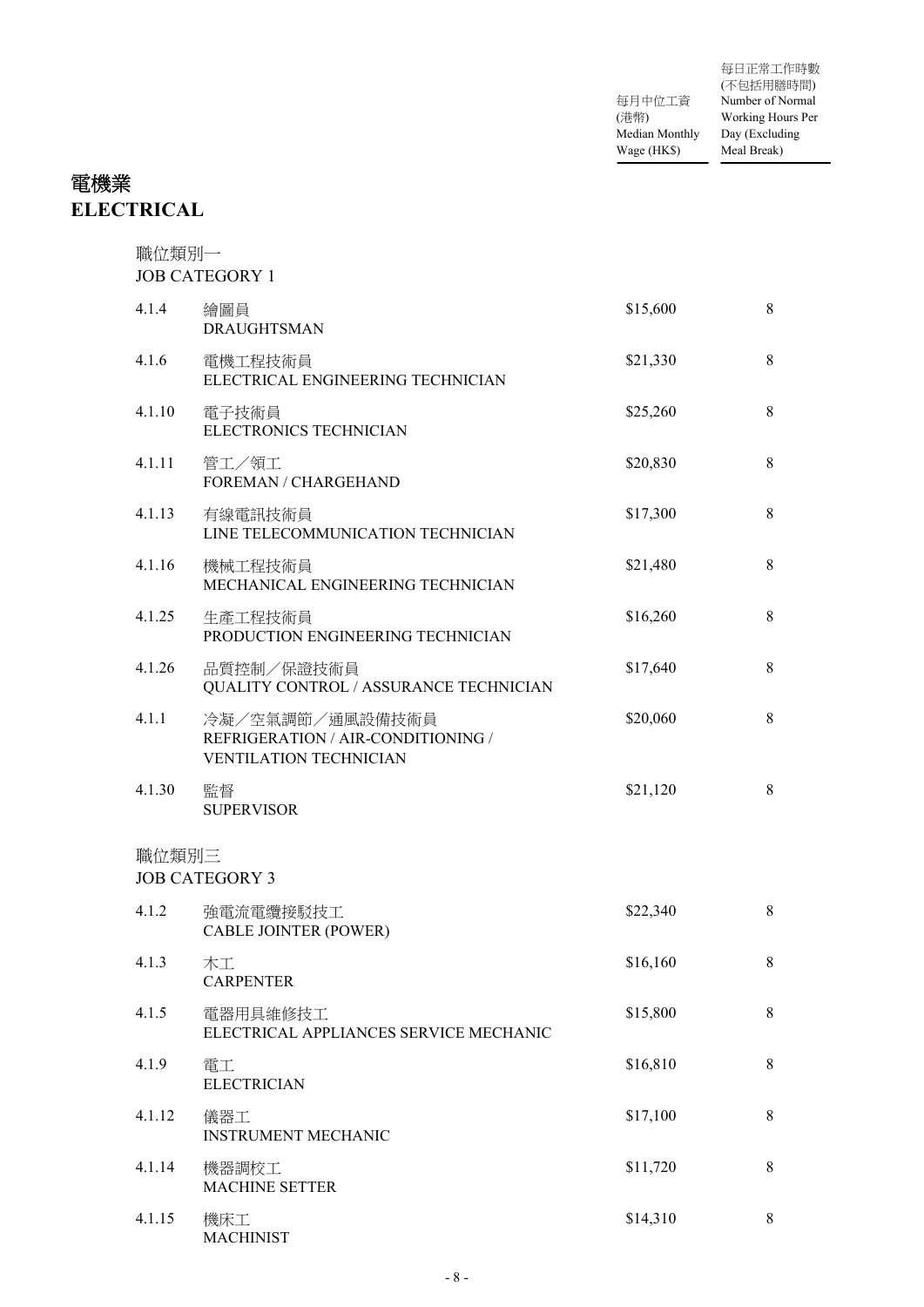|        |                                                                                  | 每月中位工資<br>(港幣)<br>Median Monthly<br>Wage (HK\$) | 每日正常工作時數<br>(不包括用膳時間)<br>Number of Normal<br>Working Hours Per<br>Day (Excluding<br>Meal Break) |
|--------|----------------------------------------------------------------------------------|-------------------------------------------------|-------------------------------------------------------------------------------------------------|
| 4.1.17 | 機械打磨裝配工<br><b>MECHANICAL FITTER</b>                                              | \$15,870                                        | 8                                                                                               |
| 4.1.18 | 文儀機器維修工<br>OFFICE EQUIPMENT SERVICE MECHANIC (GENERAL<br><b>OFFICE MACHINES)</b> | \$14,930                                        | 8                                                                                               |
| 4.1.21 | 架空電線技工<br><b>OVERHEAD LINE JOINTER</b>                                           | \$20,490                                        | 8                                                                                               |
| 4.1.22 | 髹漆工<br><b>PAINTER</b>                                                            | \$13,990                                        | 8                                                                                               |
| 4.1.23 | 塑膠工模製造工<br>PLASTIC MOULD MAKER                                                   | \$13,040                                        | 8                                                                                               |
| 4.1.24 | 喉管工<br>PLUMBER AND PIPE FITTER                                                   | \$17,910                                        | 8                                                                                               |
| 4.1.29 | 薄片金屬構造工<br><b>SHEET METAL WORKER</b>                                             | \$15,940                                        | 8                                                                                               |
| 4.1.31 | 焊接工<br>WELDER                                                                    | \$14,480                                        | 8                                                                                               |

# 電子業 **ELECTRONICS**

| 職位類別一   | <b>JOB CATEGORY 1</b>                                |          |   |
|---------|------------------------------------------------------|----------|---|
| 4.1.119 | 影音技術員<br><b>AUDIO-VISUAL TECHNICIAN</b>              | \$21,120 | 8 |
| 4.1.102 | 繪圖員<br><b>DRAUGHTSMAN</b>                            | \$16,250 | 8 |
| 4.1.104 | 電子技術員<br>ELECTRONICS TECHNICIAN                      | \$20,900 | 8 |
| 4.1.111 | 製造技術員<br>MANUFACTURING TECHNICIAN                    | \$16,150 | 8 |
| 4.1.109 | 機械技術員<br>MECHANICAL TECHNICIAN                       | \$18,430 | 8 |
| 4.1.112 | 程式編製員<br><b>PROGRAMMER</b>                           | \$22,350 | 8 |
| 4.1.113 | 品質控制/保證技術員<br>QUALITY CONTROL / ASSURANCE TECHNICIAN | \$15,810 | 8 |
| 4.1.116 | 監督/管工<br><b>SUPERVISOR / FOREMAN</b>                 | \$20,490 | 8 |
| 4.1.117 | 電訊技術員<br>TELECOMMUNICATIONS TECHNICIAN               | \$21,120 | 8 |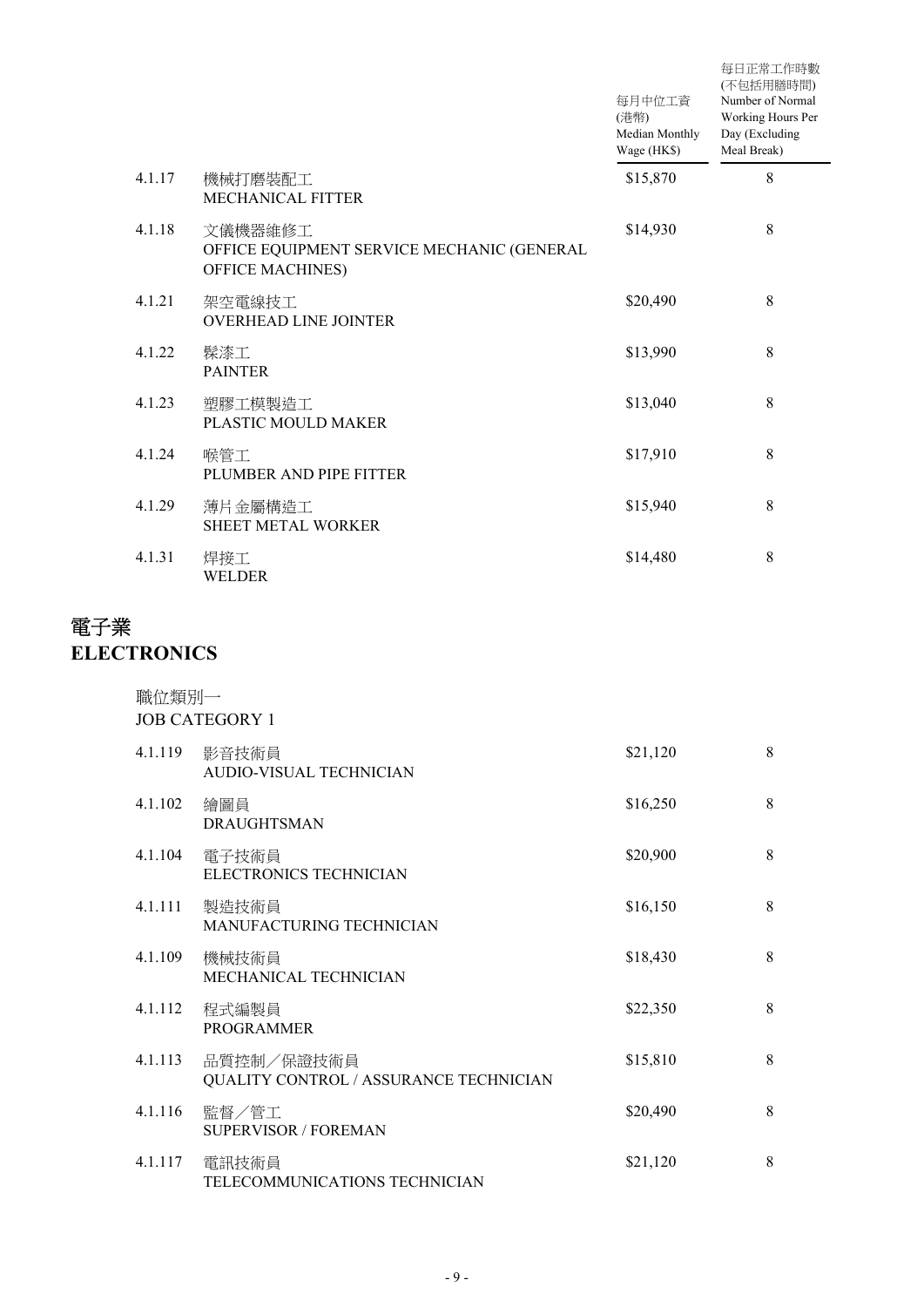|         |                                                                 | 每月中位工資<br>(港幣)<br>Median Monthly<br>Wage (HK\$) | 每日正常工作時數<br>(不包括用膳時間)<br>Number of Normal<br>Working Hours Per<br>Day (Excluding<br>Meal Break) |
|---------|-----------------------------------------------------------------|-------------------------------------------------|-------------------------------------------------------------------------------------------------|
| 職位類別三   | <b>JOB CATEGORY 3</b>                                           |                                                 |                                                                                                 |
| 4.1.114 | 影音及無線電技工<br>AUDIO VISUAL AND RADIO FREQUENCY<br><b>MECHANIC</b> | \$14,390                                        | $\,8\,$                                                                                         |
| 4.1.101 | 電纜接駁技工/駁線技工<br><b>CABLE JOINTER / WIRE JOINTER</b>              | \$15,830                                        | $\,8\,$                                                                                         |
| 4.1.103 | 電氣技工<br><b>ELECTRICIAN</b>                                      | \$14,940                                        | $\,8\,$                                                                                         |
| 4.1.105 | 裝備/儀器工<br>EQUIPMENT / INSTRUMENT MECHANIC                       | \$13,780                                        | $\,8\,$                                                                                         |
| 4.1.106 | 組長/初級監督<br><b>LEADER / JUNIOR SUPERVISOR</b>                    | \$13,480                                        | 8                                                                                               |
| 4.1.107 | 機床工<br><b>MACHINIST</b>                                         | \$14,310                                        | $\,8\,$                                                                                         |
| 4.1.110 | 工模製造及修理技工<br>MOULD AND DIE MAKER AND REPAIRER                   | \$15,960                                        | $\,8\,$                                                                                         |
| 4.1.115 | 修理技工 (電子製造)<br>REPAIRER (ELECTRONICS MANUFACTURING)             | \$15,370                                        | 8                                                                                               |
| 4.1.118 | 工具及工模製造技工<br><b>TOOL AND DIE MAKER</b>                          | \$14,610                                        | 8                                                                                               |
| 職位類別四   | <b>JOB CATEGORY 4</b>                                           |                                                 |                                                                                                 |
| 4.2.101 | 校整/測試工<br><b>ALIGNER / TESTER</b>                               | \$9,670                                         | 8                                                                                               |
| 4.2.102 | 裝配工<br><b>ASSEMBLER</b>                                         | \$10,330                                        | $\,8\,$                                                                                         |
| 4.2.104 | 機器操作工/看值工<br>MACHINE OPERATOR / ATTENDANT                       | \$10,170                                        | $8\,$                                                                                           |
| 4.2.106 | 焊錫工<br><b>SOLDERING WORKER</b>                                  | \$9,960                                         | $\,8\,$                                                                                         |
| 4.2.107 | 物料搬運工<br><b>STOCK HANDLER</b>                                   | \$9,690                                         | $8\,$                                                                                           |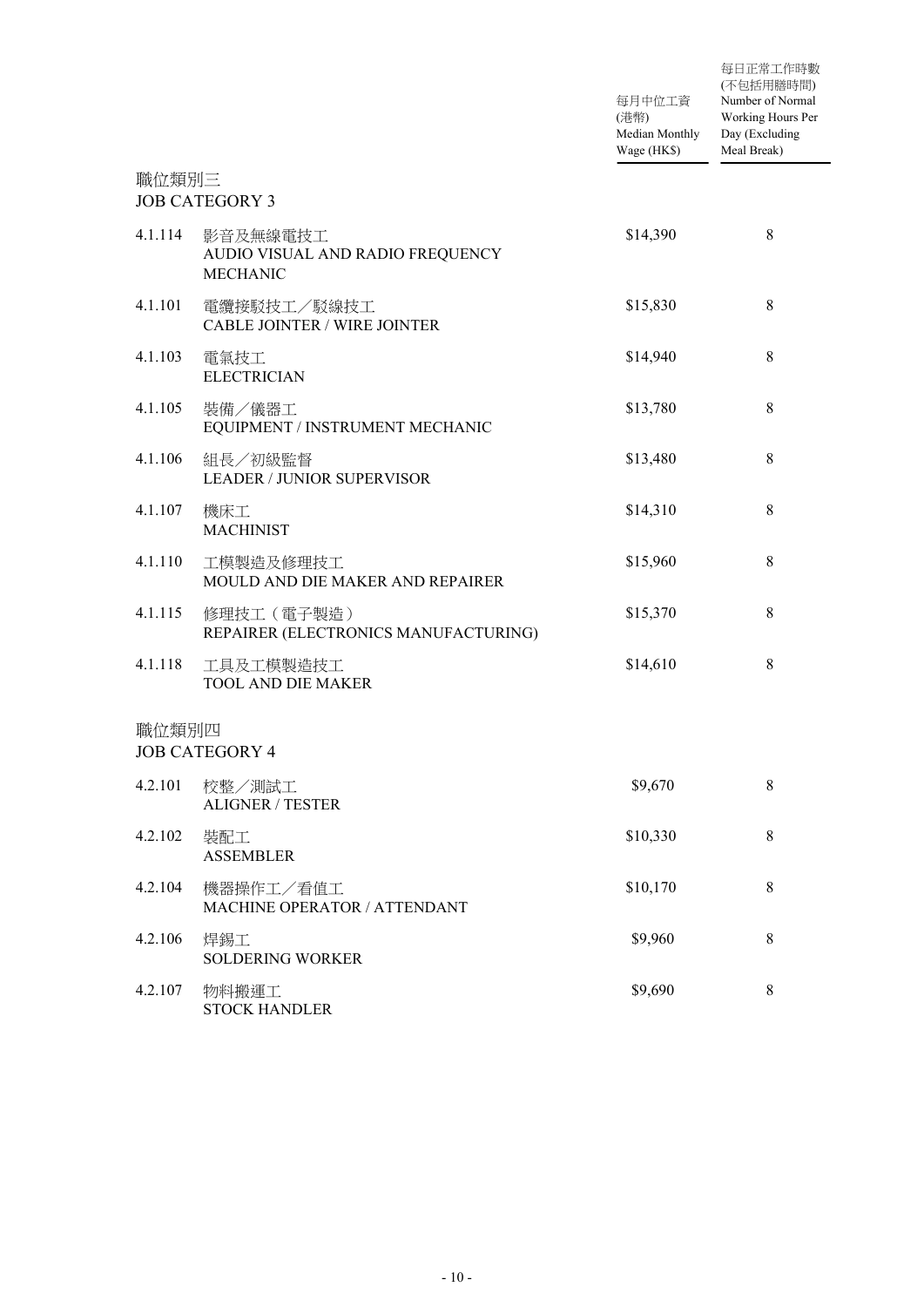| 每日正常工作時數          |
|-------------------|
| (不包括用膳時間)         |
| Number of Normal  |
| Working Hours Per |
| Day (Excluding    |
| Meal Break)       |
|                   |

# 製鞋業 **FOOTWEAR**

|                       | 職位類別一   | <b>JOB CATEGORY 1</b>                               |          |       |
|-----------------------|---------|-----------------------------------------------------|----------|-------|
|                       | 17.1.4  | 生產部總管<br>PRODUCTION DEPARTMENT SUPERVISOR           | \$19,780 | 8     |
|                       | 職位類別二   | <b>JOB CATEGORY 2</b>                               |          |       |
|                       | 17.1.3  | 營銷採購員<br><b>MERCHANDISER</b>                        | \$16,340 | $8\,$ |
|                       | 職位類別三   | <b>JOB CATEGORY 3</b>                               |          |       |
|                       | 17.1.6  | 鞋匠/製鞋技工<br>SHOE MAKER / MAKE-THROUGH CRAFTSMAN      | \$11,340 | 8     |
|                       | 職位類別四   | <b>JOB CATEGORY 4</b>                               |          |       |
|                       | 17.2.4  | 猛鞋工<br><b>LASTING WORKER</b>                        | \$10,280 | $8\,$ |
| 手袋業<br><b>HANDBAG</b> |         |                                                     |          |       |
|                       | 職位類別一   | <b>JOB CATEGORY 1</b>                               |          |       |
|                       | 9.1.102 | 管工<br><b>FOREMAN</b>                                | \$16,820 | $8\,$ |
|                       | 9.1.105 | 生產部總管<br>PRODUCTION DEPARTMENT SUPERVISOR           | \$20,690 | $8\,$ |
|                       | 職位類別二   | <b>JOB CATEGORY 2</b>                               |          |       |
|                       | 9.1.107 | 營銷採購員<br><b>MERCHANDISER</b>                        | \$17,800 | $8\,$ |
|                       | 職位類別三   | <b>JOB CATEGORY 3</b>                               |          |       |
|                       | 9.1.103 | 手袋製造/製辦技工<br>HANDBAG MAKER / MAKE-THROUGH CRAFTSMAN | \$15,810 | 8     |
|                       | 9.1.104 | 格樣設計員<br><b>PATTERN MAKER</b>                       | \$16,780 | 8     |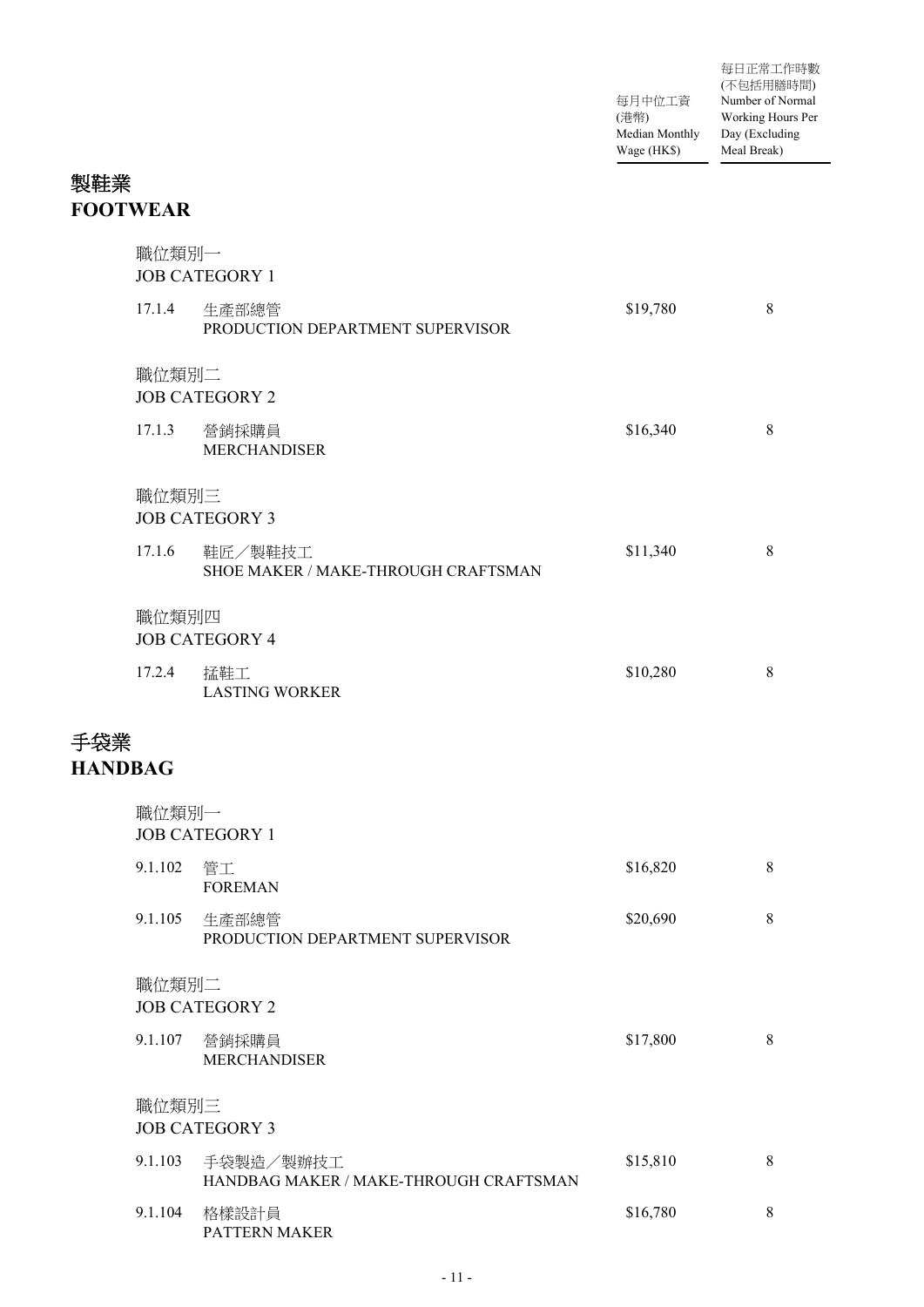|                     |         |                                                                     | 每月中位工資<br>(港幣)<br>Median Monthly<br>Wage (HK\$) | 每日正常工作時數<br>(不包括用膳時間)<br>Number of Normal<br>Working Hours Per<br>Day (Excluding<br>Meal Break) |
|---------------------|---------|---------------------------------------------------------------------|-------------------------------------------------|-------------------------------------------------------------------------------------------------|
|                     | 職位類別四   | <b>JOB CATEGORY 4</b>                                               |                                                 |                                                                                                 |
|                     | 9.2.105 | 車縫工<br><b>SEWING MACHINE OPERATOR</b>                               | \$10,250                                        | $\,8\,$                                                                                         |
|                     | 9.2.104 | 鏟皮/摺邊工<br><b>SKIVING / FOLDING WORKER</b>                           | \$10,410                                        | $\,8\,$                                                                                         |
| 酒店業<br><b>HOTEL</b> |         |                                                                     |                                                 |                                                                                                 |
| I.                  | 酒店中菜部   | <b>CHINESE RESTAURANTS OPERATED BY HOTELS</b>                       |                                                 |                                                                                                 |
|                     | 職位類別一   | <b>JOB CATEGORY 1</b>                                               |                                                 |                                                                                                 |
|                     | 6.1.1   | 樓面部領班<br><b>CAPTAIN</b>                                             | \$18,530                                        | 9                                                                                               |
|                     | 6.1.7   | 傳菜部部長<br>PANTRY CAPTAIN                                             | \$16,410                                        | 9                                                                                               |
|                     | 職位類別三   | <b>JOB CATEGORY 3</b>                                               |                                                 |                                                                                                 |
|                     | 6.1.2   | 點心廚師<br><b>DIM SUM COOK</b>                                         | \$17,980                                        | 9                                                                                               |
|                     | 6.1.9   | 上什<br><b>SENIOR COOK</b>                                            | \$20,690                                        | 9                                                                                               |
|                     | 6.1.10  | 打荷/廚房主管/普通廚師<br>SERVICE COOK / KITCHEN SUPERVISOR / GENERAL<br>COOK | \$20,510                                        | 9                                                                                               |
|                     | 職位類別四   | <b>JOB CATEGORY 4</b>                                               |                                                 |                                                                                                 |
|                     | 6.2.1   | 煎炸工<br><b>DIM SUM FRYER</b>                                         | \$16,720                                        | 9                                                                                               |
|                     | 6.2.2   | 蒸籠工<br><b>STEAMER</b>                                               | \$16,810                                        | 9                                                                                               |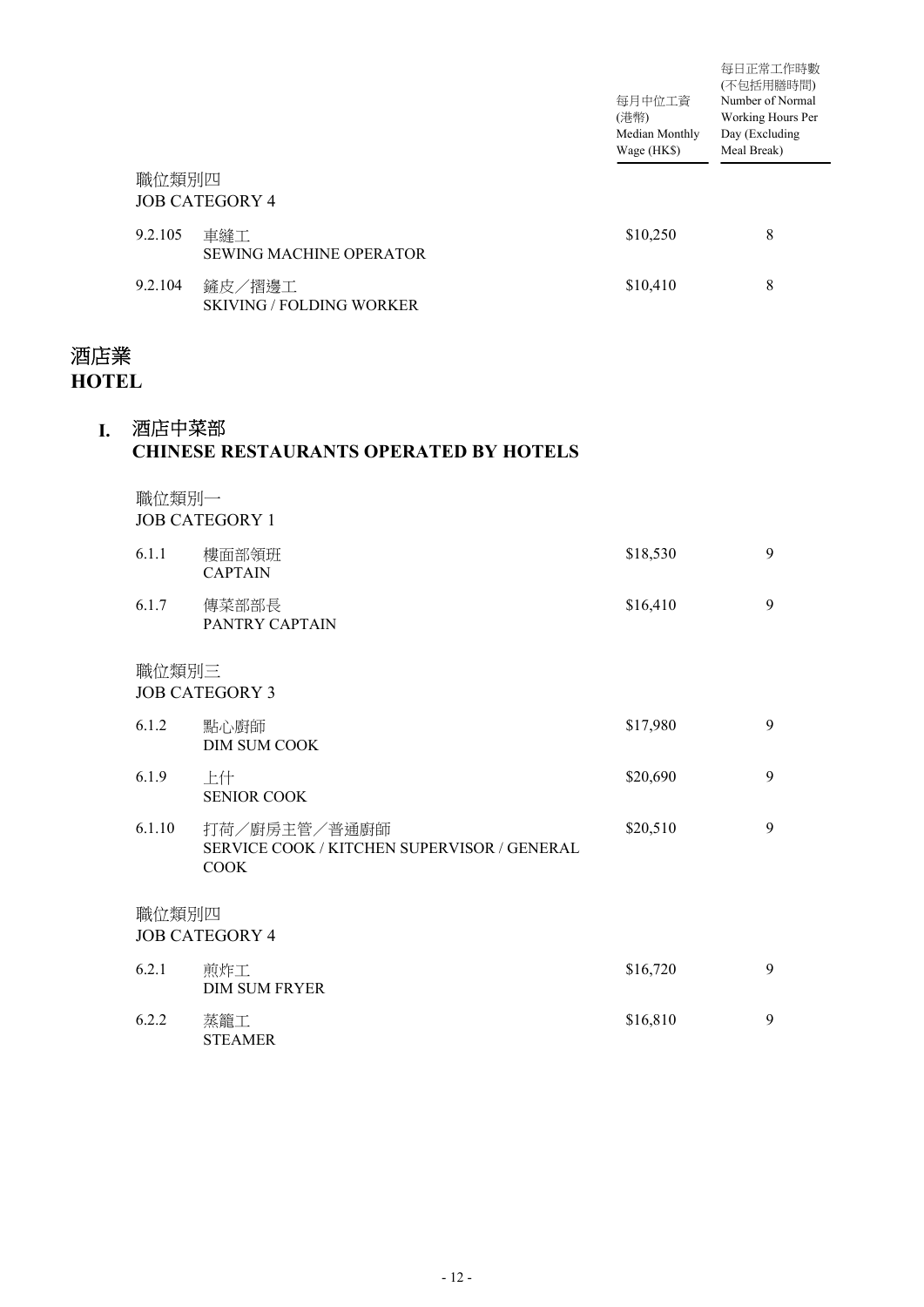| 每日正常工作時數          |
|-------------------|
| (不包括用膳時間)         |
| Number of Normal  |
| Working Hours Per |
| Day (Excluding    |
| Meal Break)       |
|                   |

#### 酒店 **II. HOTELS**

#### 職位類別一 JOB CATEGORY 1 6.1.11 客戶主任/營業主任/市場拓展部主任/團體營業聯絡 \$19,270 7 主任 ACCOUNT EXECUTIVE / SALES EXECUTIVE / MARKETING OFFICER / GROUP SALES CO-ORDINATOR 6.1.12 會計主管 \$22,230 7 ACCOUNTING SUPERVISOR 宴會部營業主任/宴會部聯絡主任 6.1.22 \$19,650 8 BANQUET SALES EXECUTIVE / BANQUET CO-ORDINATOR 6.1.23 行李領班/行李部主管/運輸部主管/庶務部副總管/ \$17,300 8 泊車服務主管 BELL CAPTAIN / BELL SUPERVISOR / BAGGAGE MASTER / BAGGAGE MISTRESS / TRANSPORTATION SUPERVISOR / ASSISTANT HEAD CONCIERGE / VALET SERVICES SUPERVISOR 領班 (飲食部) 6.1.24 \$17,520 8 CAPTAIN (FOOD AND BEVERAGE DEPT.) 倉務總監 CHIEF STORE SUPERVISOR / STORE SUPERVISOR 6.1.26 倉務總監 \$18,990 8 6.1.27 庶務部/行李部總管 \$17,450 8 CONCIERGE / BELL SUPERINTENDENT 6.1.34 飲食部出納主管/大堂出納主管 \$20,650 8 FOOD AND BEVERAGE CASHIER SUPERVISOR / HEAD CASHIER / FRONT OFFICE CASHIER SUPERVISOR 6.1.35 房口部督導員/房口部總管/月租套房服務主管/助理 \$20,000 8 管家/公眾地方主管/公眾地方管事 HOUSEKEEPING SUPR / HEAD HOUSEKEEPER / FLOOR SUPR / SERVICE APARTMENT SUPR / ASST HOUSEKEEPER / PUBLIC AREA SUPR / PUBLIC AREA HOUSEKEEPER 6.1.17 人事部主任 \$22,000 7 PERSONNEL OFFICER / HUMAN RESOURCES **OFFICER**  $6.1.37$  接待處主管/總接待員/總客務部文員/客務部主管/  $$21,250$   $$8$ 訂房部主管/郵務及詢問處主管/大堂服務主管 RECEPTION SUPERVISOR / CHIEF RECEPTIONIST / CHIEF ROOM CLERK / FRONT OFFICE SUPERVISOR / RESERVATIONS SUPERVISOR / MAIL AND INFORMATION SUPERVISOR / LOBBY SERVICES

SUPERVISOR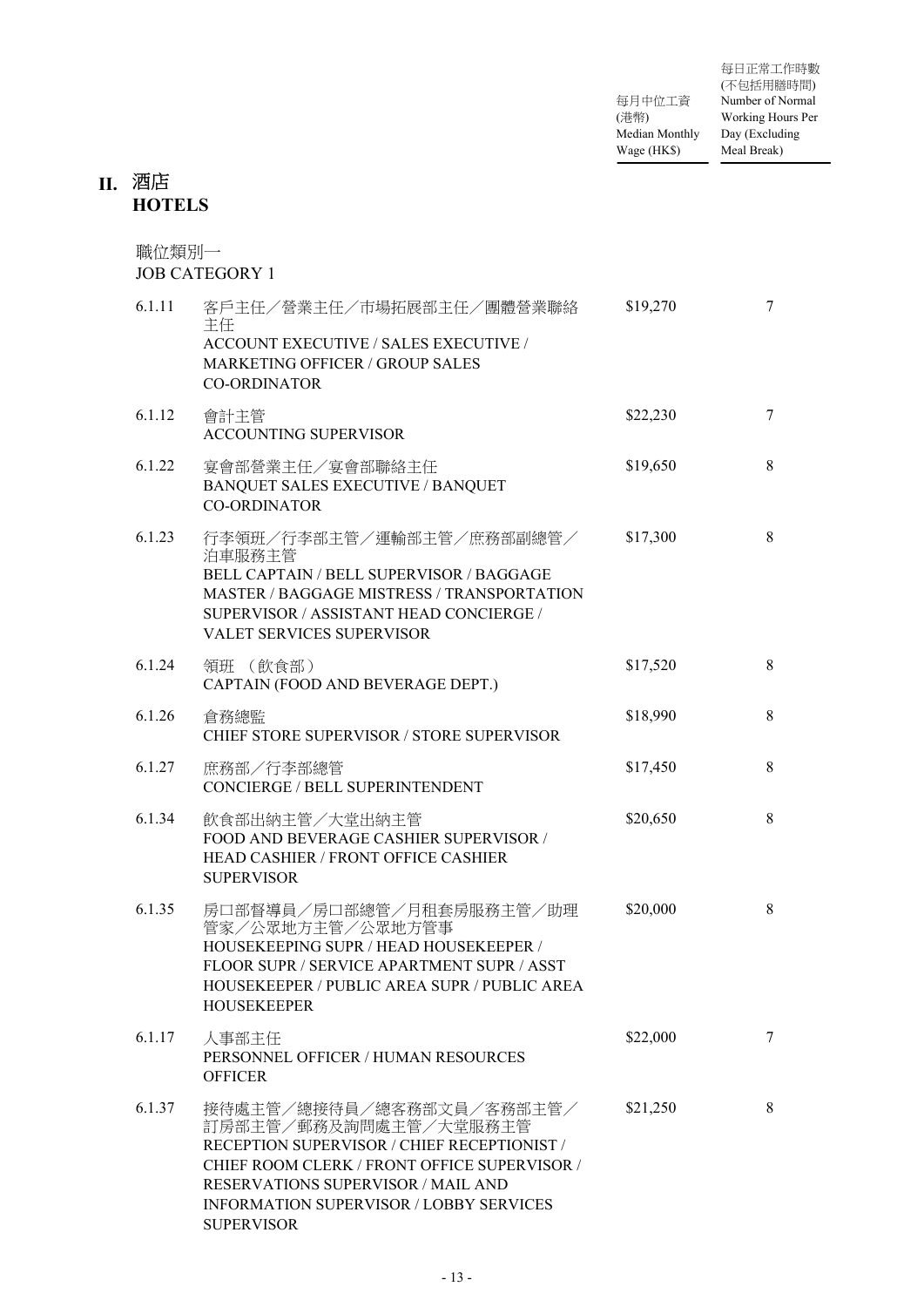|        |                                                                                                                              | 每月中位工資<br>(港幣)<br>Median Monthly<br>Wage (HK\$) | 每日正常工作時數<br>(不包括用膳時間)<br>Number of Normal<br>Working Hours Per<br>Day (Excluding<br>Meal Break) |
|--------|------------------------------------------------------------------------------------------------------------------------------|-------------------------------------------------|-------------------------------------------------------------------------------------------------|
| 6.1.46 | 職員飯堂主管/職員設施主管/職員餐廳主管<br>STAFF CANTEEN SUPERVISOR / STAFF FACILITIES<br>SUPERVISOR / EMPLOYEE RESTAURANT<br><b>SUPERVISOR</b> | \$19,050                                        | 8                                                                                               |
| 6.1.47 | 電話服務主管<br>TELEPHONE SERVICE SUPERVISOR                                                                                       | \$20,480                                        | $\,8\,$                                                                                         |
| 職位類別二  | <b>JOB CATEGORY 2</b>                                                                                                        |                                                 |                                                                                                 |
| 6.2.24 | 秘書<br><b>SECRETARY</b>                                                                                                       | \$20,570                                        | 7                                                                                               |
| 職位類別三  | <b>JOB CATEGORY 3</b>                                                                                                        |                                                 |                                                                                                 |
| 6.1.20 | 麵包師傅<br><b>BAKER</b>                                                                                                         | \$16,190                                        | $8\,$                                                                                           |
| 6.1.28 | (西菜)<br>廚師<br>COOK (WESTERN)                                                                                                 | \$16,920                                        | 8                                                                                               |
| 6.1.30 | 工程部技工<br><b>ENGINEERING CRAFTSMAN</b>                                                                                        | \$14,770                                        | 8                                                                                               |
| 6.2.35 | 酒管事<br>WINE STEWARD / WINE STEWARDESS / SOMMELIER                                                                            | \$20,220                                        | 8                                                                                               |
| 職位類別四  | <b>JOB CATEGORY 4</b>                                                                                                        |                                                 |                                                                                                 |
| 6.2.6  | 駐機場代表/團體聯絡主任/團體聯絡員<br>AIRPORT REPRESENTATIVE / TOUR CO-ORDINATOR<br>/ GROUP CO-ORDINATOR                                     | \$15,140                                        | $8\,$                                                                                           |
| 6.2.7  | 美術設計師/繪圖員/攝影師/印刷房職員<br>ARTIST / DRAFTSMAN / PHOTOGRAPHER /<br>PRINTSHOP STAFF                                                | \$14,390                                        | 8                                                                                               |
| 6.2.26 | 調酒員/冷飲櫃領班<br><b>BARTENDER / SODA FOUNTAIN CAPTAIN</b>                                                                        | \$15,150                                        | $8\,$                                                                                           |
| 6.2.9  | 司閽<br><b>DOOR ATTENDANT</b>                                                                                                  | \$13,430                                        | 8                                                                                               |
| 6.2.16 | 洗衣乾衣部侍應生<br>LAUNDRY AND VALET ATTENDANT                                                                                      | \$13,570                                        | $8\,$                                                                                           |
| 6.2.23 | 房口服務員/房間服務員<br>ROOM ATTENDANT / HOUSE ATTENDANT                                                                              | \$14,920                                        | 8                                                                                               |
| 6.2.25 | 保安員/護衛員<br><b>SECURITY OFFICER / UNIFORM GUARD</b>                                                                           | \$14,970                                        | $8\,$                                                                                           |
| 6.2.36 | 看更/守衛<br>WATCHMAN / GUARD                                                                                                    | \$14,100                                        | 8                                                                                               |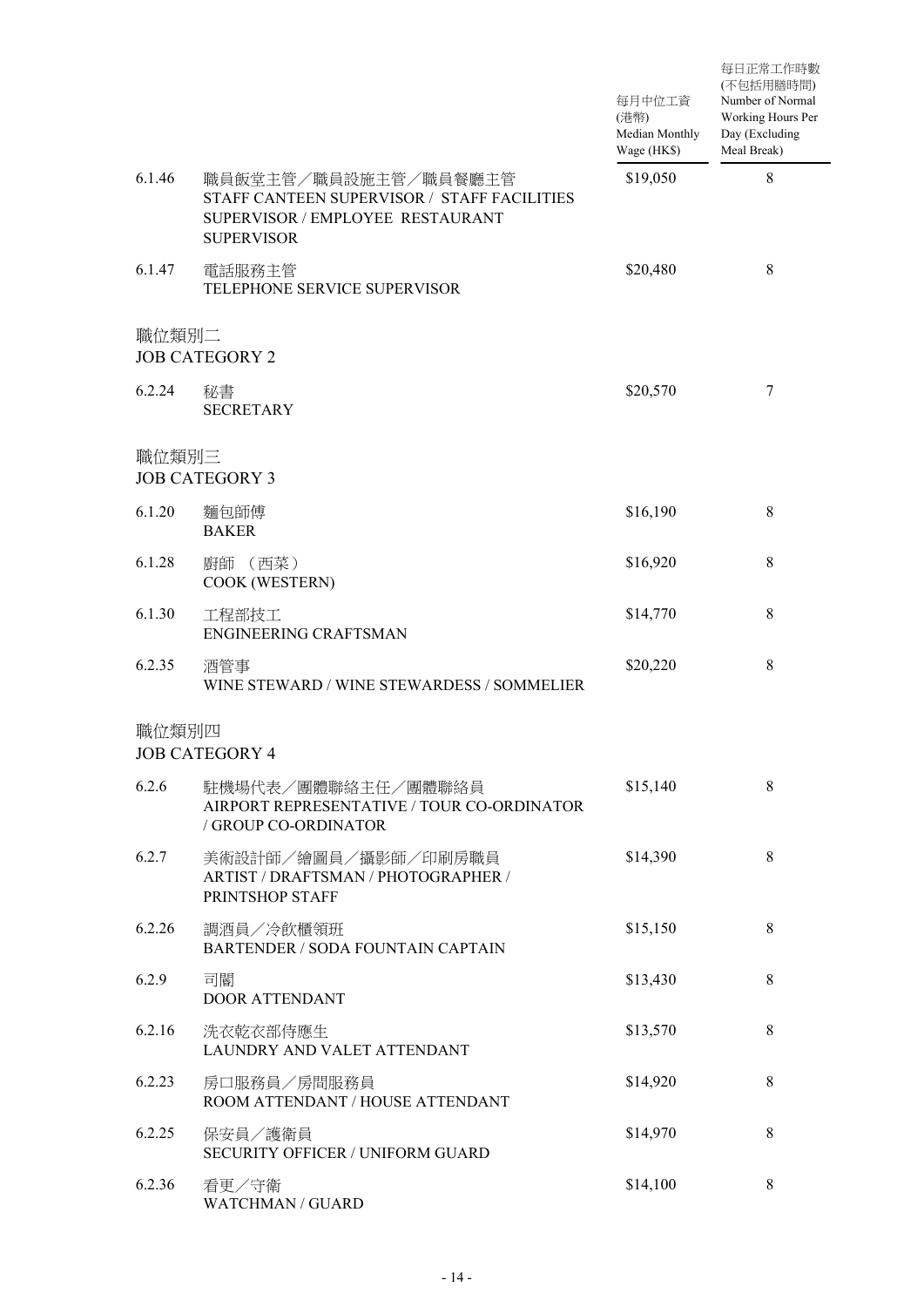|                | 每日正常工作時數          |
|----------------|-------------------|
|                | (不包括用膳時間)         |
| 每月中位工資         | Number of Normal  |
| (港幣)           | Working Hours Per |
| Median Monthly | Day (Excluding    |
| Wage (HK\$)    | Meal Break)       |

# 珠寶業 **JEWELLERY**

| 職位類別一<br><b>JOB CATEGORY 1</b> |                                               |          |   |
|--------------------------------|-----------------------------------------------|----------|---|
| 7.1.1                          | 工場主管<br>FOREMAN / SUPERVISOR                  | \$18,320 | 8 |
| 7.1.5                          | 珠寶設計員<br><b>JEWELLERY DESIGNER</b>            | \$16,450 | 8 |
| 職位類別三                          | <b>JOB CATEGORY 3</b>                         |          |   |
| 7.1.2                          | 寶石割切/打磨工<br><b>GEMSTONE CUTTER / POLISHER</b> | \$15,760 | 8 |
| 7.1.4                          | 打金工 (西金)<br><b>GOLDSMITH (K-GOLD)</b>         | \$17,310 | 8 |
| 7.1.6                          | 首飾鑄模樣板工<br>JEWELLERY PATTERN MAKER            | \$15,250 | 8 |
| 7.1.7                          | 製模鑄造工<br>MOULD MAKER / CASTER                 | \$13,850 | 8 |
| 7.1.8                          | 首飾鑲嵌工<br>PRECIOUS STONE SETTER                | \$15,350 | 8 |
| 職位類別四                          | <b>JOB CATEGORY 4</b>                         |          |   |
| 7.2.1                          | 珠寶首飾電鍍/打磨工<br>JEWELLERY PLATER / POLISHER     | \$14,120 | 8 |
| 7.2.2                          | 配石工<br><b>STONE SELECTOR</b>                  | \$14,000 | 8 |
| 7.2.3                          | 蠟樣工<br>WAX PATTERN MOUNTER / MAKER            | \$10,450 | 8 |
| 金屬品製造業<br><b>MACHINE SHOP</b>  |                                               |          |   |
| 職位類別一                          | <b>JOB CATEGORY 1</b>                         |          |   |
| 1.1.4                          | 電機工程技術員<br>ELECTRICAL ENGINEERING TECHNICIAN  | \$18,740 | 8 |
| 1.1.9                          | 管工/監督<br><b>FOREMAN / SUPERVISOR</b>          | \$18,750 | 8 |
| 1.1.2                          | 機械繪圖員<br>MECHANICAL DRAUGHTSMAN               | \$15,400 | 8 |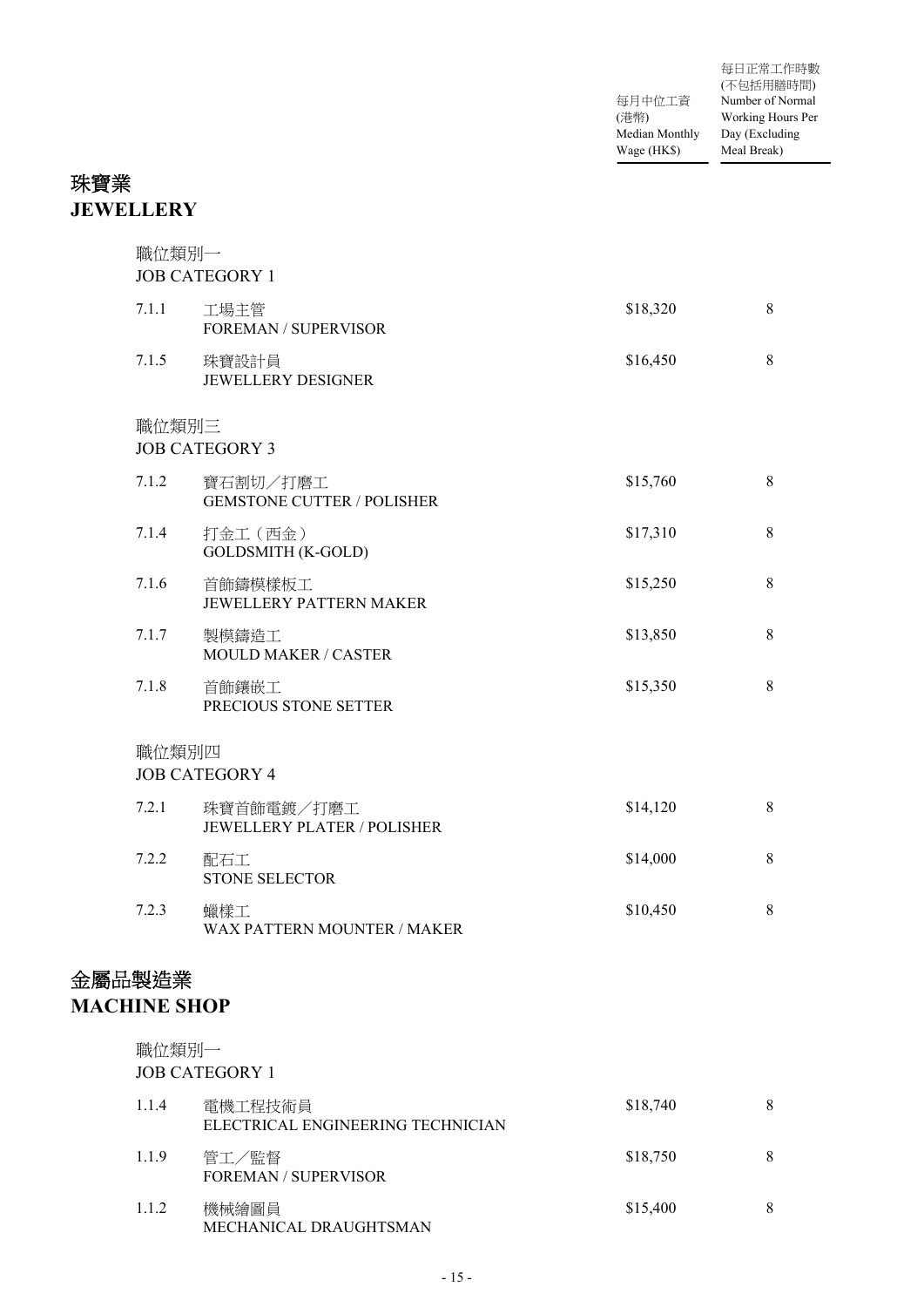|        |                                                     | 每月中位工資<br>(港幣)<br>Median Monthly<br>Wage (HK\$) | 每日正常工作時數<br>(不包括用膳時間)<br>Number of Normal<br>Working Hours Per<br>Day (Excluding<br>Meal Break) |
|--------|-----------------------------------------------------|-------------------------------------------------|-------------------------------------------------------------------------------------------------|
| 1.1.14 | 機械工程技術員<br>MECHANICAL ENGINEERING TECHNICIAN        | \$18,700                                        | 8                                                                                               |
| 1.1.21 | 品質控制主管<br>QUALITY CONTROL SUPERVISOR                | \$16,830                                        | 8                                                                                               |
| 職位類別三  | <b>JOB CATEGORY 3</b>                               |                                                 |                                                                                                 |
| 1.1.3  | 電焊氣焊工<br>ELECTRIC ARC AND GAS WELDER                | \$13,410                                        | 8                                                                                               |
| 1.1.5  | 電工<br><b>ELECTRICIAN</b>                            | \$15,560                                        | 8                                                                                               |
| 1.1.7  | 電鍍及金屬塗層工<br>ELECTROPLATING AND METAL COATING WORKER | \$12,840                                        | 8                                                                                               |
| 1.1.11 | 儀器製造/修理工<br><b>INSTRUMENT MAKER / REPAIRER</b>      | \$15,060                                        | 8                                                                                               |
| 1.1.12 | 機器調校工<br><b>MACHINE SETTER</b>                      | \$14,040                                        | 8                                                                                               |
| 1.1.13 | 機床工<br><b>MACHINIST</b>                             | \$14,980                                        | 8                                                                                               |
| 1.1.18 | 製模技工<br><b>MOULD MAKER</b>                          | \$13,960                                        | 8                                                                                               |
| 1.1.15 | 砂模及模心製造工<br>MOULDER AND CORE MAKER (SAND)           | \$11,680                                        | 8                                                                                               |
| 1.1.16 | 髹漆工<br><b>PAINTER</b>                               | \$13,450                                        | $8\,$                                                                                           |
| 1.1.27 | 轆壓/擠壓技工<br>ROLLING MILL / EXTRUSION PRESS CRAFTSMAN | \$12,640                                        | 8                                                                                               |
| 1.1.23 | 薄片金屬構造工<br>SHEETMETAL FABRICATOR                    | \$13,120                                        | 9                                                                                               |
| 1.1.24 | 絲網印刷工<br><b>SILK SCREEN PRINTER</b>                 | \$11,400                                        | 8                                                                                               |
| 1.1.28 | 鋼板構造工<br>STEEL FABRICATOR (THICK PLATE)             | \$14,940                                        | 8                                                                                               |
| 1.1.29 | 工具及工模製造工<br><b>TOOL AND DIE MAKER</b>               | \$13,410                                        | 8                                                                                               |
| 職位類別四  | <b>JOB CATEGORY 4</b>                               |                                                 |                                                                                                 |
| 1.2.1  | 起重機操作工<br><b>CRANE OPERATOR</b>                     | \$12,700                                        | 8                                                                                               |
| 1.2.2  | 金屬壓鑄機操作工<br>DIE-CASTING MACHINE OPERATOR            | \$12,160                                        | $\,8\,$                                                                                         |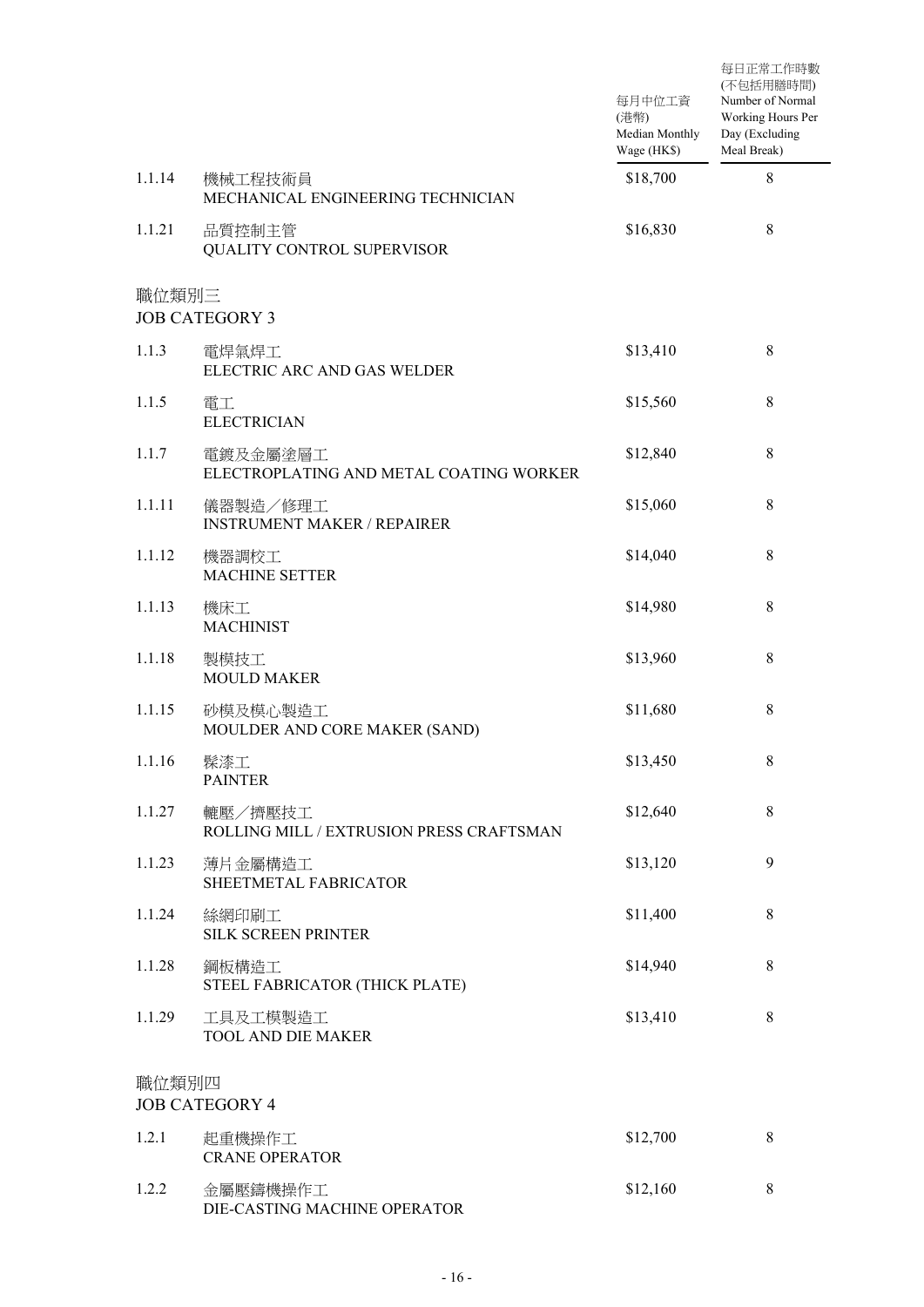|        |                                               | 每月中位工資<br>(港幣)<br>Median Monthly<br>Wage (HK\$) | 每日正常工作時數<br>(不包括用膳時間)<br>Number of Normal<br>Working Hours Per<br>Day (Excluding<br>Meal Break) |
|--------|-----------------------------------------------|-------------------------------------------------|-------------------------------------------------------------------------------------------------|
| 1.2.3  | 電阻焊接工<br>ELECTRIC-RESISTANCE WELDER           | \$13,050                                        | 8                                                                                               |
| 1.2.4  | 鑄件整理工<br><b>FETTLER</b>                       | \$11,650                                        | 8                                                                                               |
| 1.2.5  | 注塑機操作工<br>INJECTION MOULDING MACHINE OPERATOR | \$11,160                                        | 9                                                                                               |
| 1.2.12 | 機器操作工<br><b>MACHINE OPERATOR</b>              | \$11,540                                        | 8                                                                                               |
| 1.2.8  | 啤機操作工<br>PRESS OPERATOR                       | \$10,430                                        | 8                                                                                               |

## 塑膠業

## **PLASTICS**

職位類別一 JOB CATEGORY 1

| 13.1.16 | 電子/電機工程技術員<br>ELECTRONICS / ELECTRICAL ENGINEERING<br><b>TECHNICIAN</b> | \$18,980 | 8 |
|---------|-------------------------------------------------------------------------|----------|---|
| 13.1.9  | 機械工程技術員<br>MECHANICAL ENGINEERING TECHNICIAN                            | \$18,800 | 8 |
| 13.1.14 | 監督/管工<br><b>SUPERVISOR / FOREMAN</b>                                    | \$20,550 | 8 |
| 職位類別三   | <b>JOB CATEGORY 3</b>                                                   |          |   |
| 13.1.2  | 電氣技工<br><b>ELECTRICIAN</b>                                              | \$16,530 | 8 |
| 13.1.7  | 組長<br><b>LEADER</b>                                                     | \$14,540 | 8 |
| 13.1.10 | 製模技工<br><b>MOULD AND DIE MAKER</b>                                      | \$15,510 | 8 |
| 13.1.11 | 樣本/模型/生產原型製造工<br>PATTERN / MODEL / PROTOTYPE MAKER                      | \$13,080 | 8 |
|         |                                                                         |          |   |

- 校機技工 13.1.12 \$14,030 8 PLASTICS MACHINE SETTER 13.1.15 裁剪技工(塑膠/布料) \$10,970 8
- TAILOR (PLASTICS / FABRIC)

#### 職位類別四

#### JOB CATEGORY 4

13.2.5 吹膜機工 \$11,380 8 FILM BLOWING MACHINE OPERATOR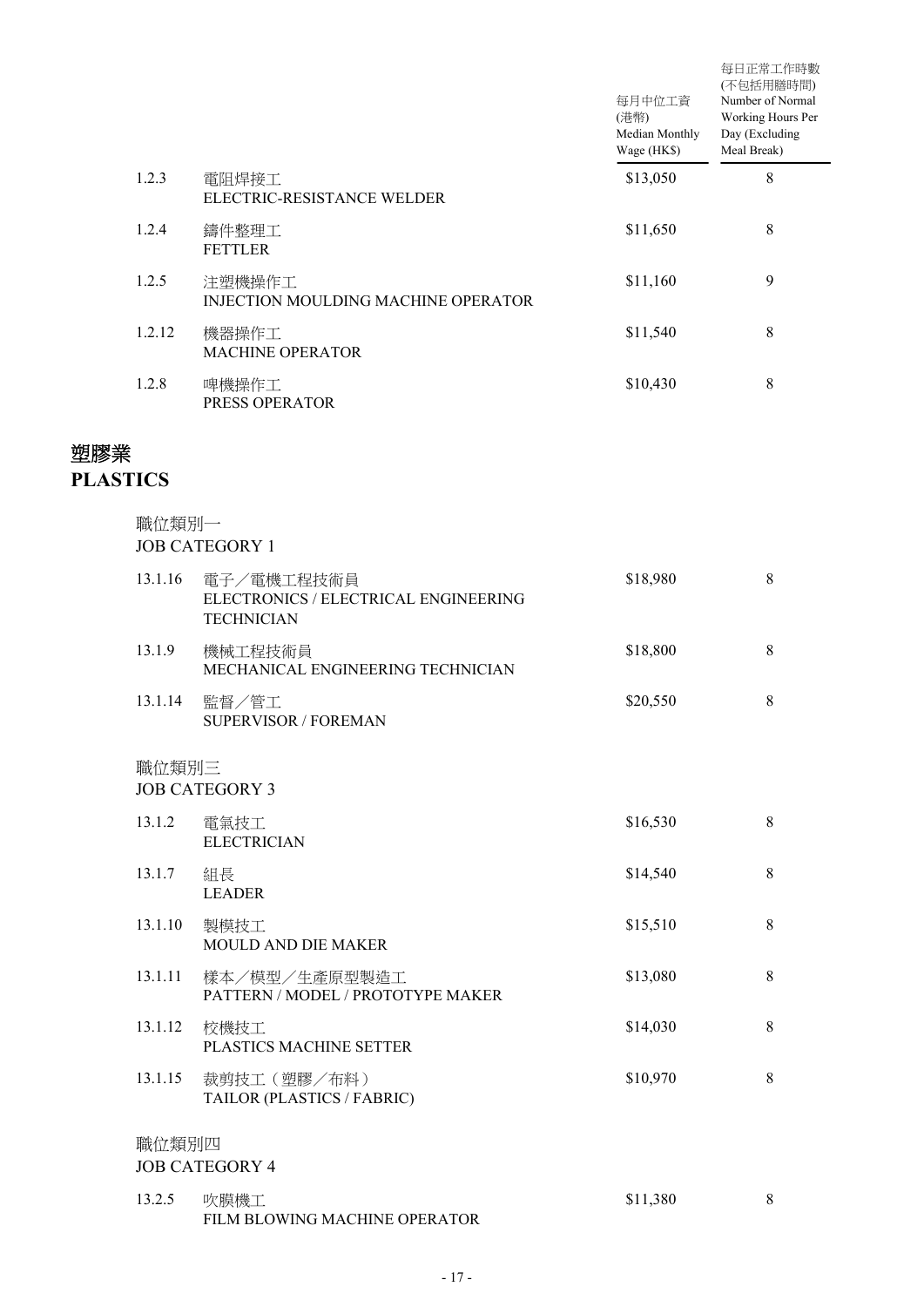|                        |         |                                                                                                 | 每月中位工資<br>(港幣)<br>Median Monthly<br>Wage (HK\$) | 每日正常工作時數<br>(不包括用膳時間)<br>Number of Normal<br>Working Hours Per<br>Day (Excluding<br>Meal Break) |
|------------------------|---------|-------------------------------------------------------------------------------------------------|-------------------------------------------------|-------------------------------------------------------------------------------------------------|
|                        | 13.2.9  | 動力沖壓機操作工<br>POWER PRESS OPERATOR                                                                | \$10,350                                        | 8                                                                                               |
|                        | 13.2.10 | 印刷工<br>PRINTING OPERATOR                                                                        | \$11,950                                        | 8                                                                                               |
|                        | 13.2.13 | 縫工<br><b>SEWING OPERATOR</b>                                                                    | \$11,390                                        | 8                                                                                               |
| 印刷業<br><b>PRINTING</b> |         |                                                                                                 |                                                 |                                                                                                 |
|                        | 職位類別一   | <b>JOB CATEGORY 1</b>                                                                           |                                                 |                                                                                                 |
|                        | 5.1.13  | 印刷估價員<br><b>COST ESTIMATOR</b>                                                                  | \$18,300                                        | 8                                                                                               |
|                        | 5.1.9   | 督導員/管理員<br><b>OVERSEER / SUPERVISOR</b>                                                         | \$20,000                                        | 8                                                                                               |
|                        | 5.1.18  | 生產策劃員/管制員/客戶服務統籌員<br>PRODUCTION PLANNER / CONTROLLER /<br><b>CUSTOMER SERVICES CO-ORDINATOR</b> | \$16,440                                        | 8                                                                                               |
|                        | 職位類別三   | <b>JOB CATEGORY 3</b>                                                                           |                                                 |                                                                                                 |
|                        | 5.1.1   | 裝訂技工<br><b>BINDING CRAFTSMAN</b>                                                                | \$13,410                                        | 8                                                                                               |
|                        | 5.1.2   | 中文植字機操作員<br><b>CHINESE TYPESETTER</b>                                                           | \$13,480                                        | $\,8\,$                                                                                         |
|                        | 5.1.3   | 分色機操作技工<br>COLOUR SCANNER CRAFTSMAN                                                             | \$14,790                                        | $8\,$                                                                                           |
|                        | 5.1.4   | 排字技工 (鉛合金屬)<br><b>COMPOSITOR (METAL)</b>                                                        | \$12,760                                        | $\,8\,$                                                                                         |
|                        | 5.1.28  | 啤盒工/造模工<br>DIE CUTTING / TOOL MAKING CRAFTSMAN                                                  | \$13,590                                        | $8\,$                                                                                           |
|                        | 5.1.24  | 電子印前系統操作技工<br>ELECTRONIC PREPRESS SYSTEM CRAFTSMAN                                              | \$15,140                                        | $\,8\,$                                                                                         |
|                        | 5.1.14  | 凹版印刷設備操作技工<br>GRAVURE PRINTING EQUIPMENT CRAFTSMAN                                              | \$13,470                                        | $\,8\,$                                                                                         |
|                        | 5.1.25  | 凸版標簽印刷機技工<br>LABEL PRINTING MACHINE CRAFTSMAN (RELIEF<br>PROCESS)                               | \$13,120                                        | $\,8\,$                                                                                         |
|                        | 5.1.8   | 柯式版製作技工<br>OFFSET LITHOGRAPHIC PLATEMAKER                                                       | \$14,430                                        | $\,8\,$                                                                                         |
|                        | 5.1.10  | 包裝盒完成機技工<br>PACKAGE FINISHING MACHINE CRAFTSMAN                                                 | \$12,110                                        | 8                                                                                               |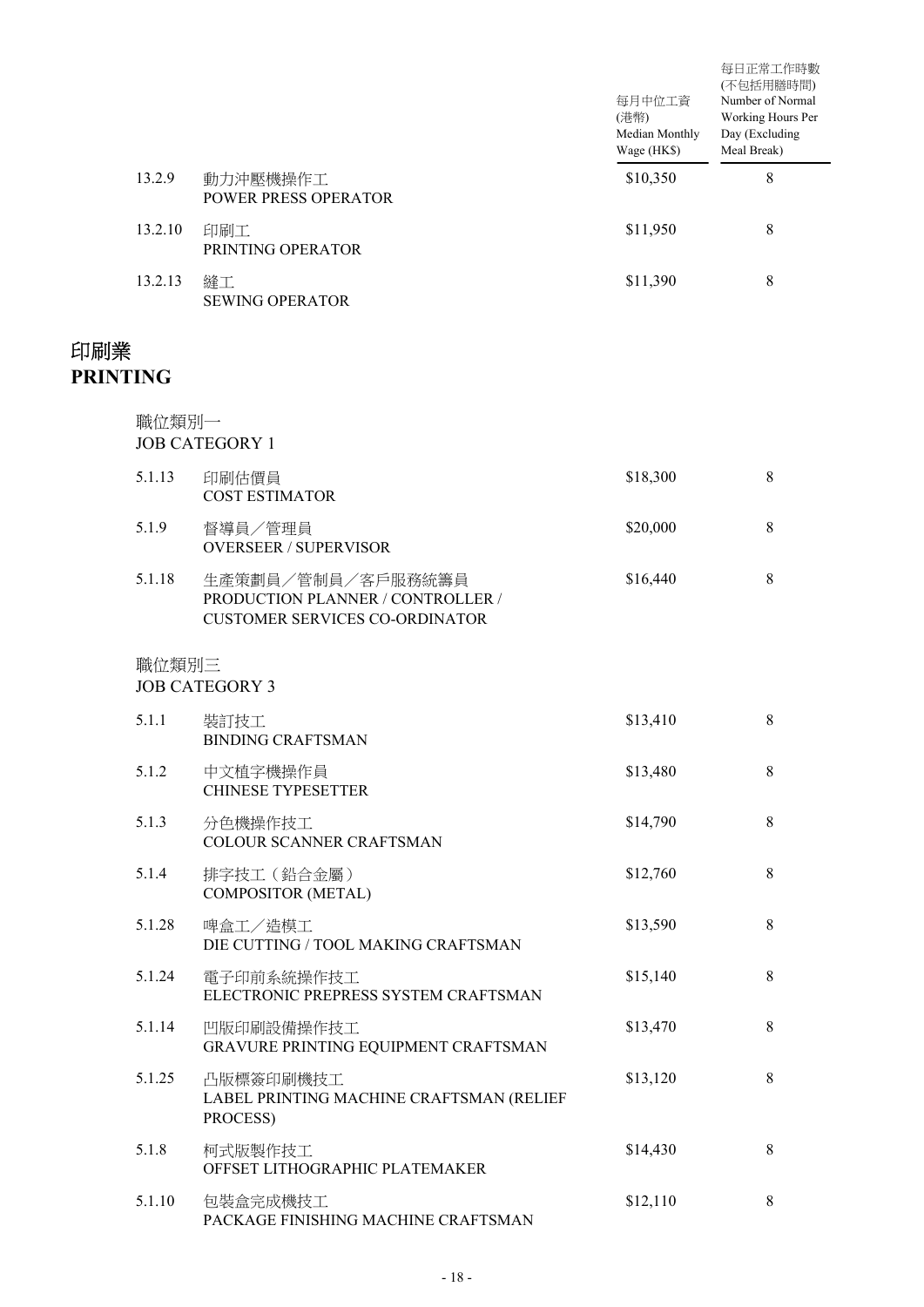|       |         |                                                                            | 每月中位工資<br>(港幣)<br>Median Monthly<br>Wage (HK\$) | 每日正常工作時數<br>(不包括用膳時間)<br>Number of Normal<br>Working Hours Per<br>Day (Excluding<br>Meal Break) |
|-------|---------|----------------------------------------------------------------------------|-------------------------------------------------|-------------------------------------------------------------------------------------------------|
|       | 5.1.15  | 活版機印刷技工<br>PRINTING MACHINE CRAFTSMAN (LETTERPRESS)                        | \$13,270                                        | 8                                                                                               |
|       | 5.1.26  | 單張給紙式柯式平版機印刷技工<br>PRINTING MACHINE CRAFTSMAN (OFFSET LITHO)<br>(SHEET-FED) | \$15,110                                        | $\,8\,$                                                                                         |
|       | 5.1.27  | 捲筒給紙式柯式平版機印刷技工<br>PRINTING MACHINE CRAFTSMAN (OFFSET LITHO)<br>(WEB-FED)   | \$15,330                                        | $\,8\,$                                                                                         |
|       | 5.1.17  | 影版技工<br>PROCESS CAMERA OPERATOR                                            | \$15,210                                        | $8\,$                                                                                           |
|       | 5.1.19  | 校對員<br>PROOF READER                                                        | \$14,730                                        | $8\,$                                                                                           |
|       | 5.1.20  | 打稿技工<br>PROOFING PRESS CRAFTSMAN                                           | \$13,540                                        | $\,8\,$                                                                                         |
|       | 5.1.21  | 品質管制員<br><b>QUALITY CONTROLLER</b>                                         | \$15,420                                        | $\,8\,$                                                                                         |
|       | 職位類別四   | <b>JOB CATEGORY 4</b>                                                      |                                                 |                                                                                                 |
|       | 5.2.1   | 裝訂機械操作工<br>BOOKBINDING MACHINE OPERATOR                                    | \$10,860                                        | $\,8\,$                                                                                         |
| 船舶修建業 |         | <b>SHIPBUILDING AND REPAIRING</b>                                          |                                                 |                                                                                                 |
|       | 職位類別一   | <b>JOB CATEGORY 1</b>                                                      |                                                 |                                                                                                 |
|       | 15.1.4  | 電子/通訊技術員<br>ELECTRONICS / TELECOMMUNICATION<br><b>TECHNICIAN</b>           | \$19,230                                        | $\,8\,$                                                                                         |
|       | 15.1.5  | 估計員<br><b>ESTIMATOR</b>                                                    | \$20,400                                        | $\,8\,$                                                                                         |
|       | 15.1.16 | 造船繪圖員<br><b>SHIP DRAUGHTSMAN</b>                                           | \$22,880                                        | $\,8\,$                                                                                         |
|       | 15.1.7  | 監督/管工<br><b>SUPERVISOR / FOREMAN</b>                                       | \$21,240                                        | $\,8\,$                                                                                         |
|       | 職位類別三   | <b>JOB CATEGORY 3</b>                                                      |                                                 |                                                                                                 |
|       | 15.1.1  | 冷氣技工<br>AIR-CONDITIONING MECHANIC                                          | \$17,890                                        | $\,8\,$                                                                                         |
|       | 15.1.3  | 電工<br><b>ELECTRICIAN</b>                                                   | \$17,190                                        | $\,8\,$                                                                                         |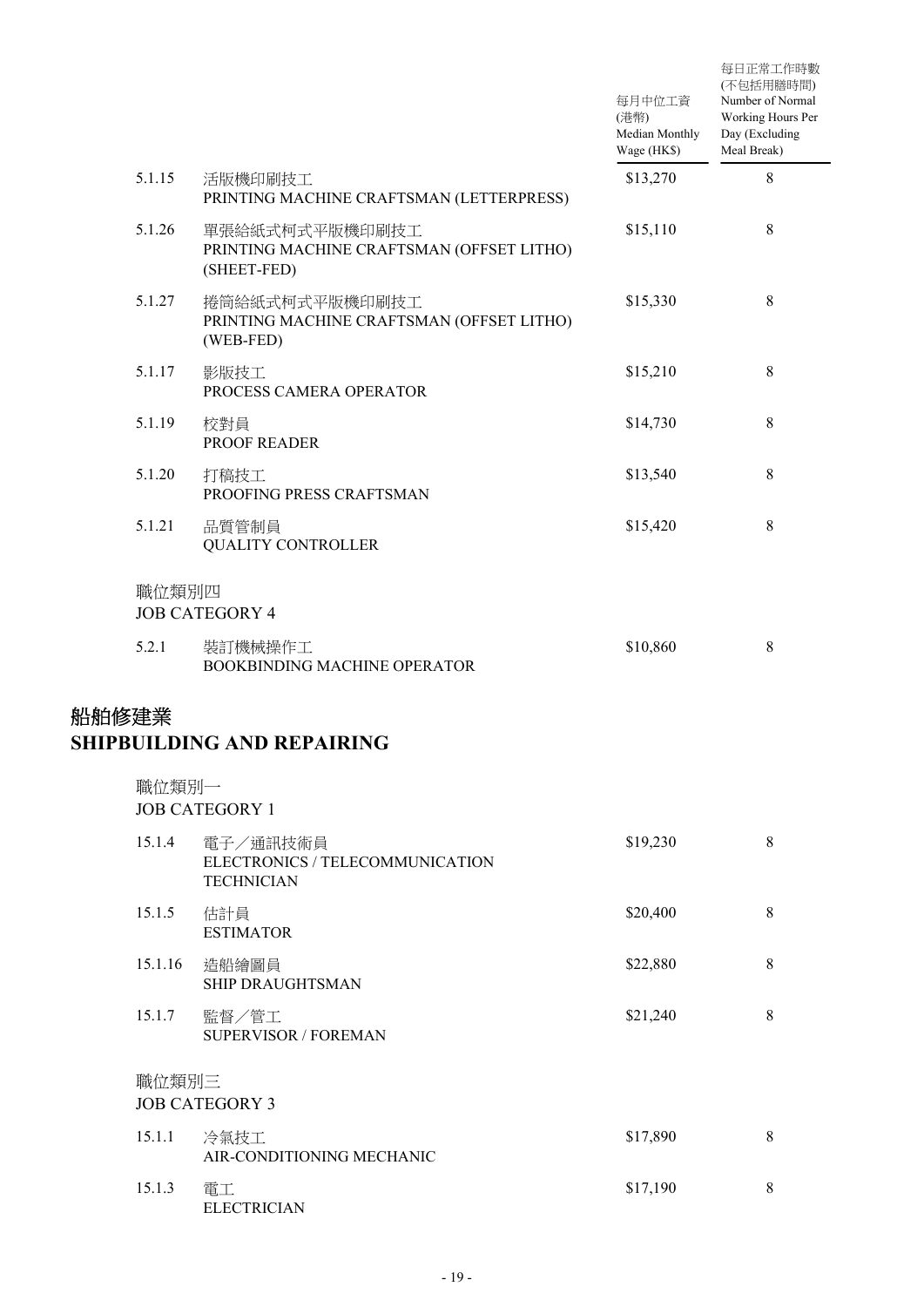|                            |         |                                                                                               | 每月中位工資<br>(港幣)<br>Median Monthly<br>Wage (HK\$) | 每日正常工作時數<br>(不包括用膳時間)<br>Number of Normal<br>Working Hours Per<br>Day (Excluding<br>Meal Break) |
|----------------------------|---------|-----------------------------------------------------------------------------------------------|-------------------------------------------------|-------------------------------------------------------------------------------------------------|
|                            | 15.1.9  | 機床工<br><b>MACHINIST</b>                                                                       | \$16,860                                        | 8                                                                                               |
|                            | 15.1.6  | 機械打磨裝配工<br>MECHANICAL FITTER                                                                  | \$16,290                                        | 8                                                                                               |
|                            | 15.1.15 | 薄片金屬構造工<br>SHEET METAL WORKER                                                                 | \$14,040                                        | 8                                                                                               |
|                            | 15.1.17 | 鋼鐵構造工(鍋爐製造工/鋼板工/捻縫工/鐵工)<br>STEEL WORKER (BOILER MAKER / STEEL PLATER /<br><b>BLACKSMITH</b> ) | \$16,640                                        | 8                                                                                               |
|                            | 職位類別四   | <b>JOB CATEGORY 4</b>                                                                         |                                                 |                                                                                                 |
|                            | 15.2.3  | 玻璃纖維工<br><b>GRP - WORKER</b>                                                                  | \$15,570                                        | 8                                                                                               |
|                            | 15.2.4  | 髹漆工<br><b>PAINTER</b>                                                                         | \$16,040                                        | 8                                                                                               |
|                            | 15.2.5  | 索具工<br><b>RIGGER</b>                                                                          | \$16,780                                        | 8                                                                                               |
|                            | 15.2.6  | 船級協會認可焊接工<br>SHIP CLASSIFICATION QUALIFIED WELDER                                             | \$20,860                                        | 8                                                                                               |
|                            | 15.2.7  | 焊接工<br><b>WELDER</b>                                                                          | \$17,020                                        | 8                                                                                               |
| ツィッシャンコン<br><b>TEXTILE</b> |         |                                                                                               |                                                 |                                                                                                 |
|                            | 職位類別一   | <b>JOB CATEGORY 1</b>                                                                         |                                                 |                                                                                                 |
|                            | 11.1.9  | 電氣領班<br>ELECTRICAL SUPERVISOR                                                                 | \$17,060                                        | 8                                                                                               |
|                            | 11.1.14 | 維修管理員/保全領班<br>MAINTENANCE SUPERVISOR                                                          | \$16,380                                        | 9                                                                                               |
|                            | 11.1.16 | 織物設計管理員<br>PATTERN DESIGN SUPERVISOR                                                          | \$17,090                                        | 8                                                                                               |
|                            | 11.1.20 | 生產領班<br>PRODUCTION SUPERVISOR                                                                 | \$17,920                                        | 9                                                                                               |
|                            | 11.1.30 | 品質管理員/試驗技術員<br>QUALITY CONTROLLER / LABORATORY<br><b>SUPERVISOR</b>                           | \$16,080                                        | 8                                                                                               |
|                            | 職位類別三   | <b>JOB CATEGORY 3</b>                                                                         |                                                 |                                                                                                 |
|                            | 11.1.1  | 空調技工<br>AIR-CONDITIONING MECHANIC                                                             | \$11,970                                        | 8                                                                                               |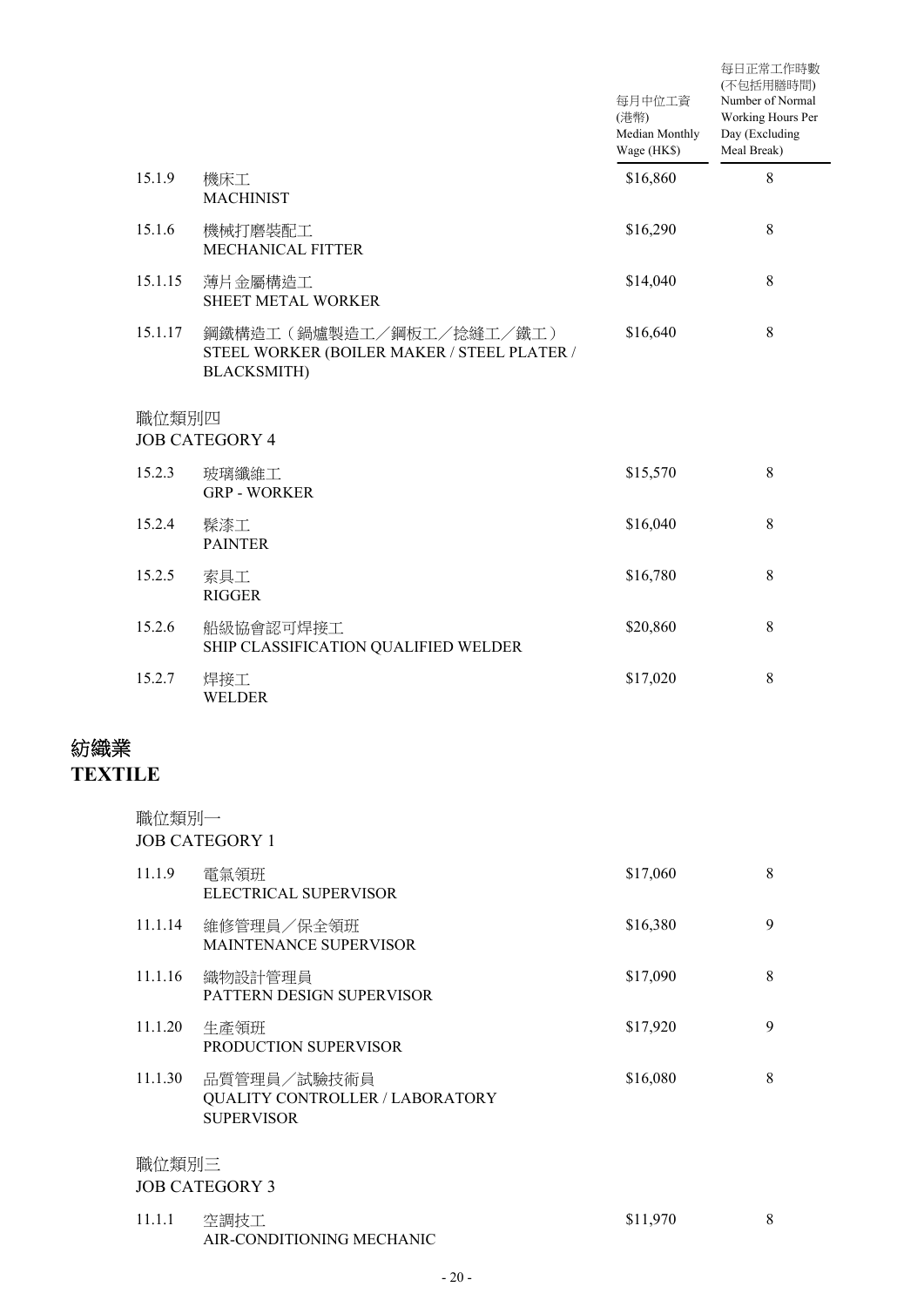|         |                                                                        | 每月中位工資<br>(港幣)<br>Median Monthly<br>Wage (HK\$) | 每日正常工作時數<br>(不包括用膳時間)<br>Number of Normal<br>Working Hours Per<br>Day (Excluding<br>Meal Break) |
|---------|------------------------------------------------------------------------|-------------------------------------------------|-------------------------------------------------------------------------------------------------|
| 11.1.3  | 鍋爐技工<br><b>BOILER MECHANIC</b>                                         | \$13,310                                        | 9                                                                                               |
| 11.1.7  | 配色員<br><b>COLOUR MATCHER</b>                                           | \$13,310                                        | 9                                                                                               |
| 11.1.8  | 染色機組長<br><b>DYEING MACHINE LEADER</b>                                  | \$14,270                                        | 10                                                                                              |
| 11.1.10 | 電器技工<br><b>ELECTRICIAN</b>                                             | \$14,310                                        | $\,8\,$                                                                                         |
| 11.1.12 | 針織機械技工<br>KNITTING MECHANIC                                            | \$12,360                                        | $\,8\,$                                                                                         |
| 11.1.17 | 紋板技工<br>PATTERN MAKER                                                  | \$16,160                                        | $\,8\,$                                                                                         |
| 11.1.35 | 畫花技工<br>PATTERN PREPARER                                               | \$12,270                                        | $\,8\,$                                                                                         |
| 11.1.19 | 印花機組長<br>PRINTING MACHINE LEADER                                       | \$11,880                                        | $\,8\,$                                                                                         |
| 11.1.31 | 秤料員<br><b>RECIPE PREPARER</b>                                          | \$10,600                                        | $\,8\,$                                                                                         |
| 11.1.11 | 組長/指導工<br><b>SECTION LEADER</b>                                        | \$13,130                                        | 9                                                                                               |
| 11.1.32 | 燒毛/煉漂機組長<br>SINGEING / SCOURING AND BLEACHING MACHINE<br><b>LEADER</b> | \$11,130                                        | $\,8\,$                                                                                         |
| 11.1.34 | 紡織機械技工<br><b>TEXTILE MECHANIC</b>                                      | \$13,210                                        | $\,8\,$                                                                                         |
| 職位類別四   | <b>JOB CATEGORY 4</b>                                                  |                                                 |                                                                                                 |
| 11.2.2  | 架軸工<br><b>BEAM GAITER</b>                                              | \$11,000                                        | $\,8\,$                                                                                         |
| 11.2.3  | 餵花工<br><b>BLENDING MACHINE TENDER</b>                                  | \$11,200                                        | $\,8\,$                                                                                         |
| 11.2.4  | 打小包機值車工<br><b>BUNDLING MACHINE TENDER</b>                              | \$11,080                                        | $\,8\,$                                                                                         |
| 11.2.6  | 梳棉機值車工 (棉紡)<br>CARDING MACHINE TENDER (COTTON)                         | \$9,570                                         | $\,8\,$                                                                                         |
| 11.2.9  | 精梳機值車工<br><b>COMBING MACHINE TENDER</b>                                | \$10,110                                        | $\tau$                                                                                          |
| 11.2.11 | 穿綜工<br>DRAWING-IN OPERATOR                                             | \$12,350                                        | $\,8\,$                                                                                         |
| 11.2.39 | 烘乾機值車工<br>DRYING MACHINE TENDER                                        | \$12,130                                        | 10                                                                                              |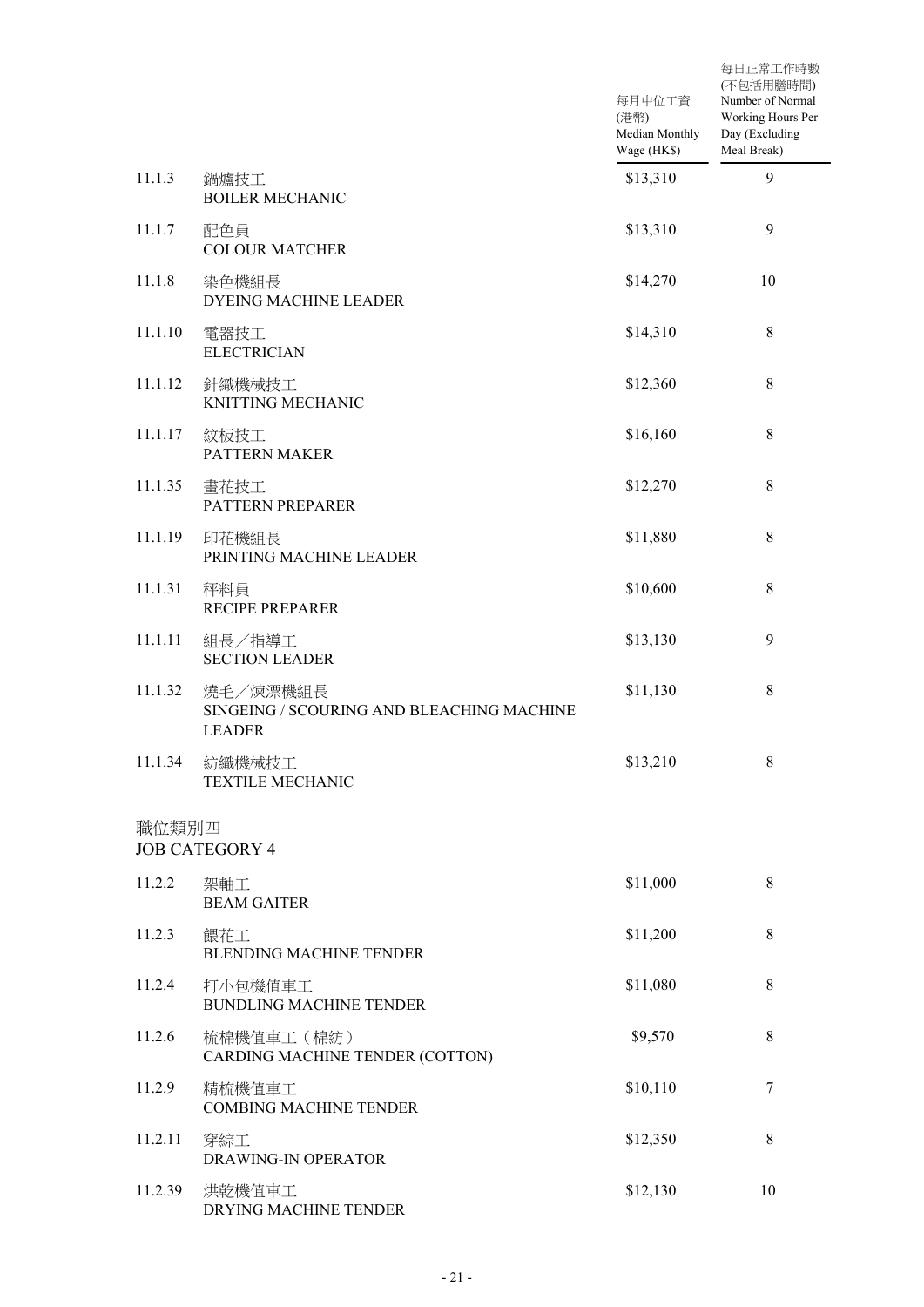|         |                                                                                                       | 每月中位工資<br>(港幣)<br>Median Monthly<br>Wage (HK\$) | 每日正常工作時數<br>(不包括用膳時間)<br>Number of Normal<br>Working Hours Per<br>Day (Excluding<br>Meal Break) |
|---------|-------------------------------------------------------------------------------------------------------|-------------------------------------------------|-------------------------------------------------------------------------------------------------|
| 11.2.16 | 修布工<br><b>FABRIC MENDER</b>                                                                           | \$8,760                                         | 7                                                                                               |
| 11.2.18 | 後整理機值車工<br>FINISHING MACHINE TENDER                                                                   | \$12,770                                        | 8                                                                                               |
| 11.2.40 | 成衣洗染機車工<br>GARMENT WASHING AND DYEING MACHINE<br><b>TENDER</b>                                        | \$12,390                                        | 10                                                                                              |
| 11.2.19 | 針織機值車工<br><b>KNITTING MACHINE TENDER</b>                                                              | \$10,990                                        | $8\,$                                                                                           |
| 11.2.20 | 前處理機值車工(燒毛/煮煉/漂白/絲光)<br>PREPARATORY MACHINE TENDER (SINGEING /<br>SCOURING / BLEACHING / MERCERISING) | \$11,250                                        | $8\,$                                                                                           |
| 11.2.21 | 印花機值車工<br>PRINTING MACHINE TENDER                                                                     | \$10,900                                        | 10                                                                                              |
| 11.2.25 | 粗紗機值車工<br>ROVING FRAME TENDER                                                                         | \$10,090                                        | $\,8\,$                                                                                         |
| 11.2.13 | 製網技工<br><b>SCREEN MAKER</b>                                                                           | \$11,660                                        | 8                                                                                               |
| 11.2.27 | 織布幫工<br><b>SENIOR WEAVER</b>                                                                          | \$12,010                                        | $\tau$                                                                                          |
| 11.2.29 | 紡紗機落紗工<br>SPINNING FRAME DOFFER                                                                       | \$9,470                                         | $8\,$                                                                                           |
| 11.2.31 | 試驗工<br><b>TESTER</b>                                                                                  | \$9,270                                         | 10                                                                                              |
| 11.2.33 | 撚線機值車工<br><b>TWISTING FRAME TENDER</b>                                                                | \$10,160                                        | 8                                                                                               |
| 11.2.35 | 接軸工<br>WARP TYING MACHINE OPERATOR                                                                    | \$11,310                                        | 7                                                                                               |
| 11.2.36 | 整經機值車工<br><b>WARPING MACHINE TENDER</b>                                                               | \$11,810                                        | 8                                                                                               |
| 11.2.38 | 織布工<br><b>WEAVER</b>                                                                                  | \$11,640                                        | 7                                                                                               |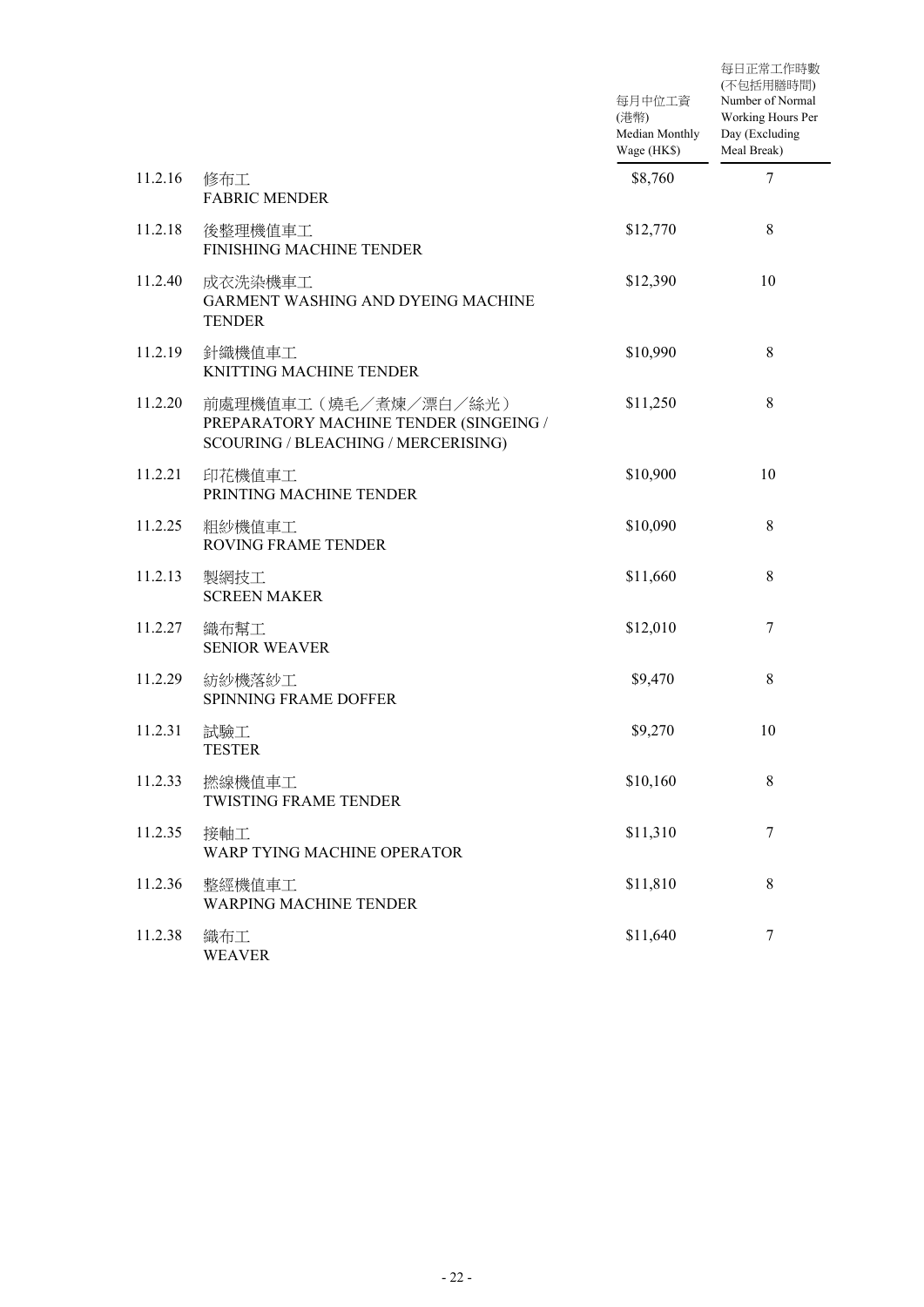每月中位工資 (港幣) Median Monthly Day (Excluding Wage (HK\$) 每日正常工作時數 (不包括用膳時間) Number of Normal Working Hours Per Meal Break)

## 貨運業 **TRANSPORT AND PHYSICAL DISTRIBUTION**

|         | 職位類別一<br><b>JOB CATEGORY 1</b>                                                 |          |   |  |  |
|---------|--------------------------------------------------------------------------------|----------|---|--|--|
| 14.1.23 | 送貨組長/管工<br>DELIVERY GANGLEADER / FOREMAN                                       | \$16,480 | 9 |  |  |
| 14.1.17 | 調度/裝載策劃員<br><b>DESPATCH / LOAD PLANNER</b>                                     | \$16,580 | 8 |  |  |
| 職位類別四   | <b>JOB CATEGORY 4</b>                                                          |          |   |  |  |
| 14.2.29 | 鏟車操作員<br>FORKLIFT TRUCK OPERATOR                                               | \$13,890 | 8 |  |  |
| 14.2.31 | 搬運及裝卸機械操作員<br>MATERIAL HANDLING EQUIPMENT / CONTAINER<br><b>CRANE OPERATOR</b> | \$11,360 | 8 |  |  |

# 批發、零售及進出口貿易 **WHOLESALE, RETAIL AND IMPORT / EXPORT TRADES**

| 職位類別一 | <b>JOB CATEGORY 1</b>                                                      |          |   |
|-------|----------------------------------------------------------------------------|----------|---|
| 3.1.3 | 商品/採購主任<br><b>MERCHANDISER / BUYER</b>                                     | \$23,520 | 8 |
| 3.1.4 | 公共關係主任/廣告主任<br>PUBLIC RELATIONS OFFICER / ADVERTISING<br><b>SUPERVISOR</b> | \$20,450 | 8 |
| 3.1.2 | 商品陳列主任<br>RETAIL DISPLAY SUPERVISOR                                        | \$18,390 | 8 |
| 3.1.5 | 營業主任<br><b>SALES SUPERVISOR</b>                                            | \$18,420 | 8 |
| 3.1.6 | 儲物室/貨倉主任<br>STORE / GODOWN SUPERVISOR                                      | \$20,270 | 8 |
| 職位類別二 | <b>JOB CATEGORY 2</b>                                                      |          |   |
| 3.2.5 | 私人秘書/速記員                                                                   | \$24,780 | 8 |

PERSONAL SECRETARY / STENOGRAPHER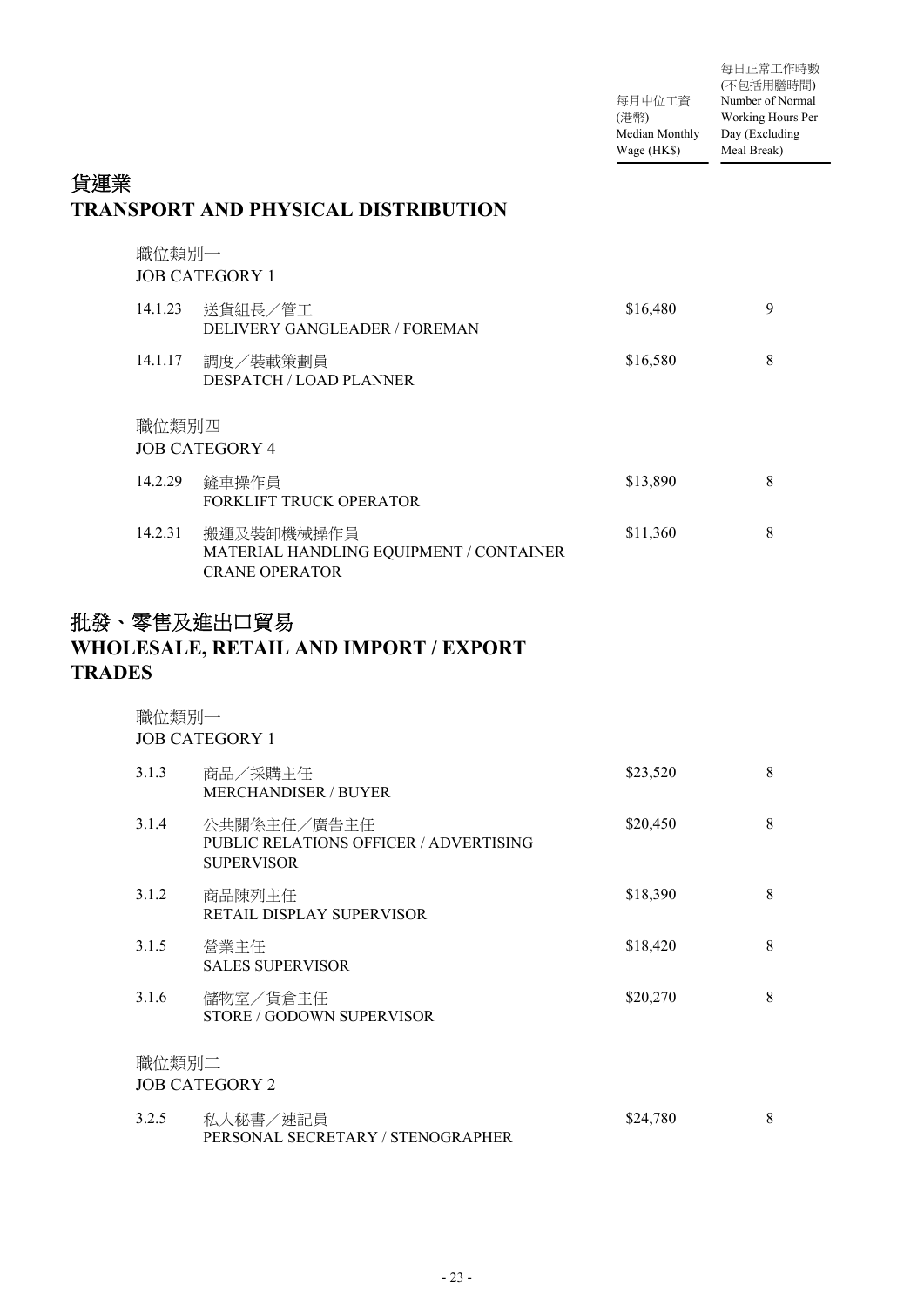|                     |          |                                                              | 每月中位工資<br>(港幣)<br>Median Monthly<br>Wage (HK\$) | 每日正常工作時數<br>(不包括用膳時間)<br>Number of Normal<br>Working Hours Per<br>Day (Excluding<br>Meal Break) |
|---------------------|----------|--------------------------------------------------------------|-------------------------------------------------|-------------------------------------------------------------------------------------------------|
|                     | 職位類別三    | <b>JOB CATEGORY 3</b>                                        |                                                 |                                                                                                 |
|                     | 3.1.15   | 品質檢查員<br><b>QUALITY INSPECTOR</b>                            | \$21,390                                        | 8                                                                                               |
|                     | 職位類別四    | <b>JOB CATEGORY 4</b>                                        |                                                 |                                                                                                 |
|                     | 3.2.10   | 打字員<br><b>TYPIST</b>                                         | \$10,750                                        | 8                                                                                               |
|                     | 3.2.11   | 看更/守衛<br><b>WATCHMAN / GUARD</b>                             | \$13,080                                        | 9                                                                                               |
| 其他<br><b>OTHERS</b> |          |                                                              |                                                 |                                                                                                 |
|                     | 職位類別一    | <b>JOB CATEGORY 1</b>                                        |                                                 |                                                                                                 |
|                     | 18.1.1   | 空氣調節技術員<br>AIR-CONDITIONING TECHNICIAN                       | \$20,140                                        | $\,8\,$                                                                                         |
|                     | 職位類別三    | <b>JOB CATEGORY 3</b>                                        |                                                 |                                                                                                 |
|                     | 18.1.101 | 燒烤廚師<br><b>BARBECUE COOK</b>                                 | \$19,730                                        | 9                                                                                               |
|                     | 18.1.2   | 裝訂技工<br><b>BOOKBINDER</b>                                    | \$12,630                                        | $\,8\,$                                                                                         |
|                     | 18.1.3   | 電焊氣焊工<br>ELECTRIC ARC AND GAS WELDER                         | \$13,670                                        | $\,8\,$                                                                                         |
|                     | 18.1.6   | 髹漆工<br><b>PAINTER</b>                                        | \$13,970                                        | $\,8\,$                                                                                         |
|                     | 職位類別四    | <b>JOB CATEGORY 4</b>                                        |                                                 |                                                                                                 |
|                     | 18.2.101 | 麵包師傅<br><b>BAKER</b>                                         | \$15,610                                        | 9                                                                                               |
|                     | 18.2.104 | 護理員 (長者服務)<br>CARE WORKER (ELDERLY SERVICE)                  | \$14,150                                        | 9                                                                                               |
|                     | 18.2.112 | 樓宇管理員/看更/守衛 (物業管理)<br>CARETAKER/WATCHMAN/GUARD (REAL ESTATE) | \$13,230                                        | 11                                                                                              |
|                     | 18.2.4   | 看更/守衛 (製造業)<br>WATCHMAN / GUARD (MANUFACTURING SECTOR)       | \$12,160                                        | $\mathbf{9}$                                                                                    |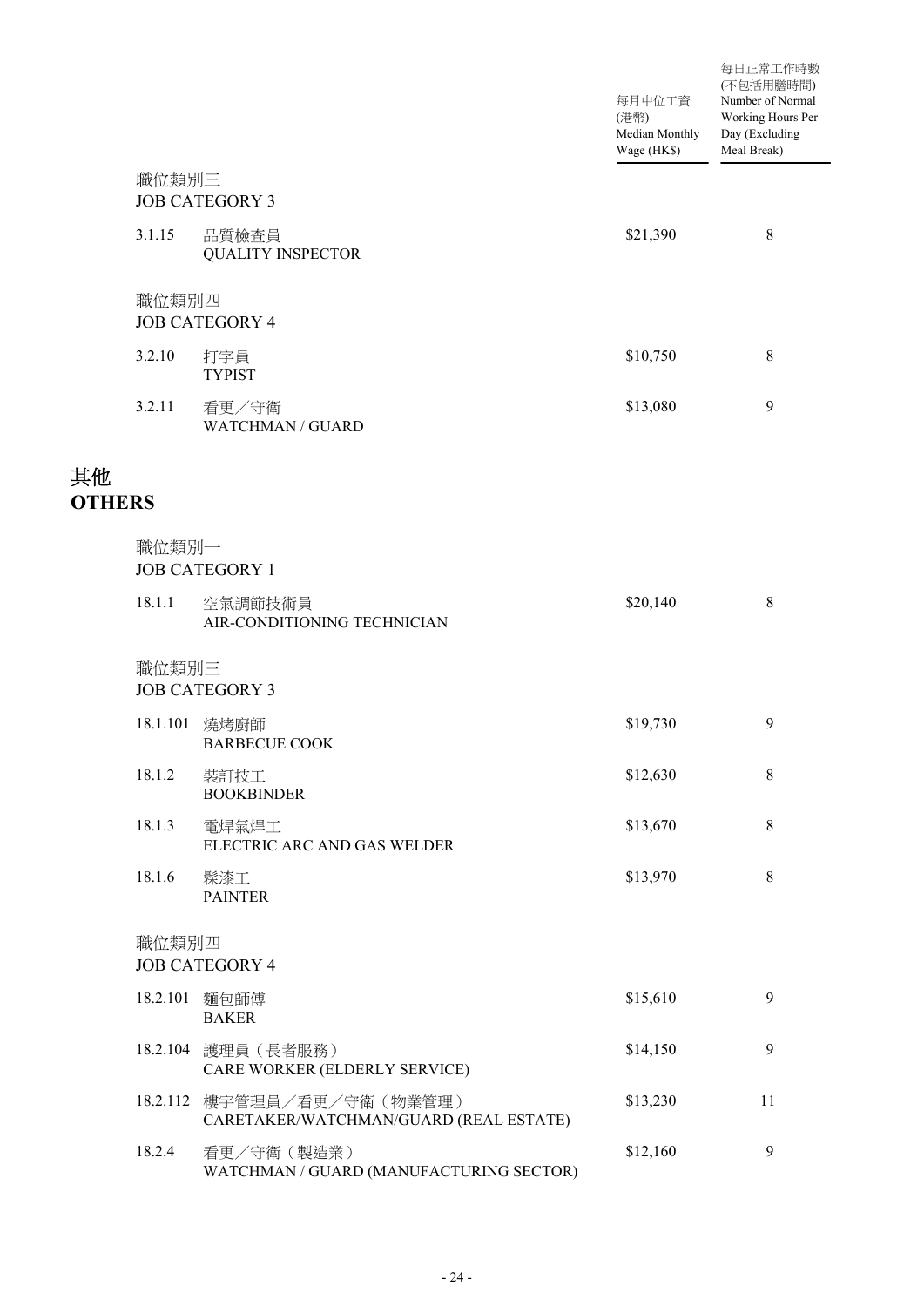## 在一般情況下將不包括在補充勞工計劃的各工業/服務行業內選定職位及其每 **(**乙**)** 月中位工資 **(**港幣**)** 與每日正常工作時數表

### **LIST OF SELECTED JOB TITLES IN THE RESPECTIVE INDUSTRIES / (B) SERVICES TO BE NORMALLY EXCLUDED FROM THE SUPPLEMENTARY LABOUR SCHEME, TOGETHER WITH THEIR MEDIAN MONTHLY WAGES (HK\$) AND NUMBER OF NORMAL WORKING HOURS PER DAY**

|         |                                                                                              | 每月中位工資<br>(港幣)<br>Median Monthly<br>Wage (HK\$) | 每日正常工作時數<br>(不包括用膳時間)<br>Number of Normal<br>Working Hours Per<br>Day (Excluding<br>Meal Break) |
|---------|----------------------------------------------------------------------------------------------|-------------------------------------------------|-------------------------------------------------------------------------------------------------|
|         | 航空公司、旅行社及票務代理<br><b>AIRLINE COMPANIES, TRAVEL AGENTS AND</b><br><b>AIRLINE TICKET AGENTS</b> |                                                 |                                                                                                 |
| 職位類別二   | <b>JOB CATEGORY 2</b>                                                                        |                                                 |                                                                                                 |
| 6.2.209 | 營業代表/市場拓展主任<br>SALES REPRESENTATIVE / MARKETING EXECUTIVE                                    | \$19,040                                        | 8                                                                                               |
| 6.2.214 | 旅遊顧問<br>TRAVEL CONSULTANT                                                                    | \$16,500                                        | $\,8\,$                                                                                         |
| 職位類別四   | <b>JOB CATEGORY 4</b>                                                                        |                                                 |                                                                                                 |
| 6.2.216 | 會計部文員/出納員<br>ACCOUNTING CLERK / GENERAL CASHIER                                              | \$14,960                                        | 8                                                                                               |
| 6.2.211 | 統計部文員<br>STATISTICAL CLERK                                                                   | \$12,930                                        | 8                                                                                               |
| 6.2.212 | 票務部主任/價目主任<br>TICKETING OFFICER / TARIFF OFFICER                                             | \$16,810                                        | 8                                                                                               |
| 6.2.215 | 簽證部文員<br>VISA CLERK                                                                          | \$13,270                                        | 8                                                                                               |
| 銀行及財經業  | <b>BANKING AND FINANCE</b>                                                                   |                                                 |                                                                                                 |
| 職位類別四   | <b>JOB CATEGORY 4</b>                                                                        |                                                 |                                                                                                 |
| 10.2.2  | 稽核文員<br><b>AUDIT CLERK</b>                                                                   | \$18,190                                        | $\,8\,$                                                                                         |
| 10.2.3  | 押匯文件核對員<br><b>BILLS CHECKER</b>                                                              | \$18,540                                        | $\,8\,$                                                                                         |
| 10.2.4  | 押匯文員<br><b>BILLS CLERK</b>                                                                   | \$16,240                                        | $\,8\,$                                                                                         |
| 10.2.1  | 簿記員/會計文員<br><b>BOOKKEEPER / ACCOUNTS CLERK</b>                                               | \$16,390                                        | $\,8\,$                                                                                         |
| 10.2.5  | 電腦/數據輸入操作員<br>COMPUTER / DATA ENTRY OPERATOR                                                 | \$17,450                                        | 8                                                                                               |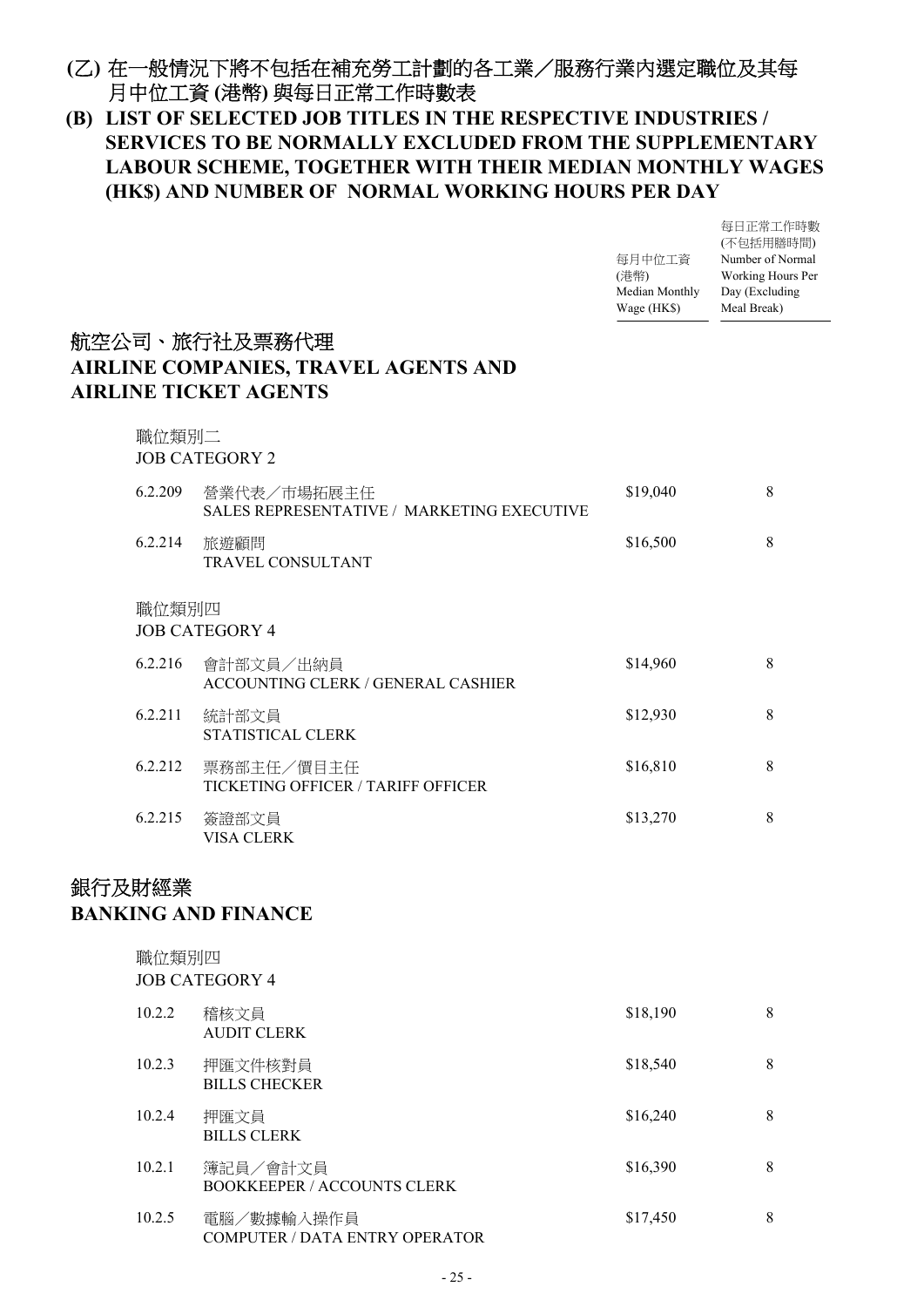|        |                                | 每月中位工資<br>(港幣)<br>Median Monthly<br>Wage (HK\$) | 每日正常工作時數<br>(不包括用膳時間)<br>Number of Normal<br>Working Hours Per<br>Day (Excluding<br>Meal Break) |
|--------|--------------------------------|-------------------------------------------------|-------------------------------------------------------------------------------------------------|
| 10.2.6 | 郵件處理文員<br><b>MAILING CLERK</b> | \$14,020                                        | 8                                                                                               |
| 10.2.9 | 櫃檯員<br>TELLER                  | \$17,400                                        | 8                                                                                               |

## 飲食業 **CATERING**

#### 中式酒樓 **I. CHINESE RESTAURANTS**

職位類別四

JOB CATEGORY 4

| 6.2.101 | 會計部文員/出納員<br>ACCOUNTING CLERK / GENERAL CASHIER      | \$11,910 | 8  |
|---------|------------------------------------------------------|----------|----|
| 6.2.105 | 見習廚師/四廚或以下<br>JUNIOR COOK / NO. 4 COOK OR BELOW      | \$14,370 | 9  |
| 6.2.107 | 人事部文員/人事部助理<br>PERSONNEL CLERK / PERSONNEL ASSISTANT | \$11,810 | 8  |
| 6.2.108 | 採購部文員<br>PURCHASING CLERK                            | \$13,320 | 9  |
| 6.2.110 | 樓面出納員<br>RESTAURANT CASHIER                          | \$11,090 | 9  |
| 6.2.109 | 樓面接待員<br>RESTAURANT RECEPTIONIST                     | \$14,980 | 10 |
| 6.2.114 | 貨倉及收貨文員<br>STORE AND RECEIVING CLERK                 | \$13,640 | 9  |
| 6.2.117 | 制服及布草侍應生<br>UNIFORM AND LINEN ATTENDANT              | \$10,300 | 9  |
| 6.2.119 | 侍應生<br><b>WAITER / WAITRESS</b>                      | \$13,220 | 10 |

### II.非中式飲食業

#### **CATERING OTHER THAN CHINESE**

# 職位類別四

JOB CATEGORY 4 會計部文員 6.2.120 \$13,510 8 ACCOUNTING CLERK 6.2.126 出納員 9.9.1.120 9.12.150 9.12.150 9.12.150 9.12.150 9.12.150 9.12.150 9.12.150 9.12.150 9.12.1 GENERAL CASHIER 寫字樓文員 6.2.127 \$13,050 8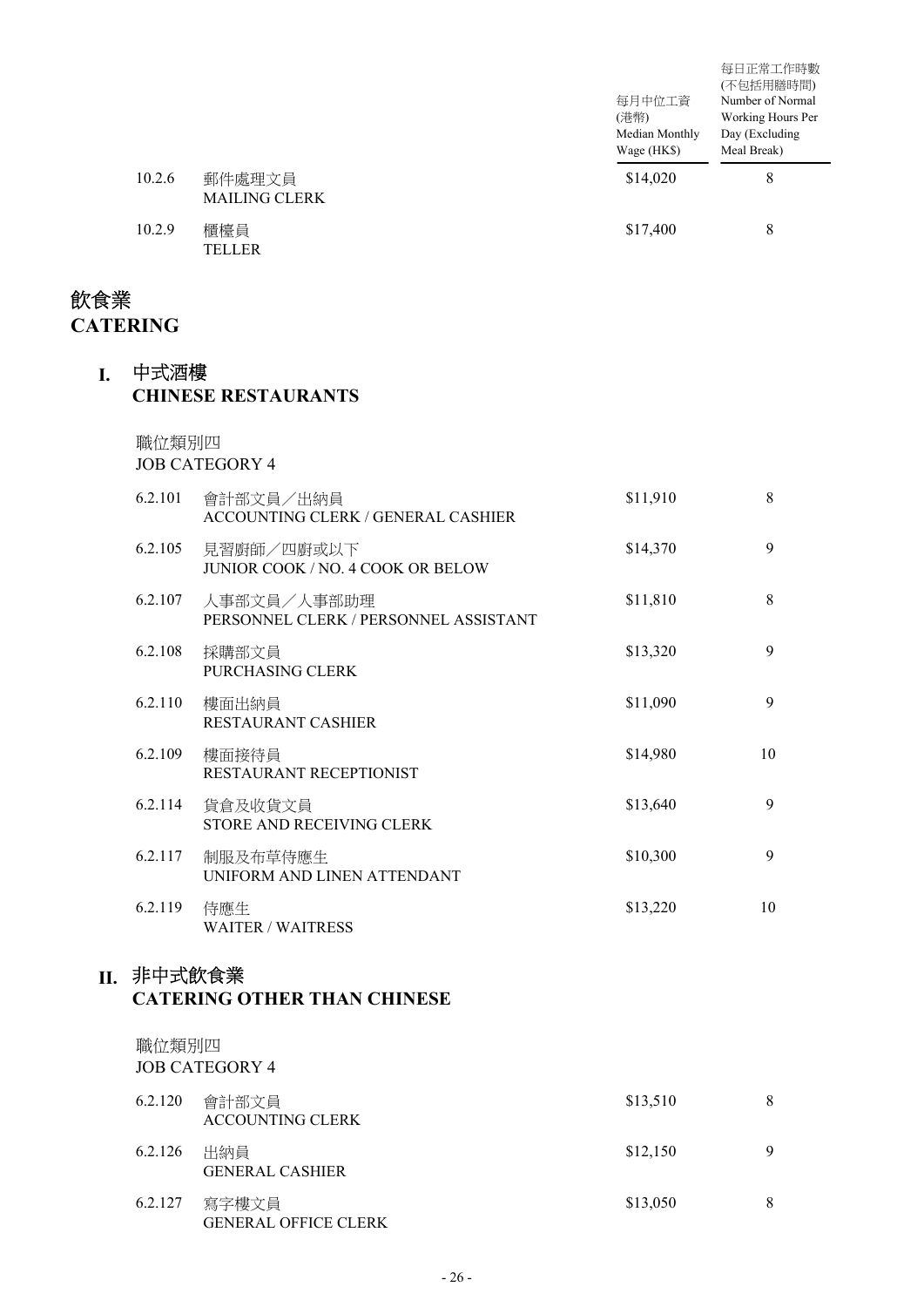|                        |         |                                                                                 | 每月中位工資<br>(港幣)<br>Median Monthly<br>Wage (HK\$) | 每日正常工作時數<br>(不包括用膳時間)<br>Number of Normal<br>Working Hours Per<br>Day (Excluding<br>Meal Break) |
|------------------------|---------|---------------------------------------------------------------------------------|-------------------------------------------------|-------------------------------------------------------------------------------------------------|
|                        | 6.2.128 | 管倉員/貨倉及收貨文員<br><b>GENERAL STOREKEEPER / STORE AND RECEIVING</b><br><b>CLERK</b> | \$12,680                                        | 9                                                                                               |
|                        | 6.2.130 | 採購部文員/品質控制文員<br>PURCHASING CLERK / QUALITY CONTROL CLERK                        | \$12,540                                        | 8                                                                                               |
|                        | 6.2.134 | 接待員/侍應生<br><b>RECEPTIONIST / WAITER / WAITRESS</b>                              | \$14,160                                        | 9                                                                                               |
| 製衣業<br><b>CLOTHING</b> |         |                                                                                 |                                                 |                                                                                                 |
|                        | 職位類別四   | <b>JOB CATEGORY 4</b>                                                           |                                                 |                                                                                                 |
|                        | 9.2.2   | 裁剪工/裁床工<br><b>CUTTER / CUTTING ROOM OPERATIVE</b>                               | \$11,710                                        | 8                                                                                               |
|                        | 9.2.14  | 整熨工<br><b>PRESSER</b>                                                           | \$10,230                                        | 8                                                                                               |

# 建築地盤業

### **CONSTRUCTION WORK SITES**

| 職位類別四          |
|----------------|
| JOB CATEGORY 4 |

| 2.2.4  | 清拆工<br><b>DEMOLITION WORKER</b> | \$21,540 | 9 |
|--------|---------------------------------|----------|---|
| 2.2.5  | 地渠工<br><b>DRAINLAYER</b>        | \$33,520 | 9 |
| 2.1.18 | 石工<br><b>MASON</b>              | \$26,020 | 9 |

# 電子業 **ELECTRONICS**

| 職位類別四   | JOB CATEGORY 4                                           |          |   |
|---------|----------------------------------------------------------|----------|---|
| 4.2.103 | 電腦操作員<br>ELECTRONIC DATA PROCESSING OPERATOR             | \$10,730 | 8 |
|         | 4.2.105 品質控制/保證工<br>QUALITY CONTROL / ASSURANCE OPERATOR | \$10,000 | 8 |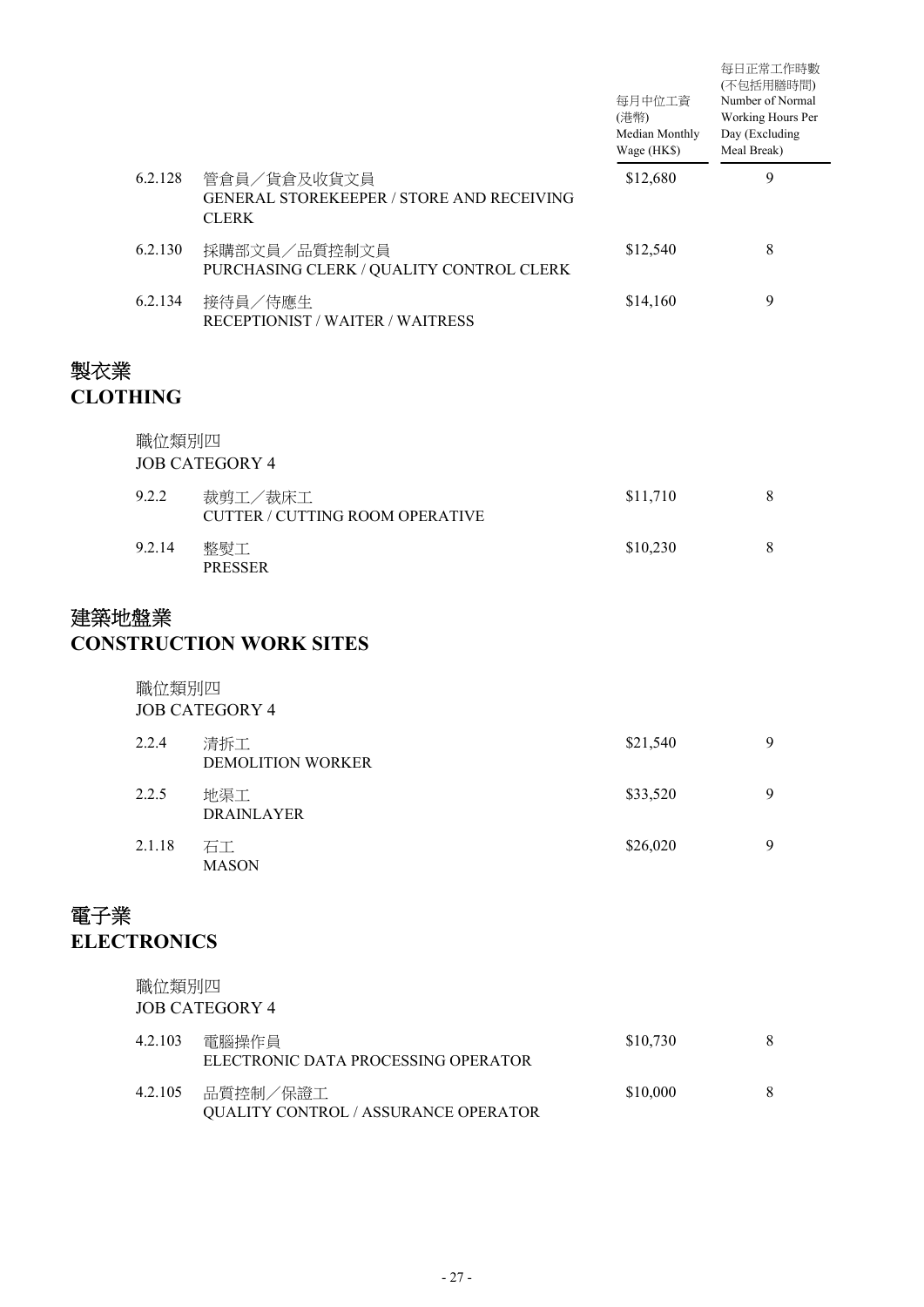# 手袋業 **HANDBAG**

|                     | 職位類別四                  | <b>JOB CATEGORY 4</b>                                                                                                                                                                                                                                          |          |   |
|---------------------|------------------------|----------------------------------------------------------------------------------------------------------------------------------------------------------------------------------------------------------------------------------------------------------------|----------|---|
|                     | 9.2.106                | 鎅料工/裁斷工<br><b>CUTTER</b>                                                                                                                                                                                                                                       | \$13,180 | 8 |
| 酒店業<br><b>HOTEL</b> |                        |                                                                                                                                                                                                                                                                |          |   |
| L                   | 酒店中菜部                  | <b>CHINESE RESTAURANTS OPERATED BY HOTELS</b>                                                                                                                                                                                                                  |          |   |
|                     | 職位類別四                  | <b>JOB CATEGORY 4</b>                                                                                                                                                                                                                                          |          |   |
|                     | 6.1.4                  | 見習廚師/四廚或以下<br>JUNIOR COOK / NO. 4 COOK OR BELOW                                                                                                                                                                                                                | \$14,750 | 9 |
|                     | 6.2.4                  | 侍應生<br><b>WAITER / WAITRESS</b>                                                                                                                                                                                                                                | \$14,080 | 9 |
|                     | Ⅱ. 酒店<br><b>HOTELS</b> |                                                                                                                                                                                                                                                                |          |   |
|                     | 職位類別四                  | <b>JOB CATEGORY 4</b>                                                                                                                                                                                                                                          |          |   |
|                     | 6.2.5                  | 會計部文員(薪酬/應收賬/應付賬/夜間核數/成本<br>控制/採購/貨倉及收貨/成本統計)<br>ACCOUNTING CLERK (PAYROLL / RECEIVABLE /<br>PAYABLE / NIGHT AUDITING / COST CONTROL /<br>PURCHASING / STORE AND RECEIVING / COSTING)                                                                          | \$15,020 | 8 |
|                     | 6.2.10                 | 飲食部出納員<br><b>FOOD AND BEVERAGE CASHIER</b>                                                                                                                                                                                                                     | \$15,440 | 8 |
|                     | 6.2.11                 | 大堂出納員<br><b>FRONT OFFICE CASHIER</b>                                                                                                                                                                                                                           | \$16,200 | 8 |
|                     | 6.2.12                 | 客務部文員/郵務及詢問處文員/接待員/大堂接待文<br>員/訂房部文員/客戶關係主任/商務中心主任<br>FRONT OFFICE CLERK/ MAIL AND INFORMATION<br>CLERK/ROOM CLERK/RECEPTIONIST/ROOM SALES<br>REPRESENTATIVE/ FRONT DESK CLERK/<br>RESERVATION CLERK/GUEST RELATIONS OFFICER/<br><b>BUSINESS CENTRE OFFICER</b> | \$15,940 | 8 |
|                     | 6.2.15                 | 房口部文員/寫單員(房口部)<br>HOUSEKEEPING CLERK / ORDER-TAKER                                                                                                                                                                                                             | \$16,610 | 8 |

(HOUSEKEEPING)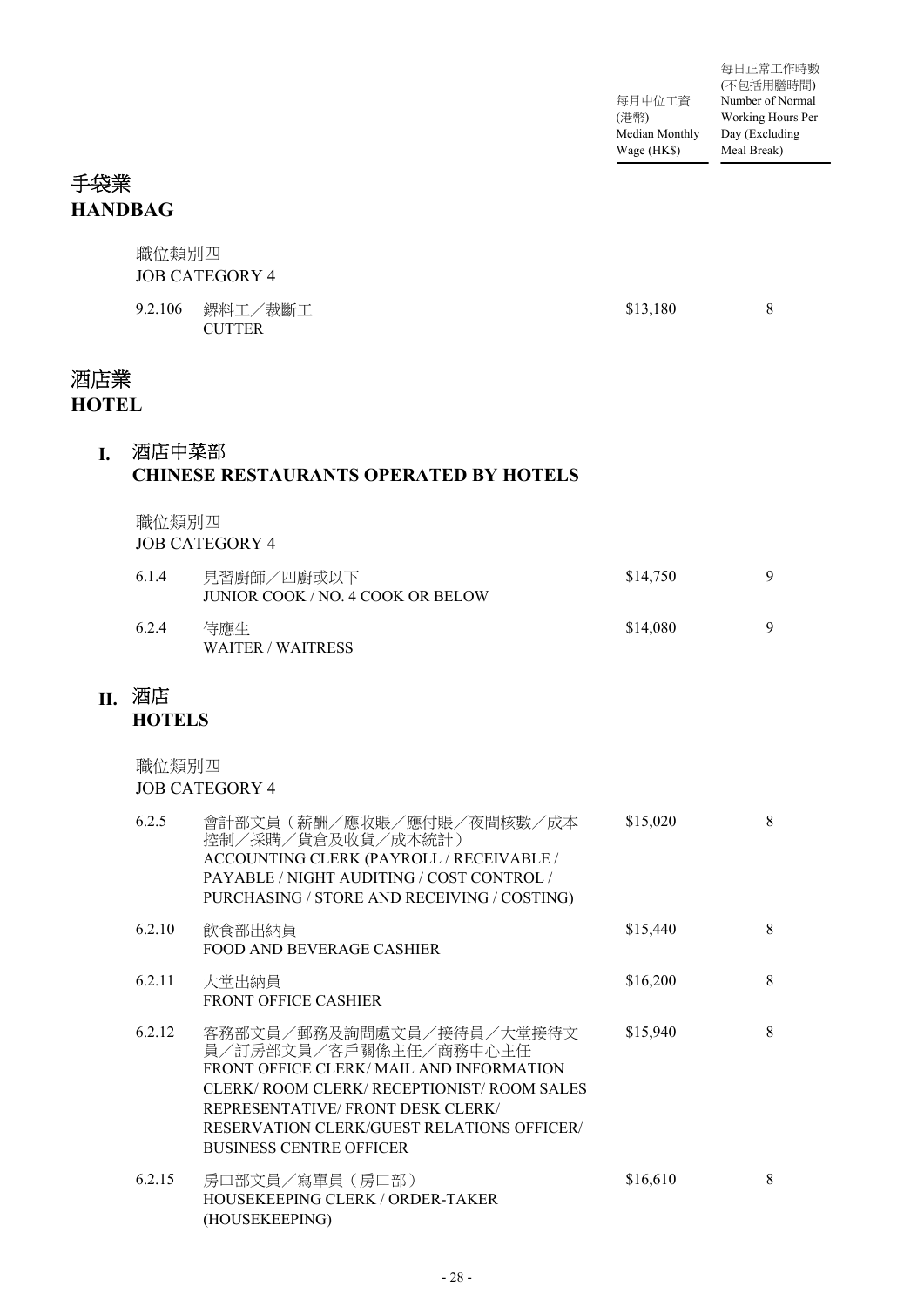|        |                                                                                                  | 每月中位工資<br>(港幣)<br>Median Monthly<br>Wage (HK\$) | 每日正常工作時數<br>(不包括用膳時間)<br>Number of Normal<br>Working Hours Per<br>Day (Excluding<br>Meal Break) |
|--------|--------------------------------------------------------------------------------------------------|-------------------------------------------------|-------------------------------------------------------------------------------------------------|
| 6.2.17 | 洗衣乾衣部文員/寫單員(洗衣部)<br>LAUNDRY AND VALET CLERK / ORDER TAKER<br>(LAUNDRY)                           | \$13,550                                        | 8                                                                                               |
| 6.2.34 | 餐廳接待員/侍應生<br><b>RESTAURANT RECEPTIONIST / WAITER / WAITRESS</b>                                  | \$14,480                                        | 9                                                                                               |
| 6.2.27 | 衣物布草整理員/洗衣工人/熨工/檢查員/乾洗工<br>SORTER / WASHER / IRONER / PRESSER / CHECKER /<br>DRY CLEANER         | \$13,410                                        | 8                                                                                               |
| 6.2.29 | 系統輔助操作員/電子資料處理操作員/電腦操作員<br>SYSTEMS SUPPORT OPERATOR / EDP OPERATOR /<br><b>COMPUTER OPERATOR</b> | \$15,160                                        | 8                                                                                               |
| 6.2.30 | 電話接線生<br><b>TELEPHONE OPERATOR</b>                                                               | \$15,300                                        | 8                                                                                               |

# 保險業

**INSURANCE**

#### 一般保險 **I. GENERAL INSURANCE SECTOR**

職位類別四

JOB CATEGORY 4

| 16.2.1 | 索償文員<br><b>CLAIMS CLERK</b>      | \$16,240 |        |
|--------|----------------------------------|----------|--------|
| 16.2.2 | 分保文員<br><b>REINSURANCE CLERK</b> | \$15,920 | 7      |
| 16.2.4 | 核保文員<br>UNDERWRITING CLERK       | \$16,320 | $\tau$ |

## 人壽保險 **II.**

#### **LIFE INSURANCE SECTOR**

職位類別四 JOB CATEGORY 4

| 16.2.5 | 索償文員<br><b>CLAIMS CLERK</b> | \$16,240 | 7 |
|--------|-----------------------------|----------|---|
| 16.2.7 | 核保文員<br>UNDERWRITING CLERK  | \$16,350 | 7 |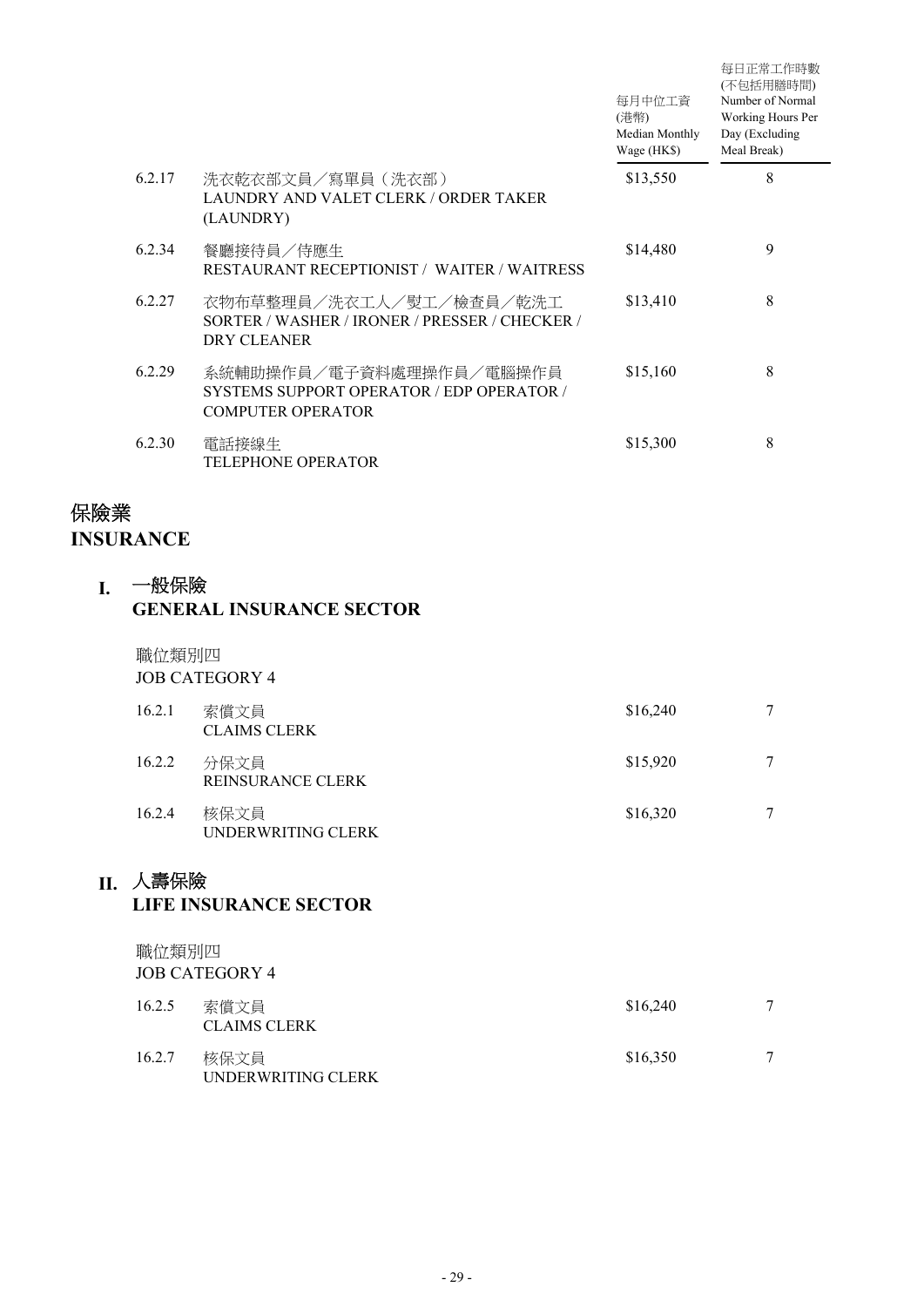|                        |                     |                                                                                  | 每月中位工資<br>(港幣)<br>Median Monthly<br>Wage (HK\$) | 每日正常工作時數<br>(不包括用膳時間)<br>Number of Normal<br>Working Hours Per<br>Day (Excluding<br>Meal Break) |
|------------------------|---------------------|----------------------------------------------------------------------------------|-------------------------------------------------|-------------------------------------------------------------------------------------------------|
|                        | 金屬品製造業              |                                                                                  |                                                 |                                                                                                 |
|                        | <b>MACHINE SHOP</b> |                                                                                  |                                                 |                                                                                                 |
|                        | 職位類別四               | <b>JOB CATEGORY 4</b>                                                            |                                                 |                                                                                                 |
|                        | 1.2.9               | 品質控制操作工<br>QUALITY CONTROL OPERATOR                                              | \$10,360                                        | 8                                                                                               |
| 塑膠業<br><b>PLASTICS</b> |                     |                                                                                  |                                                 |                                                                                                 |
|                        |                     |                                                                                  |                                                 |                                                                                                 |
|                        | 職位類別四               | <b>JOB CATEGORY 4</b>                                                            |                                                 |                                                                                                 |
|                        | 13.2.11             | 品質檢查工<br><b>QUALITY CHECKER</b>                                                  | \$10,290                                        | 8                                                                                               |
| 紡織業<br><b>TEXTILE</b>  |                     |                                                                                  |                                                 |                                                                                                 |
|                        | 職位類別四               | <b>JOB CATEGORY 4</b>                                                            |                                                 |                                                                                                 |
|                        | 11.2.14             | 複驗工<br><b>FABRIC EXAMINER</b>                                                    | \$10,640                                        | 8                                                                                               |
|                        | 11.2.15             | 驗布工<br><b>FABRIC INSPECTOR</b>                                                   | \$10,450                                        | 9                                                                                               |
|                        | 11.2.22             | 書記員/收發員<br><b>RECORDER</b>                                                       | \$12,220                                        | 8                                                                                               |
| 貨運業                    |                     | <b>TRANSPORT AND PHYSICAL DISTRIBUTION</b>                                       |                                                 |                                                                                                 |
|                        | 職位類別二               | <b>JOB CATEGORY 2</b>                                                            |                                                 |                                                                                                 |
|                        | 14.2.3              | 營業助理/代表<br>MARKETING / COMMERCIAL ASSISTANT / SALES<br><b>REPRESENTATIVE</b>     | \$19,820                                        | 8                                                                                               |
|                        | 職位類別四               | <b>JOB CATEGORY 4</b>                                                            |                                                 |                                                                                                 |
|                        | 14.2.46             | 貨運/船務/顧客服務文員<br>FREIGHT / CUSTOMER SERVICES /<br>DOCUMENTATION ASSISTANT / CLERK | \$15,190                                        | 8                                                                                               |
|                        | 14.2.26             | 貨物事務文員<br>CARGO CLERK                                                            | \$13,980                                        | 8                                                                                               |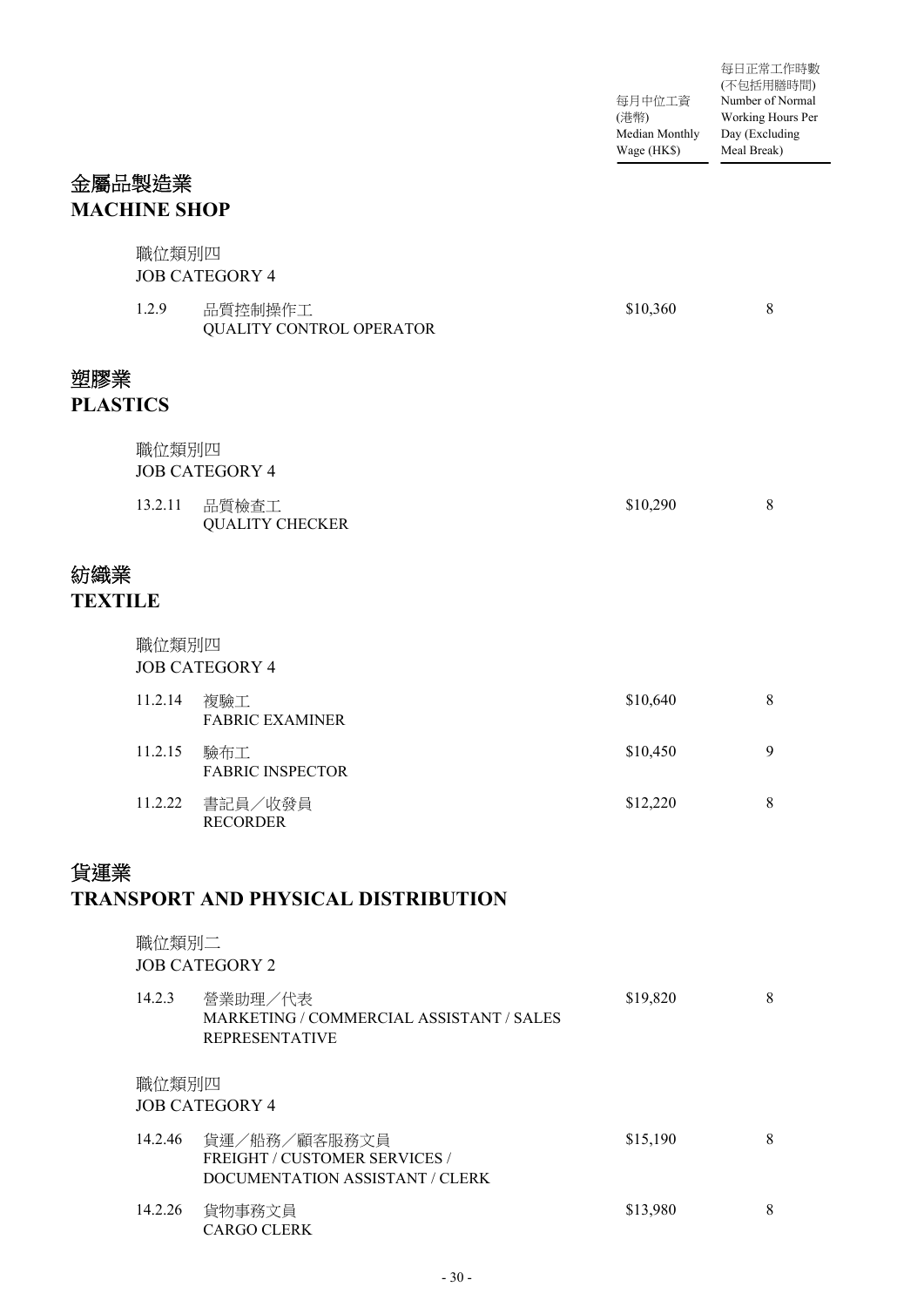|         |                                                                      | 每月中位工資<br>(港幣)<br>Median Monthly<br>Wage (HK\$) | 每日正常工作時數<br>(不包括用膳時間)<br>Number of Normal<br>Working Hours Per<br>Day (Excluding<br>Meal Break) |  |
|---------|----------------------------------------------------------------------|-------------------------------------------------|-------------------------------------------------------------------------------------------------|--|
| 14.2.27 | 貨櫃/設備管理文員<br>CONTAINER LOGISTICS / EQUIPMENT CONTROL<br><b>CLERK</b> | \$13,400                                        | 8                                                                                               |  |
| 14.2.30 | 倉單/簽署文員<br>GODOWN WARRANT / SIGNING CLERK                            | \$11,850                                        | 8                                                                                               |  |
| 14.2.34 | 理貨員<br><b>TALLY CLERK</b>                                            | \$12,330                                        | 8                                                                                               |  |
| 14.2.35 | 貨倉管理員<br><b>WAREHOUSE KEEPER</b>                                     | \$12,190                                        | 9                                                                                               |  |

# 批發、零售及進出口貿易 **WHOLESALE, RETAIL AND IMPORT / EXPORT TRADES**

職位類別四

JOB CATEGORY 4

| 3.2.1 | 簿記員/會計文員<br><b>BOOKKEEPER / ACCOUNTING CLERK</b> | \$16,910 | 8 |
|-------|--------------------------------------------------|----------|---|
| 3.2.2 | 電腦/鍵盤輸入操作員<br>COMPUTER / KEY-PUNCH OPERATOR      | \$14,770 | 8 |
| 3.2.3 | 文件處理/船務文員<br>DOCUMENTATION / SHIPPING CLERK      | \$17,260 | 8 |
| 3.2.4 | 普通文員<br><b>GENERAL OFFICE CLERK</b>              | \$14,230 | 8 |
| 3.2.6 | 接待員/電話接線生<br>RECEPTIONIST / TELEPHONE OPERATOR   | \$14,020 | 8 |
| 3.2.7 | 售貨員<br><b>SALESPERSON</b>                        | \$13,010 | 8 |
| 3.2.9 | 貨倉/採購文員<br>STOCK / PURCHASING CLERK              | \$14,610 | 8 |

# 其他 **OTHERS**

職位類別四 JOB CATEGORY 4

|          | 18.2.103 簿記員/會計文員<br><b>BOOKKEEPER / ACCOUNTING CLERK</b> | \$16,530 | 8 |
|----------|-----------------------------------------------------------|----------|---|
|          | 18.2.106 食品加工工人<br>FOOD PROCESSING WORKER                 | \$12,360 | 8 |
| 18.2.107 | 普通文員<br><b>GENERAL OFFICE CLERK</b>                       | \$13,910 | 8 |